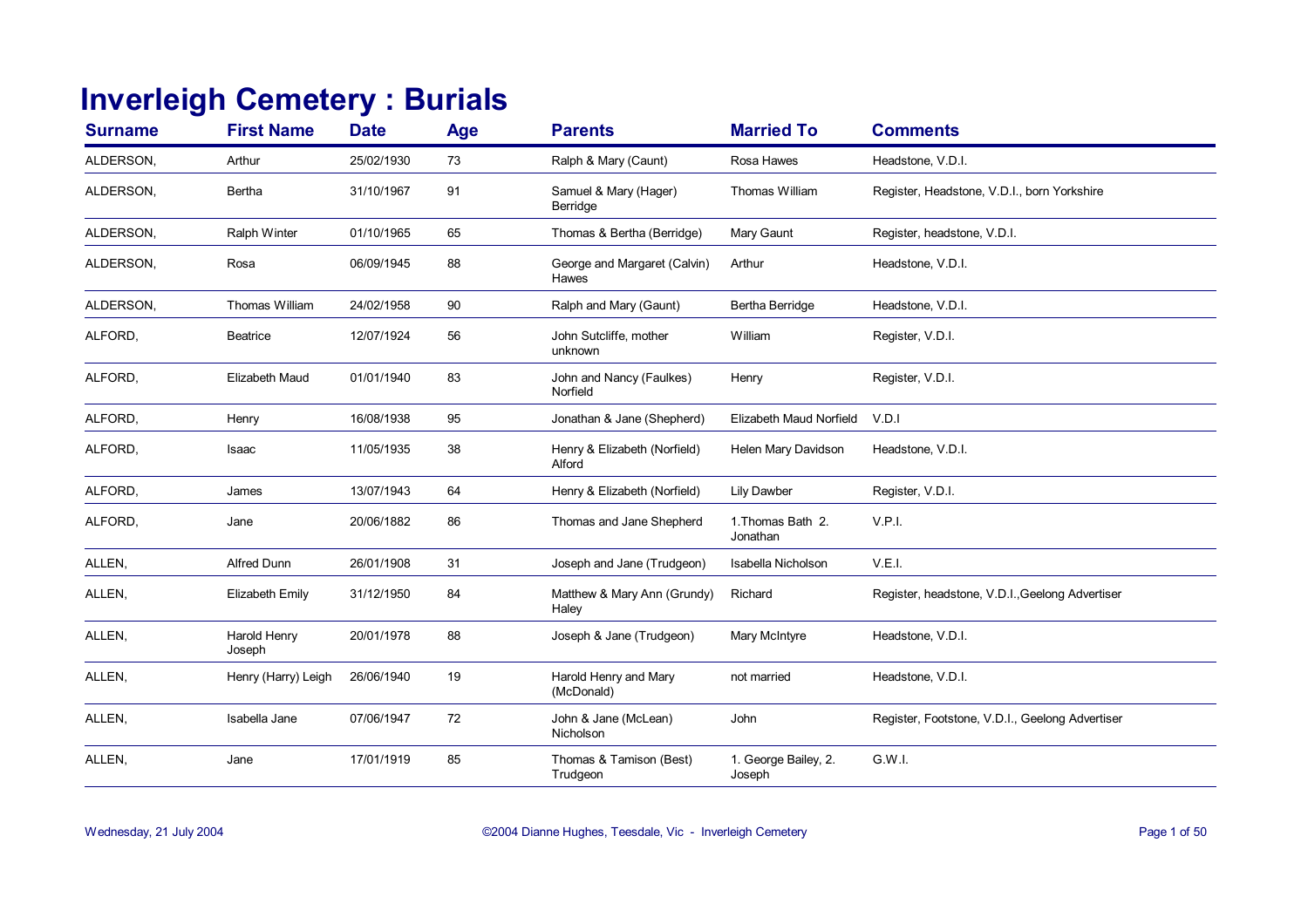| <b>Surname</b> | <b>First Name</b>   | <b>Date</b> | Age     | <b>Parents</b>                               | <b>Married To</b>        | <b>Comments</b>                                                                   |
|----------------|---------------------|-------------|---------|----------------------------------------------|--------------------------|-----------------------------------------------------------------------------------|
| ALLEN,         | Jessie Lillian      | 20/03/1960  | 61      | David and Annie Margaret<br>(Brien) Wishart  |                          | Register, V.D.I.                                                                  |
| ALLEN,         | John                | 01/01/1947  | 82      | James & Jane (Trudgeon)                      | Jessie Lillian Wishart   | Headstone, V.D.I.                                                                 |
| ALLEN,         | John                | 22/12/1947  | 82      | Joseph & Jane (Trudgeon)                     | Isabella Nicholson       | Register, Footstone, V.D.I., Geelong Advertiser                                   |
| ALLEN,         | Joseph              | 23/12/1907  | 77      | John & Mary (Dunne)                          | Jane Bailey              | V.E.I., inquest drowned                                                           |
| ALLEN,         | Mary McIntyre       | 08/07/1982  | 87      | Lachlan & Isabella<br>(Warrington) McDonald  | Harold Henry Joseph      | Headstone, V.D.I.                                                                 |
| ALLEN,         | Richard             | 01/09/1941  | 80      | Joseph and Jane (Trudgeon)                   | Elizabeth Emily Haley    | Headstone, V.D.I.                                                                 |
| ALLEN,         | William Trudgeon    | 16/07/1915  | 45      | Joseph and Jane (Trudgeon)                   | not married              | G.W.I., Geelong Advertiser                                                        |
| ALLWORTHY,     | Eric John           | 02/03/1996  | 71      |                                              | Lorraine                 | Register, headstone                                                               |
| ALSOP,         | Bertha Sarah        | 28/07/1871  | 24      | Robert & Mary Ann (Burgess)<br><b>Atkins</b> |                          | V.P.I., the rest of the family are buried at Winchelsea                           |
| AMEZDROZ,      | Gustave             | 24/04/1877  | 36      | Parents unknown                              | Eliza Crabbe             | V.P.I., native of Neutchatel, Switzland                                           |
| AMIET,         | Edwin William       | 21/02/1944  | 82      | Frederick & Rose (Pellet)                    | Mary Ann Bagley          | Register, headstone, V.D.I.                                                       |
| AMIET,         | Louis               | 30/10/1983  | 89      | Edward & Mary Ann (Bagley)                   | unmarried                | Headstone, V.D.I.*                                                                |
| AMIET,         | Mary Ann            | 18/11/1929  | 68      | John and Katherine (Young)<br>Bagley         | Edward                   | Register, headstone, V.D.I.                                                       |
| AMIET,         | Mary Jane           | 06/06/1881  | 10 mths | Charles Frederick& Sarah<br>(Nicholson)      |                          | V.P.I.                                                                            |
| AMIET,         | Rose Augustine      | 08/01/1910  | 73      | John & Charlotte (Matthey)<br>Pellet         | Frederic                 | V.E.I., exact date of death unknown, sudden death,<br>Frederick buried in Geelong |
| ANDERSON,      | Mary                | 24/10/1863  | 6       | William & Anna (Mitchell)                    |                          | Headstone, V.P.I.                                                                 |
| ANDERSON,      | Susannah            | 01/10/1869  | 35      | Thomas & Martha Ramsden                      | <b>Walker Smith</b>      | Headstone, V.P.I.                                                                 |
| ANDERSON,      | <b>Walker Smith</b> | 12/08/1910  | 85      | George & Elizabeth (Downs)                   | Susannah Ramsden         | Headstone, V.E.I., wife Susanna buried at Meredith                                |
| ANDERSON,      | Walter James        | 04/05/1930  | 72      | William & Emma (Fry)                         | <b>Theodosia Tuckett</b> | V.D.I.                                                                            |
| ANDREW,        | Nathaniel           | 26/12/1862  | 11 wks  | John and Rhoda (Wade)                        |                          | V.P.I., born at Inverleigh.                                                       |
| ANDREW,        | <b>Ruth</b>         | 13/10/1862  | 38      | John & Elizabeth Culpin                      | William                  | V.P.I., born England.                                                             |
|                |                     |             |         |                                              |                          |                                                                                   |

Wednesday, 21 July 2004 **Dianne Hughes, Teesdale, Vic - Inverleigh Cemetery** Page 2 of 50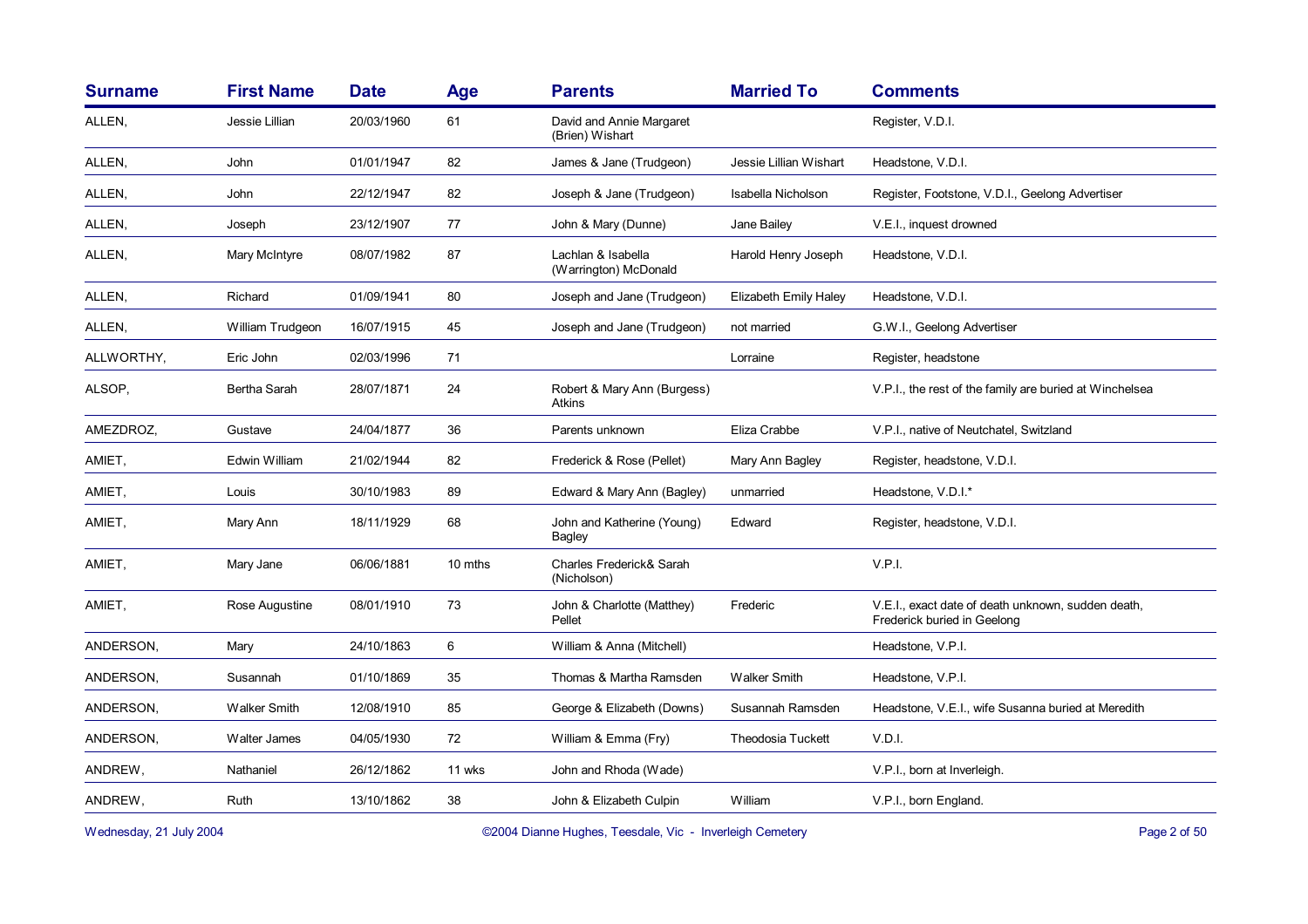| <b>Surname</b> | <b>First Name</b>    | <b>Date</b> | <b>Age</b>     | <b>Parents</b>                         | <b>Married To</b> | <b>Comments</b>                                               |
|----------------|----------------------|-------------|----------------|----------------------------------------|-------------------|---------------------------------------------------------------|
| ANDREW,        | Susannah             | 29/04/1872  | 15 dys         | John and Rhoda (Wade)                  |                   | V.P.I.                                                        |
| ANDREW,        | Susannah             | 08/09/1887  | 82             | William Ray, mother unknown            | John              | Headstone, V.P.I.                                             |
| ANDREW,        | William              | 31/07/1895  | 71             | John & Susannah (Ray)                  | unknown           | V.F.I.                                                        |
| BAILEY,        | John Thomas          | 13/05/1859  | 5              | George & Jane                          |                   | V.P.I., no cemetery listed on death certificate, of Invereigh |
| BALL,          | Job                  | 01/01/1858  | $\overline{2}$ | Mark and Elizabeth (Wilmot)            |                   | V.P.I., father a blacksmith                                   |
| BATH,          | Agnes Lillian        | 03/07/1992  | 102            | George & Mary (Riddle)<br>Robertson    | Thomas            | Register, headstone, birth date 18.2.1890                     |
| BATH,          | Alexander Thomson    | 02/07/1915  | 1 hour         | George & Maggie (McNeil)               |                   | G.W.I.                                                        |
| BATH,          | Alice                | 01/01/1952  | 89             | William and Martha (Wright)<br>Rowarth | John              | Register, headstone, V.D.I., Geelong Advertiser               |
| BATH,          | Charles              | 16/07/1906  | 82             | Thomas and Jane (Shepherd)             | Maria Barber      | V.E.I.                                                        |
| BATH,          | Charlotte            | 28/12/1955  | 77             | Thomas and Charlotte<br>(Bailey) Wood  | James             | Register, headstone, V.D.I.                                   |
| BATH,          | Clive Houghton       | 09/07/1996  | 84             | James & Charlotte (Wood)               | Myrtle Louisa     | Register, headstone                                           |
| BATH,          | Elizabeth Harriet    | 21/11/1972  | 86             | Albert & Jane (Hockey) Alford          | Peter David       | Register, headstone, V.D.I.                                   |
| BATH,          | Emily                | 06/04/1955  | 78             | Thomas & Charlotte (Bailey)<br>Wood    | William           | Register, V.D.I.                                              |
| BATH,          | Ernest Gordon        | 05/03/1975  | 58             | William & Emily (Wood)                 | Evelyn Farrell    | Headstone, V.D.I.                                             |
| BATH,          | <b>Florence Mary</b> | 07/05/1943  | 53             | John & Emma (Williamson)<br>Smithers   | Ray John          | Register, headstone, V.D.I.                                   |
| BATH,          | Francis              | 21/01/1926  | 20             | William & Emily (Wood)                 |                   | Register, V.D.I.                                              |
| BATH,          | <b>Grace Edith</b>   | 24/04/1963  | 57             | Arthur & Amy (Vicary) Crance           | Robert Oscar      | Register, headstone, V.D.I.                                   |
| BATH,          | Horace               | 06/02/1887  | 17 dys         | Sarah Bath                             |                   | V.P.I.                                                        |
| BATH,          | Iona Evelyn          | 02/02/1982  | 75             | William & Louisa Deppeler              | James Thomas      | Headstone, V.D.I.                                             |
| BATH,          | Irene Mabel          | 12/10/1998  | 91             | Father unknown & Mary Alford           | William           | Register                                                      |
| BATH,          | Irene Mabel (Rene)   | 08/10/1998  | 90             | Mary Jane Alford                       | William Clifford  | Register, Geelong Advertiser                                  |

Wednesday, 21 July 2004 **Dianne Hughes, Teesdale, Vic - Inverleigh Cemetery** Page 3 of 50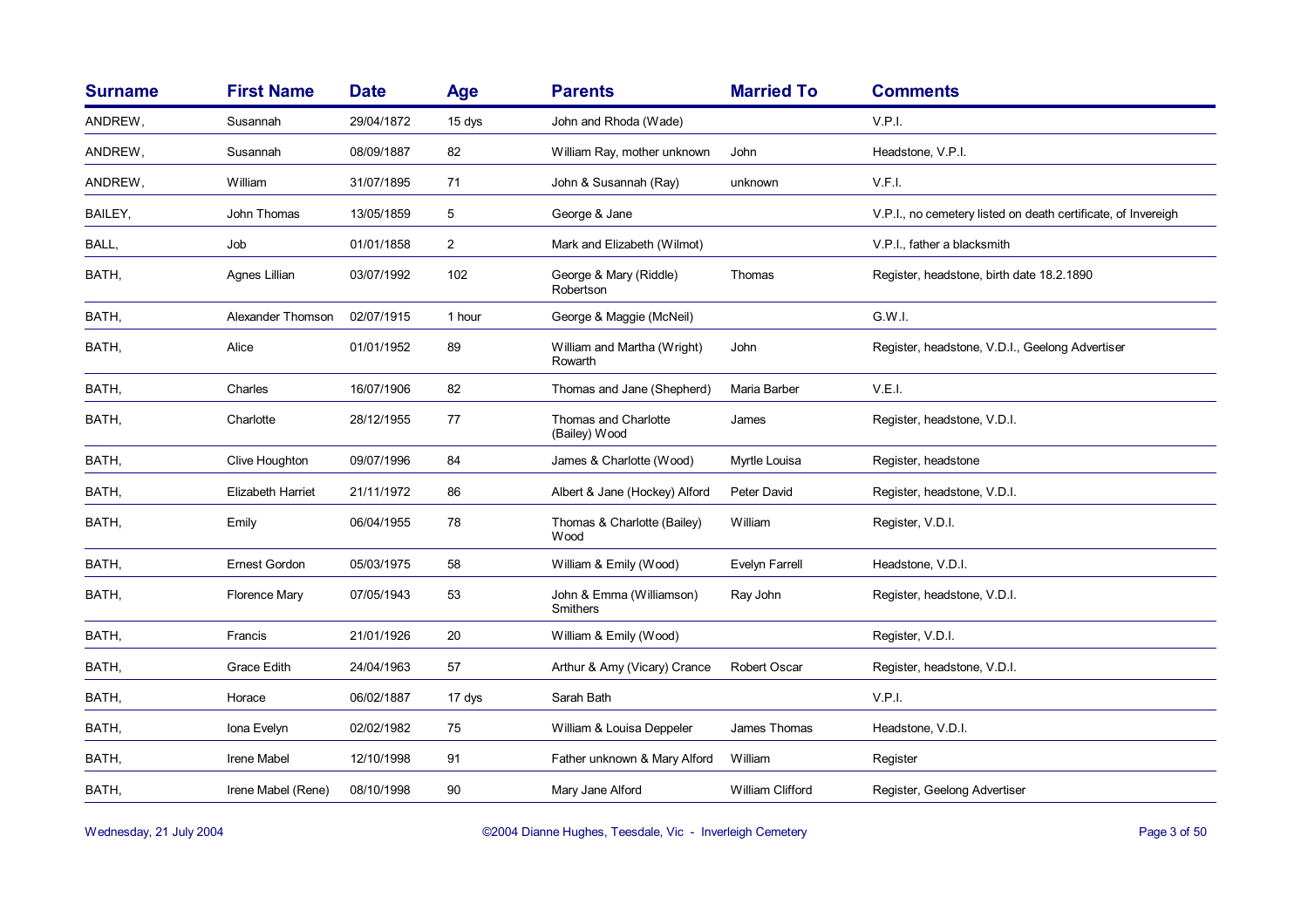| <b>Surname</b> | <b>First Name</b>              | <b>Date</b> | Age    | <b>Parents</b>                           | <b>Married To</b>                 | <b>Comments</b>                                                                  |
|----------------|--------------------------------|-------------|--------|------------------------------------------|-----------------------------------|----------------------------------------------------------------------------------|
| BATH,          | Ivan George                    | 06/09/1965  | 48     | Thomas & Agnes Lillian<br>(Robertson)    | Cecilia Thornton                  | Register, headstone, V.D.I.                                                      |
| BATH,          | James                          | 13/12/1957  | 81     | John and Mary Ann<br>(Houghton)          | Charlotte Wood                    | Register, headstone, V.D.I.                                                      |
| BATH,          | James Thomas                   | 27/10/1981  | 71     | James & Charlotte (Wood)                 | Iona Evelyn Deppeler              | Headstone, V.D.I.                                                                |
| BATH,          | Jane                           |             | infant | Charles and Maria (Barbey)               |                                   | Born 1856 died pre 1871 not on V.P.I.                                            |
| BATH,          | John                           | 20/05/1922  | 87     | Charles & Maria (Barby)                  | Mary Ann Houghton                 | Headstone, V.D.I., died Barunah Plains                                           |
| BATH,          | John                           | 01/01/1938  | 79     | Charles and Maria (Barby)                | Alice Rowarth                     | Register, headstone, V.D.I.                                                      |
| BATH,          | Leslie Arthur                  | 19/06/1969  | 82     | John & Alice (Rowarth)                   | unmarried                         | Register, headstone, V.D.I.                                                      |
| BATH,          | Margaret                       | 18/04/1910  | 34     | George and Mary (Riddle)<br>Robertson    | Thomas                            | Headstone, V.E.I., funeral from brother-in-law Mr. W. Earl,<br>Myers St. Geelong |
| BATH,          | Maria                          | 18/02/1871  | 36     | Samuel and Maria Barbey                  | Charles                           | Headstone, V.P.I.                                                                |
| BATH,          | Martha Louisa<br>Victoria      | 31/03/1913  | 84     | Samuel & Louisa Wright                   | 1. William Howarth, 2.<br>Charles | V.E.I.                                                                           |
| BATH,          | Mary                           | 29/06/1891  | 41     | John and Jane (Clark),<br>McNaughton     | Charles                           | V.F.I.                                                                           |
| BATH,          | Mary Ann                       | 25/01/1933  | 86     | David & Ann (Wise) Houghton              | John                              | Register, headstone, V.D.I., Houghton Family History                             |
| BATH,          | May Catherine                  | 04/02/1978  | 69     | Edward & Catherine May<br>(Munro) Bourke | Robert                            | Headstone, V.D.I.                                                                |
| BATH,          | Melva Dorothy                  | 23/07/1980  | 55     | Norman & Annie (Wall) Moore              | Keith                             | Register, headstone, V.D.I.                                                      |
| BATH,          | Peter David                    | 05/05/1968  | 86     | John & Mary Ann (Houghton)               | Harriet Elizabeth Alford          | Register, headstone, V.D.I.                                                      |
| BATH,          | Ray John                       | 31/08/1954  | 62     | John and Alice (Rowarth)                 | <b>Florence Mary Smithers</b>     | Register, headstone, V.D.I., late 1st A.I.F.                                     |
| BATH,          | <b>Robert Oscar</b>            | 25/11/1985  | 79     | James & Charlotte (Wood)                 | Grace Edith                       | Headstone, V.D.I.                                                                |
| BATH,          | Ronald Leigh                   | 10/09/1933  | 13     | Peter David & Harriet (Alford)           |                                   | Register, Headstone, V.D.I.                                                      |
| BATH,          | Thomas                         | 16/11/1958  | 86     | John & Mary Ann (Houghton)               | Agnes Lillian Robertson           | Headstone, V.D.I.                                                                |
| BATH,          | <b>Thomas Stanley</b><br>Allen | 25/01/1908  | 1 mth  | Thomas and Margaret<br>(Robertson)       |                                   | Headstone, V.E.I.                                                                |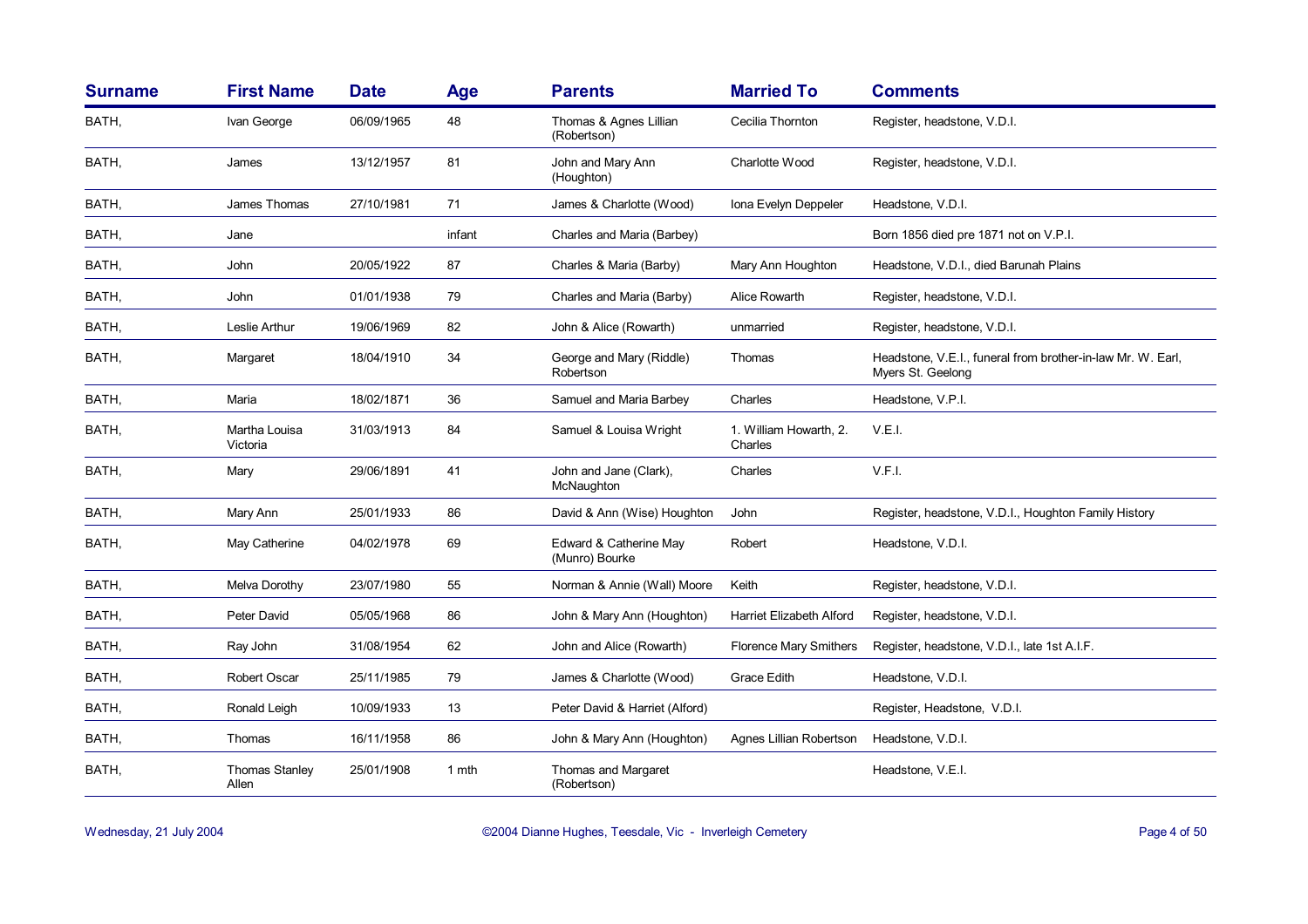| <b>Surname</b>    | <b>First Name</b>                | <b>Date</b> | <b>Age</b>  | <b>Parents</b>                           | <b>Married To</b>                                  | <b>Comments</b>                                  |
|-------------------|----------------------------------|-------------|-------------|------------------------------------------|----------------------------------------------------|--------------------------------------------------|
| BATH,             | William                          | 03/11/1944  | 76          | John & Ann (Houghton)                    | Emily Wood                                         | Register, V.D.I.                                 |
| BATH,             | William Clifford                 | 30/08/1989  | 87          | William & Emily (Wood)                   | Irene Mabel Alford                                 | Register                                         |
| <b>BEARDSELL.</b> | Elizabeth                        | 06/04/1920  | 71          | Unknown Aspinall, mother<br>unknown      | Jonas                                              | G.W.I., born Geelong, Jonas died 1931 in Geelong |
| <b>BECKHURST.</b> | Reginald                         | 23/02/1990  | 68          | William & Kezia (Durham)                 | Amy Baker                                          | Ashes Wall, born Waiuta, New Zealand             |
| BERRIDGE,         | <b>Albert Edward</b>             | 25/12/1942  | 68          | Thomas & Isabella (Dawber)               |                                                    | Register, V.D.I.                                 |
| BERRIDGE,         | Edward                           | 13/12/1878  | 5 mths      | Thomas and Isabella (Dawber)             |                                                    | V.P.I.                                           |
| BERRIDGE,         | Ellen Elizabeth                  | 12/11/1995  | 73          |                                          | George                                             | Register, Geelong Advertiser                     |
| BERRIDGE,         | Fanny Eva                        | 17/03/1976  | 9           | Thomas and Isabella (Dawber)             |                                                    | Headstone, V.D.I.                                |
| <b>BERRIDGE.</b>  | Frank                            | 23/05/1912  | 22          | Thomas and Victoria Jemima<br>(Houghton) | not married                                        | V.E.I.                                           |
| <b>BERRIDGE,</b>  | <b>Frederick Henry</b>           | 07/11/1892  | 1 yr 5 mths | Thomas and Isabella (Dawber)             |                                                    | Headstone, V.F.I.                                |
| BERRIDGE,         | George Samuel<br>Thomas          | 11/10/1958  | 52          | Samuel & Margaret (Hager)                | Ellen                                              | Register, Headstone, V.D.I.,*                    |
| BERRIDGE,         | Henry                            | 01/01/1883  | 4 mths      | Thomas & Isabella (Dawber)               |                                                    | V.P.I.                                           |
| BERRIDGE,         | Isabella                         | 12/10/1883  | 39          | John and Sarah (Naylor)<br>Dawber        | Thomas                                             | Headstone, V.P.I.                                |
| <b>BERRIDGE,</b>  | John Thomas                      | 11/08/1929  | 61          | Thomas & Isabella (Dawber)               | not married                                        | V.D.I.                                           |
| <b>BERRIDGE,</b>  | Margaret Ann                     | 23/08/1963  | 86          | George & Ann (Stannard)<br>Haygarth      | William                                            | Register, Headstone, V.D.I.                      |
| BERRIDGE,         | Robert                           | 24/08/1877  | 6 hrs       | Thomas & Isabella (Dawber)               |                                                    | V.P.I.                                           |
| BERRIDGE,         | Thomas                           | 22/11/1915  | 78          | Samuel and Sophie (Askham)               | 1. Isabella Dawber<br>2. Victoria Jemima<br>Dawber | Headstone, G.W.I., Geelong Advertiser            |
| <b>BERRIDGE,</b>  | Victoria Jemima<br>Martha Cotton | 22/01/1928  | 77          | John & Sarah (Naylor) Dawber             | 1. William Houghton 2.<br>Thomas                   | Register, V.D.I.                                 |
| <b>BERRIDGE,</b>  | William Samuel                   | 31/10/1954  | 84          | Thomas & Isabella (Dawber)               | Margaret Ann Haygarth                              | Register, Headstone, V.D.I.                      |
| BERTHON,          | Henry                            | 05/03/1884  | 73          | Benjamin & Rebecca (Wait)                | unmarried                                          | V.P.I.                                           |
|                   |                                  |             |             |                                          |                                                    |                                                  |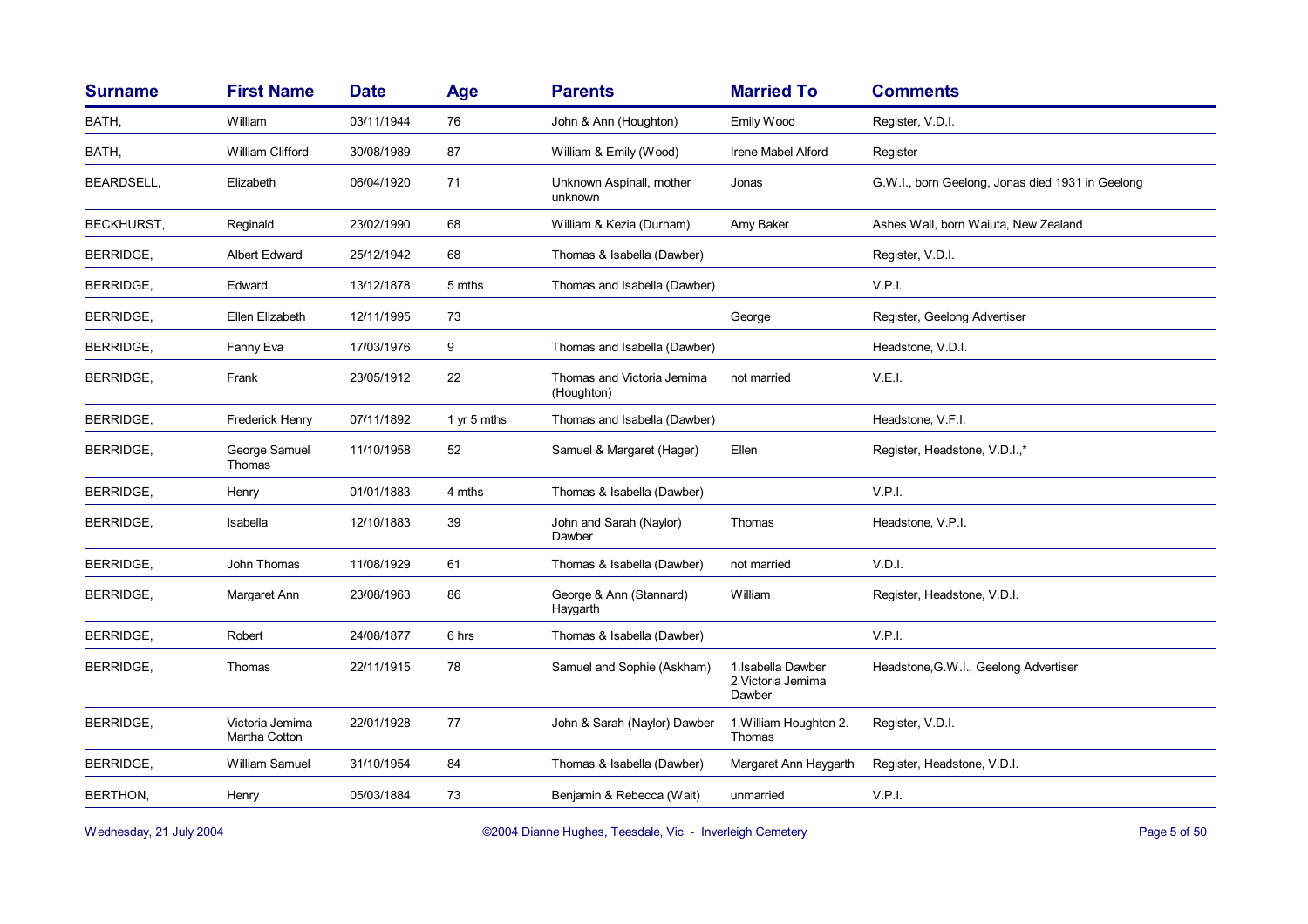| <b>Surname</b>  | <b>First Name</b>    | <b>Date</b> | Age    | <b>Parents</b>                            | <b>Married To</b>    | <b>Comments</b>                                                         |
|-----------------|----------------------|-------------|--------|-------------------------------------------|----------------------|-------------------------------------------------------------------------|
| BIRNEY,         | Francis              | 12/03/1998  | 80     |                                           |                      | Register                                                                |
| <b>BLAKE,</b>   | Cyril John           | 06/04/1980  | 54     | Thomas & Jessie (Jarvis)                  |                      | Headstone, V.D.I.                                                       |
| <b>BLAND,</b>   | Wilson               | 01/01/1856  | 22     | parents unknown                           |                      | V.P.I., Inquest bullock driver died of injury to the spine              |
| BLYTH,          | George               | 03/06/1881  | 76     | John and Catherine                        |                      | V.P.I., died at Sale, formerly of Inverleigh                            |
| BLYTH,          | Margaret Carrick     | 30/03/1903  | 45     | Alexander & Helen (Gunn)<br>Blyth         | unmarried            | Headstone, V.F.I., step-daughter of George Crabbe                       |
| <b>BOURKE,</b>  | Catherine May        | 08/09/1986  | 100    | Hector & Annie (Dingwell)<br>Munro        | Edward               | Headstone,                                                              |
| <b>BOURKE,</b>  | Edward John          | 01/01/1960  | 72     | John & Alice (McCarthy)                   | Catherine May Munro  | V.D.I.                                                                  |
| <b>BOURKE,</b>  | Francis William      | 31/10/1998  | 76     | Edward & Catherine (Munro)                | not married          | Register, Geelong Advertiser born 15/12/1921                            |
| <b>BOURKE,</b>  | John                 | 20/12/1901  | 50     | Patrick & Catherine (Dalton)              | Ellen                | V.F.I.                                                                  |
| <b>BOURKE,</b>  | May                  | 23/08/1961  | 67     | Patrick & Catherine (Dalton)              | unmarried            | Register, V.D.I.                                                        |
| <b>BOURKE,</b>  | Patrick              | 09/09/1897  | 84     | Michael & Ellen (Donegan)                 | Catherine Dalton     | Headstone, V.F.I., native of Tipperary Ireland                          |
| <b>BOURKE,</b>  | Richard              | 05/07/1865  | 4      | Patrick and Catherine (Dalton)            |                      | Headstone, V.P.I.                                                       |
| BOYCE,          | Emma Martha          | 30/10/1869  | 19     | Joseph and Ann (Neenan)                   |                      | Headstone, V.P.I., Geelong Advertiser                                   |
| BOYCE,          | Jane                 | 02/07/1862  | 10 hrs | Joseph and Ann (Neenan)                   |                      | V.P.I.                                                                  |
| BOYCE,          | Llewellyn            | 01/01/1871  | 5      | Joseph and Ann (Neenan)                   |                      | V.P.I.                                                                  |
| <b>BRAMLEY,</b> | Agnes                | 26/10/1884  | 27     | Robert and Mary Ann<br>(Christie) Wishart | <b>Thomas Edward</b> | Headstone, V.P.I., died at her father's residence Geelong<br>Advertiser |
| BREWSTER,       | Colin                | 27/06/1842  |        | parents unknown                           |                      | Not on V.P.I., died Lawsons' Inn, Geelong Advertiser                    |
| Bridson,        | Charles James        | 30/04/1969  | 52     | Christopher & Jean McDonald<br>(Cowan)    | unmarried            | Register, headstone, V.D.I.                                             |
| BRIDSON,        | Christoher William   | 02/04/1963  | 89     | William & Ann Jewell<br>(Hocking)         | Jean McDonald Cowan  | Register, headstone, V.D.I.                                             |
| BRIDSON,        | Ellen                | 04/07/1886  | 3      | William and Ann (Hocking)                 |                      | V.P.I., died at Geelong Hospital.                                       |
| <b>BRIDSON,</b> | <b>Isobel Tamzin</b> | 11/06/1998  | 84     | Christopher & Jean McDonald<br>(Cowan)    | not married          | Register, headstone, Geelong Advertiser                                 |

Wednesday, 21 July 2004 **Dianne Hughes, Teesdale, Vic - Inverleigh Cemetery** Page 6 of 50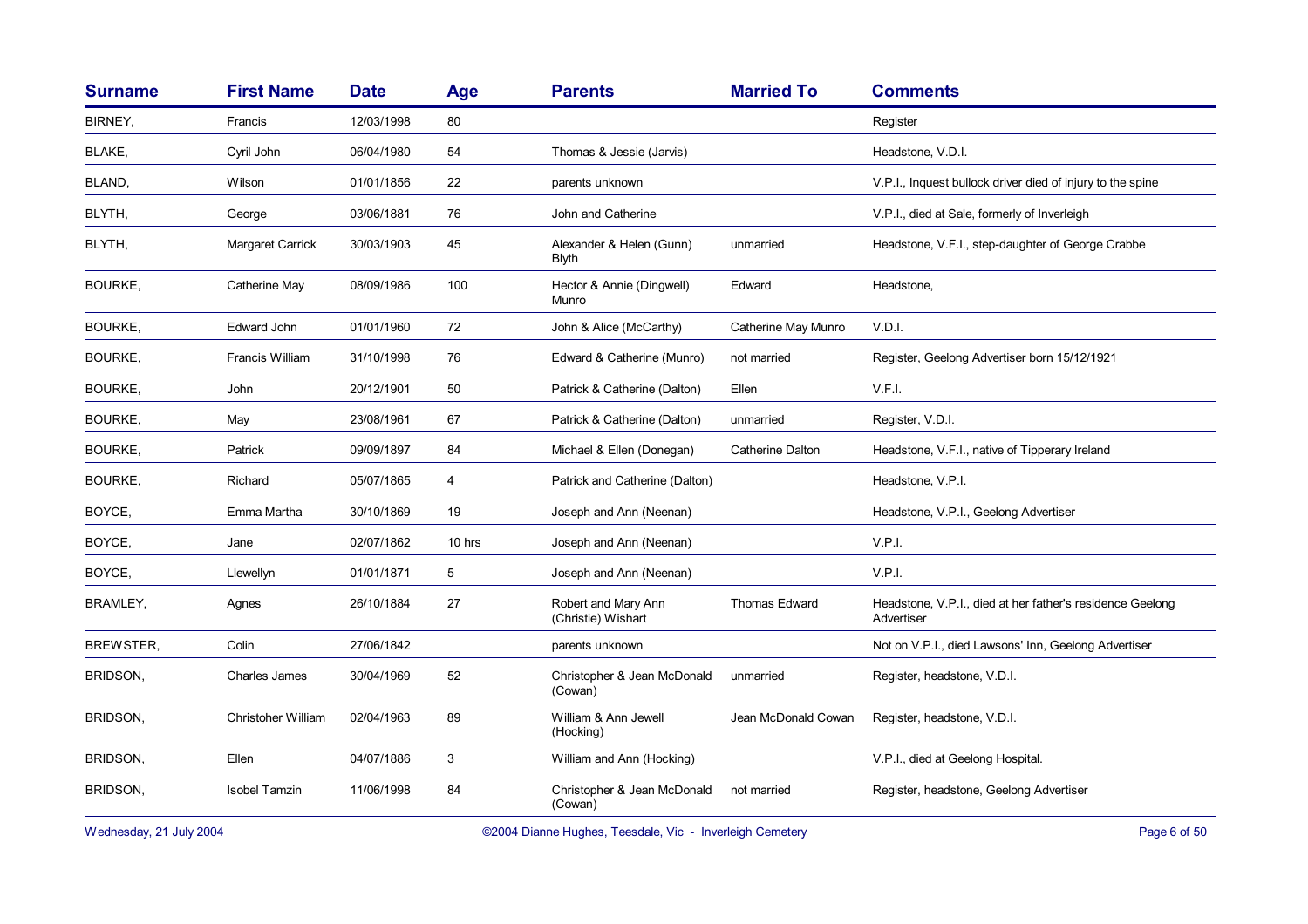| <b>Surname</b>   | <b>First Name</b> | <b>Date</b> | <b>Age</b>     | <b>Parents</b>                         | <b>Married To</b>    | <b>Comments</b>                                                                                 |
|------------------|-------------------|-------------|----------------|----------------------------------------|----------------------|-------------------------------------------------------------------------------------------------|
| <b>BRIDSON,</b>  | Jean              | 18/06/1922  | $\overline{2}$ | Christopher & Jean McDonald<br>(Cowan) |                      | Headstone, V.D.I.                                                                               |
| BRIDSON,         | Jean McDonald     | 06/08/1948  | 66             | James Cowan and mother<br>unknown      | Christopher William  | Register, headstone, V.D.I.                                                                     |
| BRIDSON,         | Nellie Isabel     | 04/07/1886  | 3              | William and Ann (Hocking)              |                      | V.P.I., grandaughter C.C. Hocking, Murgheboluc, died<br>Geelong Hospital                        |
| <b>BRIDSON,</b>  | William           | 12/03/1884  | 48             | parents unknown                        | Ann Hocking          | V.P.I., died Geelong                                                                            |
| <b>BRISLANE,</b> | Daniel            | 02/10/1915  | 65             | parents unknown                        | not married          | G.W.I., inquest drowned at Skipton, born Lisscarol, Cork<br>Ireland, appears on GWI as BRISBANE |
| <b>BRISLANE,</b> | Daniel            | 31/05/1922  | 39             | Thomas and Mary (Reilly)               | Ellen Wall           | V.D.I.                                                                                          |
| <b>BRISLANE,</b> | Ellen Catherine   | 14/12/1951  | 70             | John Wall, mother unknown              | Daniel               | Register, V.D.I., died Ringwood                                                                 |
| <b>BRISLANE,</b> | Jeremiah Joseph   | 08/02/1953  | 76             | Thomas and Mary (O'Reilly)             | Margaret             | Register, headstone, V.D.I., Geelong Advertiser                                                 |
| <b>BRISLANE,</b> | Mary              | 18/01/1909  | 3 hours        | David & Ellen Catherine (Wall)         |                      | V.E.I.                                                                                          |
| <b>BRISLANE,</b> | Mary              | 15/04/1923  | 88             | Patrick & Margaret (O'Reilly)          | Thomas               | V.D.I., colonist for 73 years                                                                   |
| <b>BRISLANE,</b> | Thomas            | 30/12/1888  | 52             | Jeremiah and Margaret                  | Mary O'Reilly        | V.P.I., native of Liscarrol, County Cork, Ireland                                               |
| <b>BRISLANE,</b> | Thomas Joseph     | 28/04/1978  | 64             | Daniel & Ellen (Wall)                  | unmarried            | Headstone, V.D.I.                                                                               |
| <b>BRISLANE,</b> | William           | 06/10/1885  | 11             | Thomas and Mary (Ruby)                 |                      | V.P.I, inquest drowned in Leigh River, Inverleigh with cousin<br>Thomas George Phillips         |
| <b>BRISLANE,</b> | William Thomas    | 26/09/1988  | 78             | Daniel & Ellen (Wall)                  |                      | Headstone                                                                                       |
| BROSNAN,         | James             | 04/11/1892  | 11             | James and Annie (Mullin)               |                      | Headstone, V.F.I.                                                                               |
| BROSNAN,         | James             | 27/01/1925  | 80             | Jeremiah and Johanna<br>(Leahy)        | <b>Annie Mullins</b> | Register, headstone, V.D.I.                                                                     |
| BROSNAN,         | Jeremiah Daniel   | 01/10/1892  | 9              | James and Annie (Mullins)              |                      | Headstone, V.F.I.                                                                               |
| BROWN,           | David             | 06/06/1869  | 9              | James & Elizabeth                      |                      | V.P.I., died Ellengren Station                                                                  |
| BROWN,           | Jane              | 01/04/1884  | 61             | James & Margaret<br>(Henderson) Morgan | George               | V.P.I.                                                                                          |
| BROWN,           | Mary Elizabeth    | 19/03/1865  | 7 mths         | George & Harriet (Cave)                |                      | V.P.I.                                                                                          |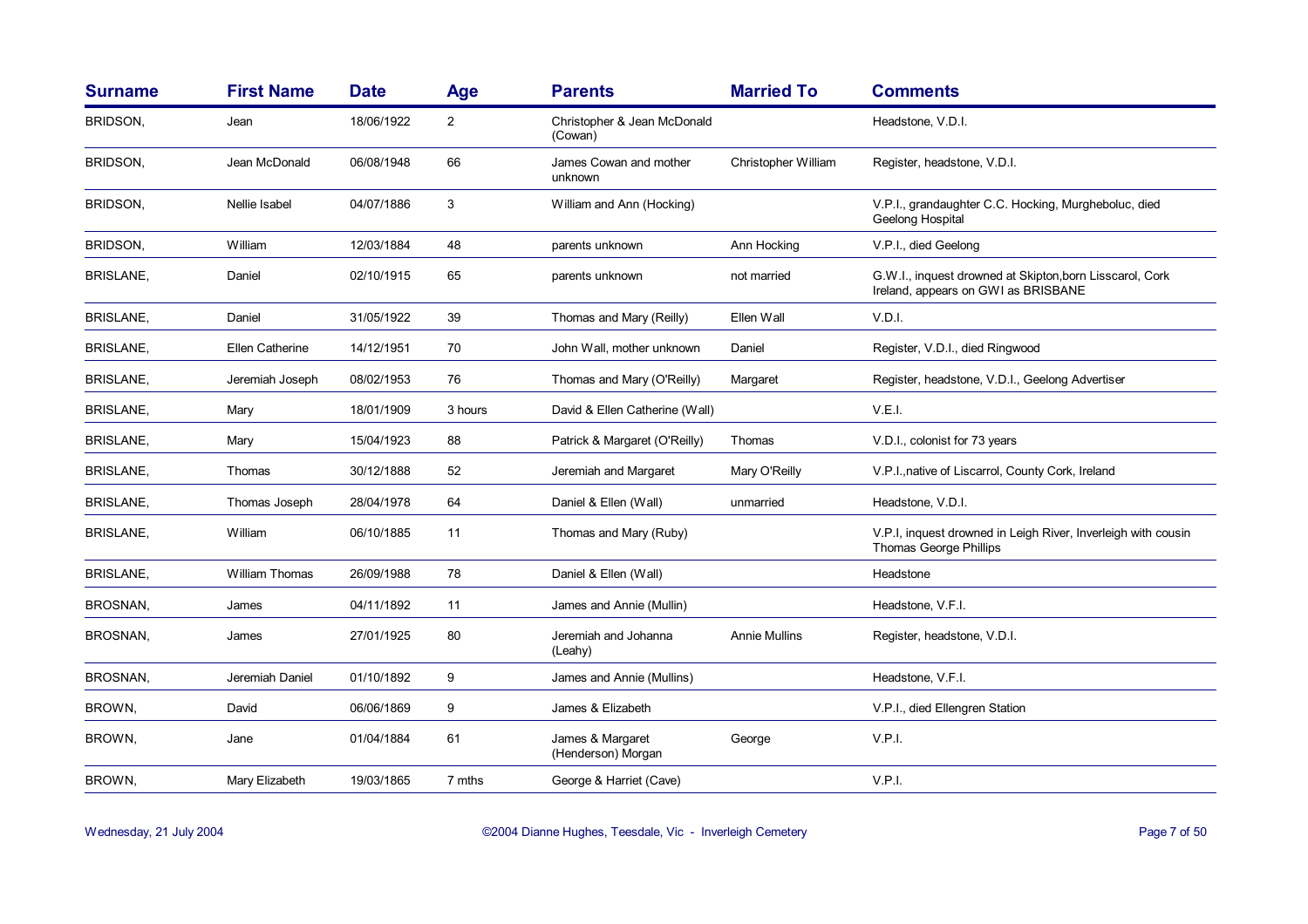| <b>Surname</b> | <b>First Name</b> | <b>Date</b> | <b>Age</b> | <b>Parents</b>                         | <b>Married To</b>                     | <b>Comments</b>                                                        |
|----------------|-------------------|-------------|------------|----------------------------------------|---------------------------------------|------------------------------------------------------------------------|
| BURRELL,       | Lilly Edith       | 19/10/1903  | 15         | George and Martha (Allen)<br>Burrell   |                                       | V.E.I., born Inverleigh                                                |
| BUTLER.        | Kenneth Leo       | 16/10/1991  | 70         | Walter & Ellen (Pigdon)                | Mary Oakley                           | Register, date of birth 19.2.1921                                      |
| BUTLER,        | Mary Davis        | 21/03/1994  | 66         | unknown Oakley & unknown               | Kenneth Leo                           | Register, Geelong Advertiser                                           |
| CALLOW,        | Mavis Rose        | 09/11/1982  | 61         | George & Anne (Meadows)<br>Groves      | Victor                                | Headstone, V.D.I. family information                                   |
| CAMERON,       | Janet             | 07/09/1879  | 76         | Samuel and Sarah<br>(McMullen) Cameron | not married                           | Headstone, V.P.I., born at Inverness, Scotland                         |
| CAMERON,       | John              | 01/06/1854  | 22         | parents unknown                        | Flora McLeod                          | Not on V.P.I., born Skye, Scotland died Shelford                       |
| CAMPBELL,      | Alexander         | 25/11/1887  | 83         | Donald and Ann (Cameron)               | not married                           | V.P.I., Headstone Native of Fort William, late of Glasgow,<br>Scotland |
| CAMPBELL,      | Colin Rae         | 31/03/1908  | 10 hrs     | Arthur Rae and Alice (Rhodes)          |                                       | V.E.I.                                                                 |
| CAMPBELL,      | Ellen             | 24/05/1922  | 61         | Frederick & Sarah (Bennett)<br>Savage  | Robert                                | Headstone, V.D.I.                                                      |
| CAMPBELL,      | Hugh              | 02/04/1865  | 63         | Donald and Ann (Cameron)               | 1.Ann Gelaford 2.<br>Margaret Cameron | Headstone, V.P.I., native of Fort William, Scotland                    |
| CAMPBELL,      | Margaret          | 23/02/1870  | 58         | parents unknown                        | Duncan                                | V.P.I., born Glasgow, Scotland, Geelong Advertiser                     |
| CAMPBELL,      | Margaret          | 05/01/1897  | 84         | Allan and Mary (Cameron)<br>Cameron    | Hugh                                  | Headstone, V.F.I.                                                      |
| CAMPBELL,      | Robert Alexander  | 11/10/1921  | 75         | Angus and Jane (Rankine)<br>Campbell   | Ellen Savage                          | Headstone, V.D.I.                                                      |
| CARRIGAN,      | Richard           | 21/04/1914  | 70         | parents unknown                        | not known                             | V.E.I., died Barunah Plains                                            |
| CARROLL,       | Harriet           | 24/01/1972  | 88         | Rees & Liza (Baker) Hopkins            | Louis Samuel                          | Register, headstone, V.D.I.                                            |
| CARROLL,       | Louis Samuel      | 16/04/1936  | 57         | Thomas Joseph and Sarah<br>(Long)      | Harriet Hopkins                       | Register, headstone, V.D.I.                                            |
| CARROLL,       | Maria             | 28/06/1871  | 6 wks      | Thomas Joseph and Sarah<br>(Long)      |                                       | V.P.I.                                                                 |
| CARROLL,       | Thomas            | 09/01/1875  | 2 dys      | Thomas Joseph & Sarah<br>(Long)        |                                       | V.P.I.                                                                 |
| CARROLL,       | Thomas            | 29/10/1887  | 52         | Thomas & Ann (unknown)                 | Sarah Long                            | V.P.I., died at Geelong Hospital. 29 years in Victoria                 |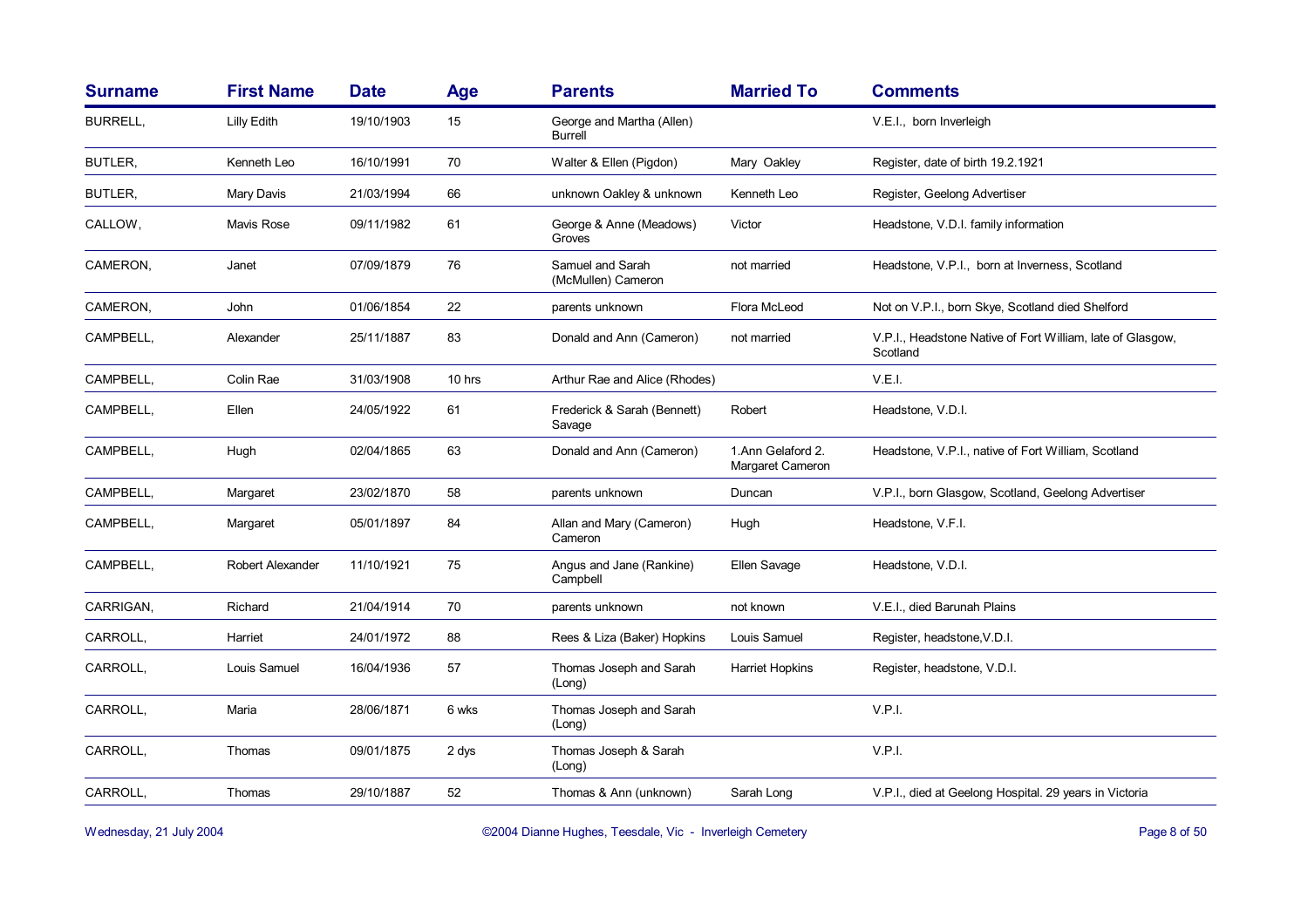| <b>Surname</b> | <b>First Name</b>       | <b>Date</b> | <b>Age</b>     | <b>Parents</b>                              | <b>Married To</b>          | <b>Comments</b>                                                                                         |
|----------------|-------------------------|-------------|----------------|---------------------------------------------|----------------------------|---------------------------------------------------------------------------------------------------------|
| CARTER,        | Grace Edna Isobell      | 01/09/1996  | 80             | John & Grace Elizabeth<br>(George) Paxman   | <b>Roland Thomas</b>       | Register, headstone                                                                                     |
| CHALLIS,       | Eliza                   | 20/08/1904  | 64             | unknown Quinn, mother<br>unknown            | Joseph                     | Headstone, V.E.I., died at Shelford                                                                     |
| CHALLIS,       | <b>Frederick Thomas</b> | 09/07/1989  | 75             | Thomas & Mary Agnes<br>(Bramley)            | not married                | Headstone,                                                                                              |
| CHALLIS,       | Joseph Edwin            | 15/02/1984  | 75             | Thomas & Mary Agnes<br>(Bramley)            | not married                | Headstone, V.D.I.                                                                                       |
| CHALLIS,       | Joseph Junior           | 09/06/1925  | 55             | Joseph and Eliza (Quinn)                    | not married                | Register, headstone, V.D.I.                                                                             |
| CHALLIS,       | Joseph Senior           | 18/08/1926  | 85             | Thomas and Mary (Saunders)                  | Eliza Quinn                | Headstone, V.D.I., died Shelford Geelong Advertiser                                                     |
| CHALLIS,       | Lucy                    | 02/10/1875  | 9              | Thomas & Mary (Wilkinson)                   |                            | V.P.I., born Inverleigh                                                                                 |
| CHALLIS,       | Mary                    | 27/05/1865  | 9 mths         | Joseph and Eliza (Quinn)                    |                            | Headstone, V.P.I.                                                                                       |
| CHALLIS,       | Mary                    | 31/07/1964  | 88             | Joseph & Eliza (Quinn)                      | unmarried                  | Register, headstone, V.D.I.                                                                             |
| CHALLIS,       | Mary Agnes              | 04/08/1969  | 86             | Thomas & Agnes (Wishart)<br><b>Brambley</b> | Thomas                     | Register, headstone, V.D.I.                                                                             |
| CHALLIS,       | Thomas                  | 14/08/1867  | 39             | Thomas & Mary (Saunders)                    | Mary Wilkinson             | V.P.I., wife buried at Beeac                                                                            |
| CHALLIS,       | Thomas                  | 31/08/1938  | 65             | Joseph and Eliza (Quinn)<br>Challis         | Mary Agnes McPherson       | Register, headstone, V.D.I., died at Shelford                                                           |
| CHAPMAN,       | Elizabeth               | 22/01/1885  | 79             | William and Sarah Presnell                  | George William<br>Robinson | V.P.I., born Shelford                                                                                   |
| CLARKE,        | Elizabeth Mary          | 16/06/1865  | $\overline{2}$ | Thomas & Ellen (Brady)                      |                            | V.P.I.                                                                                                  |
| CLARKE,        | Francis                 | 17/11/1890  | 91             | Francis & Ann Carol (Naylor)                | Matilda Naylor             | V.F.I.                                                                                                  |
| CLARKE,        | George                  | 04/01/1887  | 55             | parents unknown                             | Isabella Fyffe             | V.P.I., born England                                                                                    |
| CLARKE,        | infant                  | 11/03/1885  |                | George & Isabella (Fyffe)                   |                            | Not on V.P.I                                                                                            |
| CLOSE,         | James                   | 17/11/1872  | 73             | James and Mary (Armair)                     | Margaret Davidson          | V.P.I., born Ireland, farmer of Inverleigh 20 years, inquest<br>drowned in Waterhole in the Leigh River |
| CLOSE,         | Margaret                | 09/12/1901  | 80             | Thomas and Jean (Campbell)                  | James                      | V.F.I., died at Geelong Hospital                                                                        |
| COAD,          | Elizabeth Lucy          | 18/01/1891  | 34             | Thomas & Elizabeth (Morgan)                 | not married                | Headstone, not on V.D.I. found birth on V.F.I.                                                          |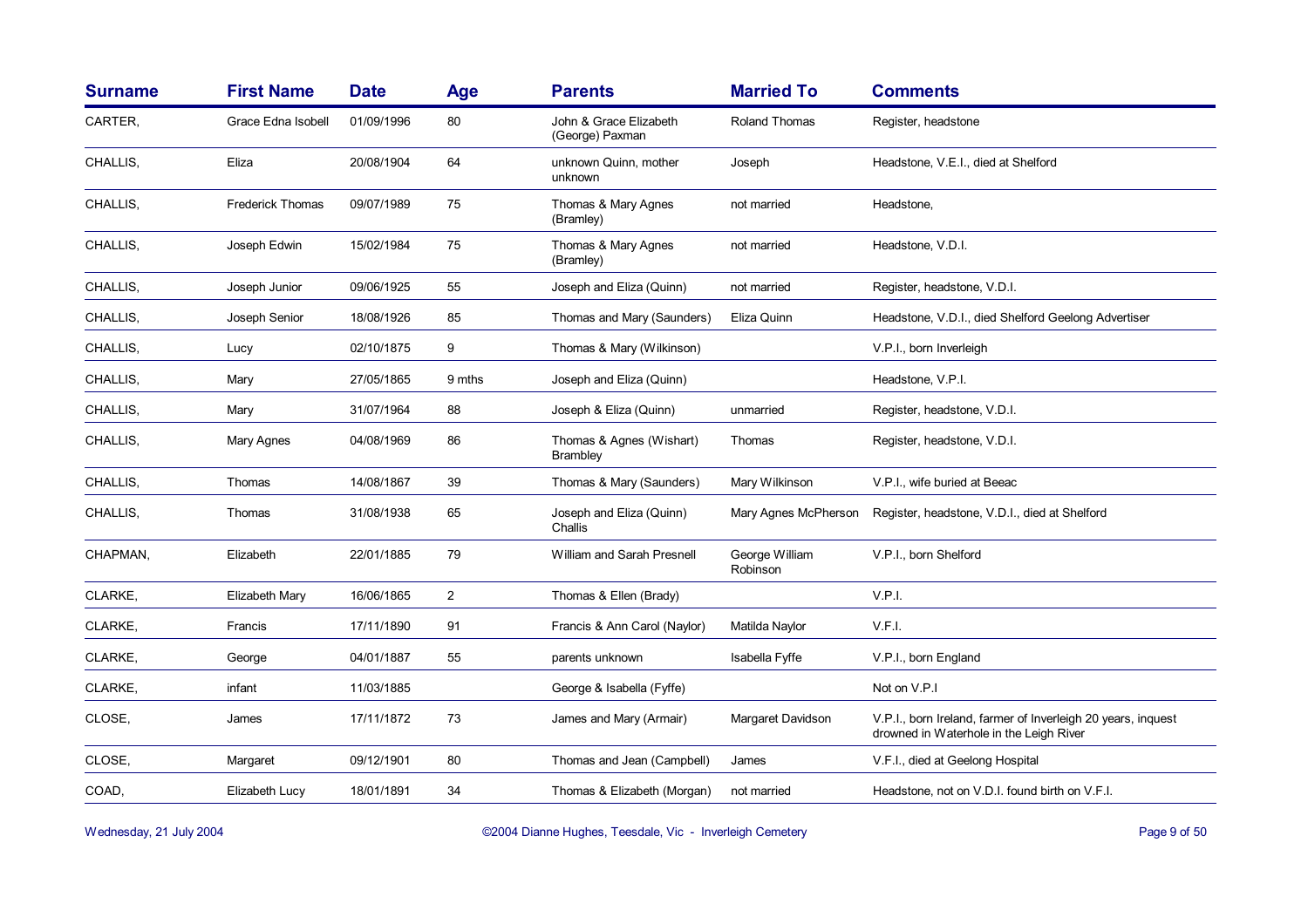| <b>Surname</b> | <b>First Name</b>       | <b>Date</b> | Age          | <b>Parents</b>                               | <b>Married To</b>    | <b>Comments</b>                                                                                   |
|----------------|-------------------------|-------------|--------------|----------------------------------------------|----------------------|---------------------------------------------------------------------------------------------------|
| COLLINS,       | Martha                  | 20/07/1954  | 84           | Thomas & Charlotte Wood                      | Samuel               | Register, headstone, V.D.I., Geelong Advertiser                                                   |
| COLLINS,       | Samuel                  | 10/04/1958  | 85           | Henry and Lucy (Blyth)                       | Martha Wood          | Register, headstone, V.D.I.                                                                       |
| COLQUHOUN,     | James                   | 21/07/1909  | 88           | John & Jean Baxter (Muir)                    | Janet McDonald       | Headstone, V.E.I., native of Christow, Scotland, colonist of<br>55 years                          |
| COLQUHOUN,     | Janet                   | 05/08/1911  | 79           | Duncan and Margaret<br>(Cameron) McDonald    | James                | Headstone, V.E.I., married 11/06/1852, Glasgow Scotland,<br>resident of Inverleigh for 53 years   |
| COLTISH,       | Dora                    | 17/10/1904  | 14 hrs       | Oswin & Mary (Oswin)                         |                      | V.E.I.                                                                                            |
| COLTISH,       | Mary                    | 06/03/1850  | 12           | Robson & Jane (Oswin)                        |                      | buried Barwon River, V.P.I. father a farmer, family sources<br>think Mary is buried at Inverleigh |
| COLTISH,       | Oswin                   | 14/08/1907  | 51           | Robson and Jane (Oswin)<br>Coltish           | Mary Oswin           | Headstone, V.E.I.                                                                                 |
| COOPER,        | Benjamin                | 01/11/1863  | 41           | parents unknown                              | Mary Ann Ward        | V.P.I., inquest drowned in Barwon River could be buried at<br>Eastern Cemetery, Geelong           |
| CORK,          | George Frederick        | 12/02/1964  | 75           | William & Matilda (Crabbe)                   | <b>Marion Robson</b> | Register, headstone, V.D.I.                                                                       |
| CORK,          | <b>Herbert Clarence</b> | 04/02/1900  | infant       | William and Matilda (Crabbe)                 |                      | Register, V.FI.                                                                                   |
| CORK,          | Marion Margaret         | 09/11/1992  | 85           | Walter & Marion (McQueen)<br>Robson          | George               | Register, headstone, date of birth 25/8/1907                                                      |
| CORK,          | William                 | 11/01/1907  | 62           | John, mother unknown                         | Matilda Crabbe       | V.E.I., born Kent, England, inquest died as result of burns                                       |
| COSTAIN,       | Annie Scott             | 22/03/1898  | 43           | James & Janet (Holmes)<br>Fleming            | Robert               | V.F.I.                                                                                            |
| COSTAIN,       | Henry                   | 26/11/1891  | 81           | William and Elizabeth (Brew)                 | Elizabeth Brew       | V.F.I.                                                                                            |
| COSTAIN,       | James Fleming           | 24/01/1897  | 19           | Robert and Annie Scott<br>(Fleming)          |                      | V.F.I.                                                                                            |
| COSTAIN,       | Robert                  | 11/05/1908  | 29           | Robert and Annie Scott<br>(Fleming)          |                      | V.E.I., died at Horsham                                                                           |
| COSTAIN,       | Robert                  | 31/12/1920  | 87           | Henry & Margaret (Brew)                      | Annie Scott Fleming  | G.W.I., Douglas, isle of Man                                                                      |
| COSTAIN,       | Stanley Brougham        | 01/12/1890  | 2 yrs 9 mths | Robert and Annie (Fleming)                   |                      | VF.I.                                                                                             |
| COWAN,         | Barbara Allan           | 20/03/1911  | 65           | Charles and Margaret (Brown)<br><b>Innes</b> | James                | Headstone, V.F.I.                                                                                 |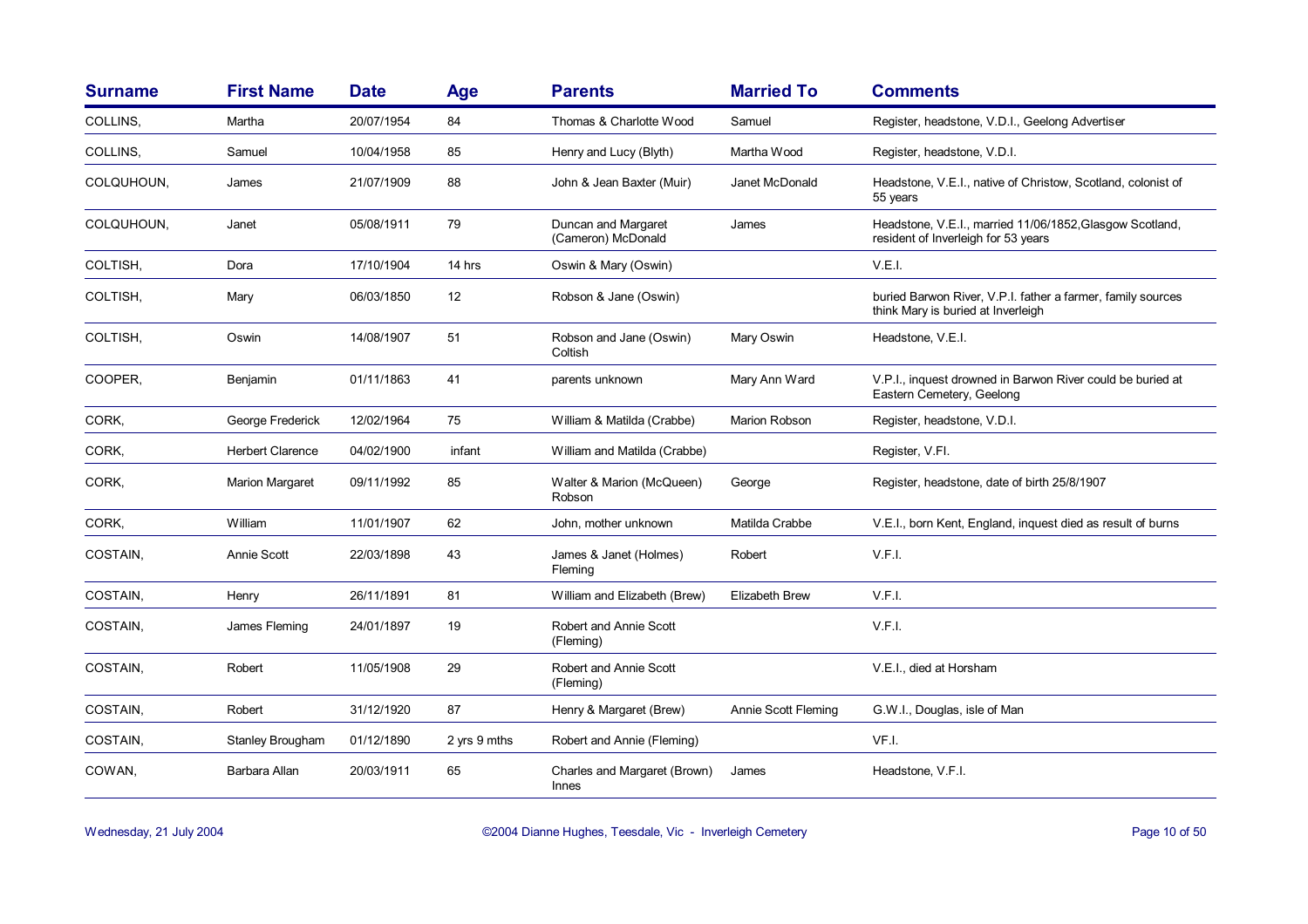| <b>Surname</b> | <b>First Name</b>     | <b>Date</b> | Age        | <b>Parents</b>                           | <b>Married To</b>                             | <b>Comments</b>                                                                                   |
|----------------|-----------------------|-------------|------------|------------------------------------------|-----------------------------------------------|---------------------------------------------------------------------------------------------------|
| COWAN,         | Charles               | 25/01/1956  | 86         | James & Barbara (Innes)                  | unmarried                                     | Headstone, V.D.I., brother of Margaret                                                            |
| COWAN,         | James                 | 08/10/1922  | 79         | John and Jean (McDonald)<br>Cowan        | Barbara Allan Innes                           | Headstone; V.D.I.                                                                                 |
| COWAN,         | Margaret Brown        | 20/08/1952  | 75         | James & Barbara (Allen)                  | not married                                   | Register, headstone, V.D.I.                                                                       |
| COZENS,        | Andrew                | 21/03/1867  | 10         | William and Ann (Jefferies)              |                                               | V.P.I., inquest died Barunah Plains, accidentally fell from a<br>horse, died from fractured skull |
| COZENS,        | Mary Jane             | 03/03/1860  | 3          | William and Ann (Jefferies)              |                                               | V.P.I.                                                                                            |
| COZENS,        | William               | 19/07/1885  | 74         | Andrew and Martha                        | Ann Jeffries                                  | V.P.I., born Dorchester, England, died at Shelford, 36 years<br>in Victoria                       |
| COZENS.        | William John          | 03/06/1858  | 21         | William and Ann                          | Unmarried                                     | V.P.I., born Oxfordshire, England. died Fyansford, inquest<br>run over by a bullock dray          |
| CRABBE.        | George                | 26/02/1857  | 11 mths    | George and Mary (Long)                   |                                               | V.P.I., died from sun-stroke, one of twins                                                        |
| CRABBE.        | George                | 11/01/1905  | 78         | William and Maria<br>(Marshman) Crabbe   | 1. Mary Long 2. Helen<br>Chalmers (Gunn)Blyth | Headstone, V.E.I., born Trowbridge, Wiltshire England,<br>arrived Victoria 1853                   |
| CRABBE,        | <b>Helen Chalmers</b> | 19/01/1921  | 86         | Rev. Adam and Margaret<br>(Sharp) Gunn   | 1 Alexander Blyth 2<br>George Crabbe          | Headstone; V.D.I.                                                                                 |
| CRABBE,        | Mary                  | 01/01/1856  | 1 day      | George & Mary (Long)                     |                                               | twin of George; born 1856; died 1856; info from family<br>research not on V.P.I.                  |
| CRABBE.        | Mary                  | 17/11/1873  | 46         | Samuel and Maria (Bailey)<br>Long        | 1st wife of George                            | Headstone; V.P.I. born Trowbridge Wiltshire, arrived 1853                                         |
| CRABBE,        | <b>Unnamed Female</b> | 05/02/1855  | infant     | George & Mary (Long)                     |                                               | Born & died 1855; V.P.I.                                                                          |
| CREED,         | Grace Fernside        | 25/04/1883  | 1 yr 4 mth | George & Elizabeth (Porteous)            |                                               | V.P.I.                                                                                            |
| CREED,         | John Francis          | 30/06/1945  | 58         | John & Medea (Murray)                    |                                               | Register, V.D.I.                                                                                  |
| CREED,         | Stephen               | 21/08/1885  | 80         | Archibald and Priscilla<br>(Newport)     | Martha Fernside                               | Died at Murgheboluc; V.P.I.                                                                       |
| CREEN,         | <b>Edith Murriel</b>  | 31/01/1935  | 45         | Charles Henry & Emily<br>(Eager) Elliott | John Francis                                  | Register, headstone, V.D.I.                                                                       |
| CREEN,         | John Francis          | 28/06/1945  | 58         | John & Meda (Murray)                     | <b>Edith Muriel Elliott</b>                   | Register, headstone, V.D.I.                                                                       |
| CROOKS,        | Leslie Joseph         | 31/10/1954  | 49         | father unknown, Agnes Mary<br>Crooks     | Linda Emily Rowarth                           | Headstone, V.D.I.                                                                                 |

Wednesday, 21 July 2004 **Dianne Hughes, Teesdale, Vic - Inverleigh Cemetery** Page 11 of 50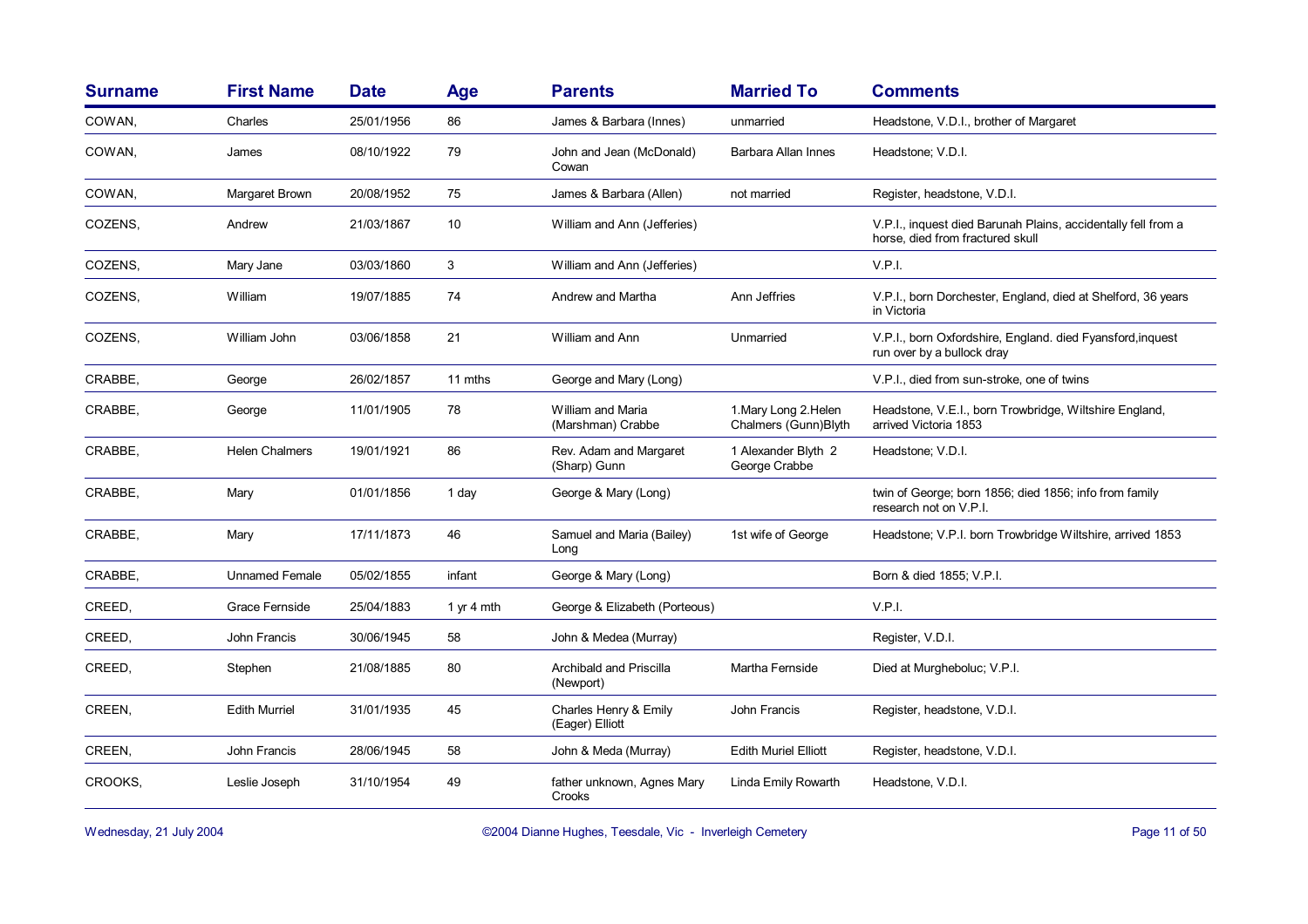| <b>Surname</b> | <b>First Name</b>   | <b>Date</b> | Age         | <b>Parents</b>                            | <b>Married To</b>                      | <b>Comments</b>                                                            |
|----------------|---------------------|-------------|-------------|-------------------------------------------|----------------------------------------|----------------------------------------------------------------------------|
| CROOKS,        | Linda Emily         | 28/11/1965  | 56          | John & Elizabeth (Willey)<br>Rowarth      | Leslie Joseph                          | Headstone, V.D.I.                                                          |
| CUMMINGS,      | Jane                | 04/05/1865  | 85          | John Glen, mother unknown                 | James                                  | V.P.I.                                                                     |
| <b>CURRIE.</b> | Marion              | 28/06/1897  | 77          | Robert Hair & Margaret<br>(Train) Currie  | Mathew                                 | V.F.I.                                                                     |
| DALTON,        | Alice               | 18/07/1863  | 43          | John and Mary Bourke                      | William                                | Headstone: V.P.I.; born Ireland                                            |
| DALTON,        | James               | 22/09/1867  | 26          | William & Alice (Bourke)                  |                                        | Headstone; V.P.I.                                                          |
| DALTON,        | Mary                | 10/10/1882  | 58          | Unknown & Mary (Walsh)<br>Ryan            | William                                | Headstone; V.P.I; born Ireland burnt to death with husband                 |
| DALTON,        | William             | 10/10/1882  | 72          | Unknown Dalton & unknown<br><b>Burtle</b> | 1. Alice Bourke 2. Mary<br>Ryan        | Headstone, V.P.I., inquest burnt to death with wife, Geelong<br>Advertiser |
| DANIEL,        | Elizabeth           | 20/02/1861  | 1 yr 4 mths | Joseph and Susannah<br>(Fleming)          |                                        | Headstone; V.P.I.                                                          |
| DANIEL,        | Joseph              | 14/11/1920  | 92          | Daniel Joseph & Emma<br>(Brinnell)        | 1. Susannah Fleming 2.<br>Nancy Dimlow | G.W.I., Geelong Advertiser, born Bristol England                           |
| DANIEL,        | Susannah            | 05/01/1892  | 72          | William Fleming, mother<br>unknown        | Joseph                                 | Headstone painted on tin, V.F.I.                                           |
| DAUBER,        | Una Veronica        | 12/03/1934  | 8           | William and Ellen (Bourke)                |                                        | Register; Headstone, V.D.I.                                                |
| DAVIES,        | Richard             | 23/05/1867  | 43          | David & Mary Ann                          | Isabella Melbheaten?                   | V.P.I.                                                                     |
| DAWBER,        | <b>Edgar Ernest</b> | 14/04/1873  | 1 yr 9 mth  | Edward & Sarah (Harvey)                   |                                        | V.P.I.                                                                     |
| DAWBER,        | Edward              | 05/10/1991  | 84          | William & Martha (Houghton)               | Lorna Florence Victoria<br>Robertson   | Register, headstone, date of birth 29/9/1907                               |
| DAWBER,        | Eleanor Sarah Maria | 01/04/1876  | 8           | Edward & Sarah (Harvey)                   |                                        | V.P.I.                                                                     |
| DAWBER,        | Fanny               | 01/01/1866  | 19          | Frederick & Sarah (Bennett)<br>Savage     | William                                | V.P.I.                                                                     |
| DAWBER,        | Florence Alberta    | 06/06/1873  | 3           | Edward & Sarah (Harvey)                   |                                        | V.P.I.                                                                     |
| DAWBER,        | Grace               | 23/06/1884  | 6 wks       | Edward & Sarah (Harvey)                   |                                        | V.P.I.                                                                     |
| DAWBER,        | Gracie              | 27/05/1908  | 18          | William & Martha (Houghton)               |                                        | V.E.I.                                                                     |
| DAWBER,        | John                | 02/07/1873  | 73          | Robert and Ann (Foster)                   | Sarah Naylor                           | V.P.I., born 28.6.1800, Scotter, Lincoln England                           |
|                |                     |             |             |                                           |                                        |                                                                            |

Wednesday, 21 July 2004 **Dianne Hughes, Teesdale, Vic - Inverleigh Cemetery** Page 12 of 50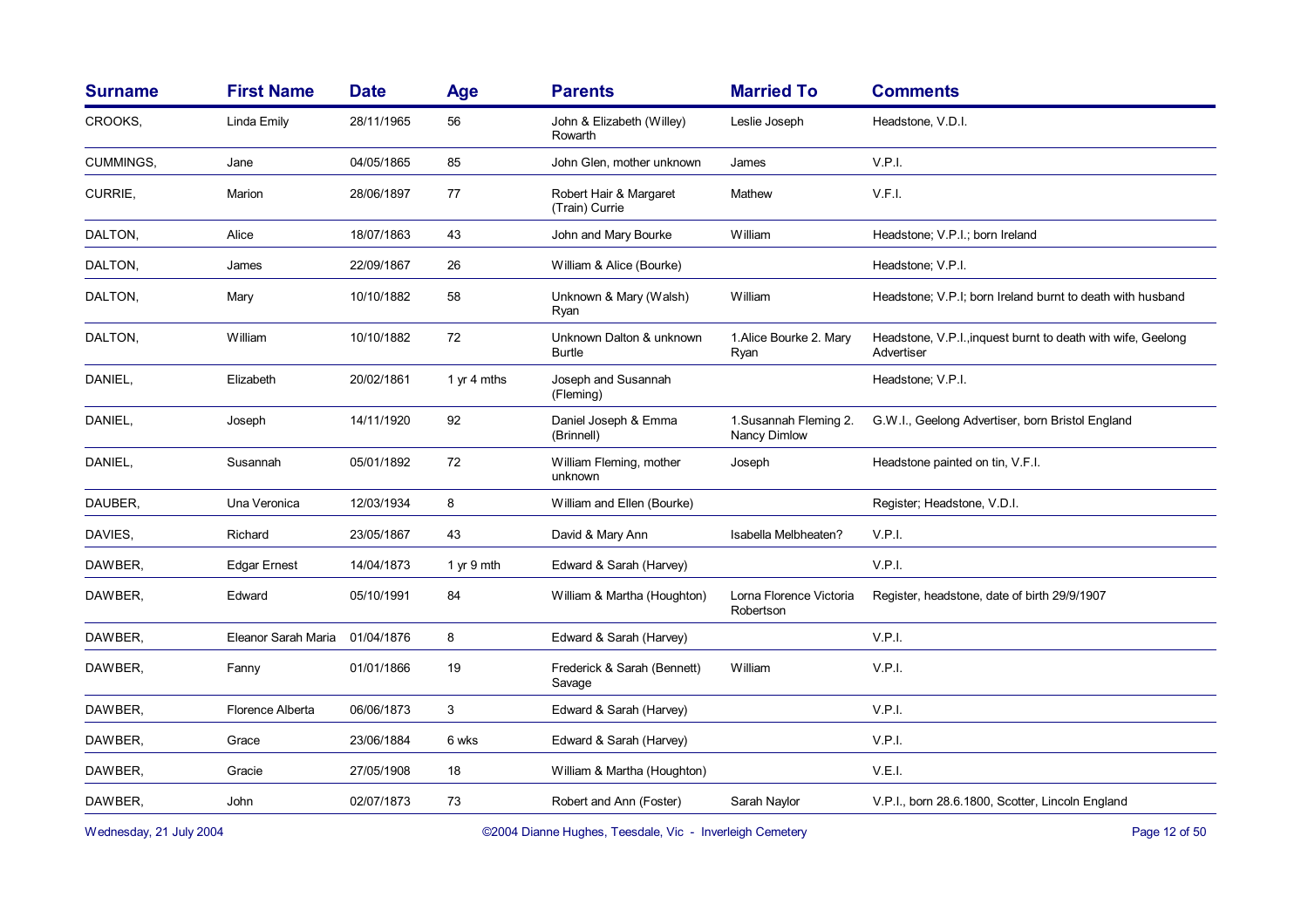| <b>Surname</b> | <b>First Name</b>          | <b>Date</b> | Age   | <b>Parents</b>                         | <b>Married To</b>                     | <b>Comments</b>                                                                                   |
|----------------|----------------------------|-------------|-------|----------------------------------------|---------------------------------------|---------------------------------------------------------------------------------------------------|
| DAWBER,        | John David                 | 12/12/1948  | 47    | William & Martha (Houghton)            | not married                           | V.D.I., Geelong Advertiser                                                                        |
| DAWBER,        | Lorna Florence<br>Victoria | 07/05/1991  | 85    | Andrew & Leila (Houghton)<br>Robertson | Edward                                | Register, headstone, date of birth 14/5/1905                                                      |
| DAWBER,        | Martha                     | 18/07/1948  | 86    | David & Ann (Wise) Houghton            | William                               | V.D.I., Geelong Advertiser                                                                        |
| DAWBER,        | Samuel                     | 05/09/1943  | 55    | William & Martha (Houghton)            |                                       | V.D.I.                                                                                            |
| DAWBER,        | Sarah                      | 23/05/1891  | 85    | George & Martha (Cotton)<br>Naylor     | John                                  | V.F.I., born Nottingham, England                                                                  |
| DAWBER,        | Una Veronica               | 31/01/1934  | 8     | William & Ellen (Bourke)               |                                       | V.D.I.                                                                                            |
| DAWBER,        | Walter                     | 13/11/1908  | 22    | William & Martha (Houghton)            |                                       | V.E.I., Geelong Advertiser, Inquest committed suicide by<br>drowing in a dam at Mt.Gow, Shelford. |
| DAWBER,        | William                    | 10/06/1927  | 90    | John & Sarah (Naylor)                  | 1. Fanny Savage 2.<br>Martha Houghton | Register, V.D.I.                                                                                  |
| DAWBER,        | William                    | 06/01/1941  | 58    | William & Martha (Houghton)            |                                       | V.D.I.                                                                                            |
| DAY,           | James                      | 05/07/1898  | 78    | parents unknown                        | Mary Dillon                           | Headstone, V.F.I., colonist of 57 years, native of Kings<br>County, Ireland                       |
| DAY,           | Mary Nolan                 | 13/10/1874  | 56    | Nolan Bryan & Sarah Dillon             | James                                 | Headstone; V.P.I., native of Westmeath Ireland                                                    |
| DAY,           | Patrick                    | 29/04/1906  | 46    | James and Mary (Dillon)                | Isabella Margaret<br>Goodfellow       | Died at Bendigo; V.E.I., funeral from 122 Ryrie St. Geelong<br>to Inverleigh Cemetery             |
| DAY,           | Sarah Hodgson              | 21/11/1928  | 88    | Robert and Stella (Hodgson)<br>Sorley  | 1. Jules Terrier, 2.<br>James Day     | Headstone, V.D.I., married St. Paul's Anglican Church<br>Geelong                                  |
| DELAHUNTY,     | Amelia                     | 25/01/1917  | 65    | Michael & Ellen (Farrell)<br>McCarthy  | Patrick                               | Headstone, G.W.I., Geelong Advertiser                                                             |
| DELAHUNTY,     | Angelina                   | 06/02/1945  | 71    | Patrick and Amelia (McCarthy)          | not married                           | Headstone, V.D.I.                                                                                 |
| DELAHUNTY,     | Catherine                  | 07/01/1891  | 4 dys | Patrick & Amelia (McCarthy)            |                                       | Not on V.F.I                                                                                      |
| DELAHUNTY,     | <b>Charles Thomas</b>      | 30/12/1977  | 94    | Patrick & Amelia (McCarthy)            | Ellen Florence Guinane                | Headstone, V.D.I.                                                                                 |
| DELAHUNTY,     | <b>Edward Patrick</b>      | 04/08/1903  | 27    | Patrick and Amelia (McCarthy)          | unamarried                            | Headstone, V.E.I.                                                                                 |
| DELAHUNTY,     | Ellen Amelia               | 29/10/1970  | 82    | Patrick & Amelia (McCarthy)            | unmarried                             | Register, headstone, V.D.I.                                                                       |
| DELAHUNTY,     | Ellen Florence             | 22/01/1972  | 84    | Patrick & Mary (McCarthy)<br>Guinane   | <b>Charles Thomas</b>                 | Headstone, V.D.I.                                                                                 |

Wednesday, 21 July 2004 **Dianne Hughes, Teesdale, Vic - Inverleigh Cemetery** Page 13 of 50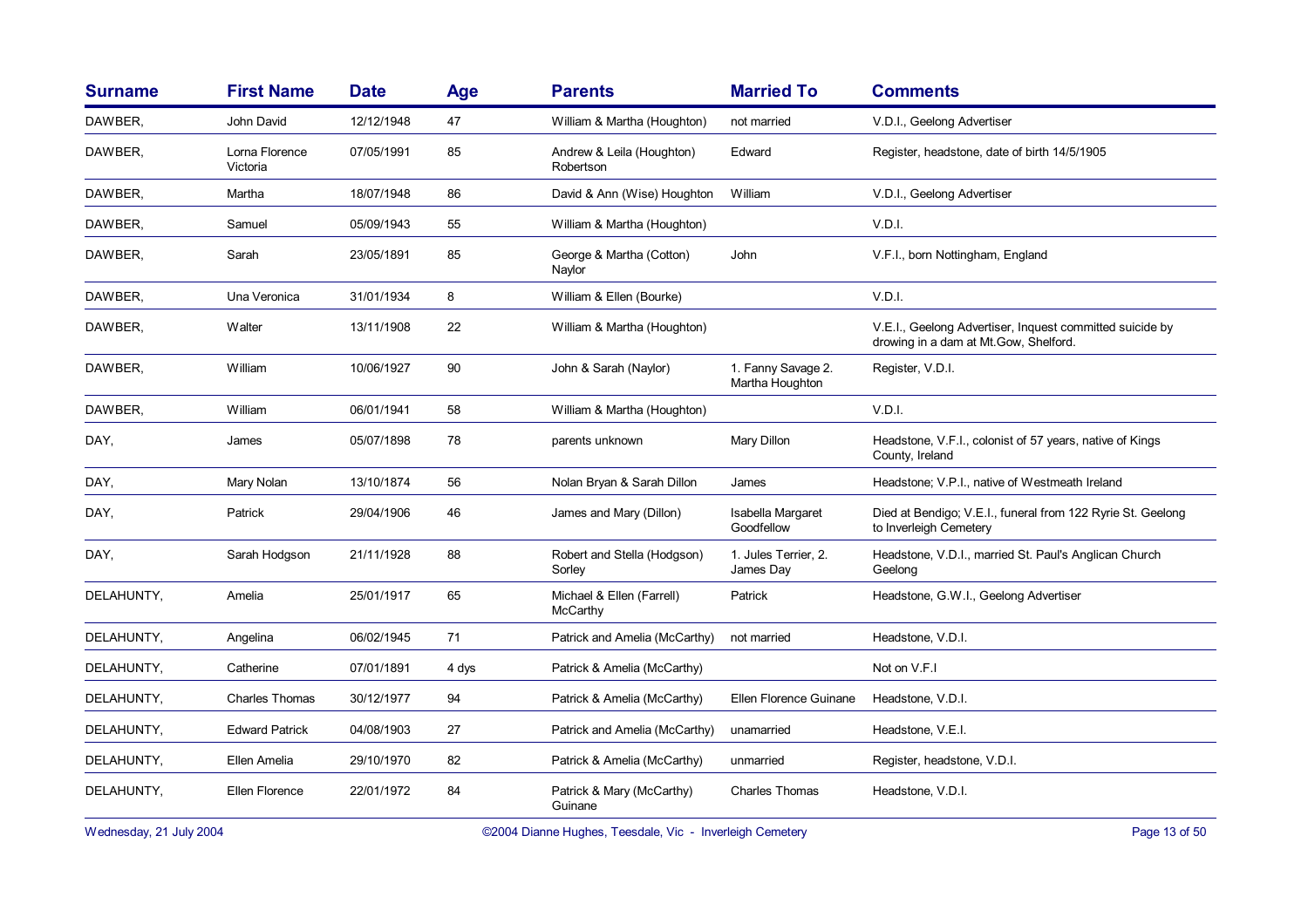| <b>Surname</b> | <b>First Name</b>      | <b>Date</b> | <b>Age</b> | <b>Parents</b>                         | <b>Married To</b>            | <b>Comments</b>                                                                                                    |
|----------------|------------------------|-------------|------------|----------------------------------------|------------------------------|--------------------------------------------------------------------------------------------------------------------|
| DELAHUNTY,     | <b>Emily Amelia</b>    | 26/10/1903  | 26         | Patrick and Amelia (McCarthy)          | unmarried                    | Headstone, V.E.I                                                                                                   |
| DELAHUNTY,     | Frederick John         | 01/01/1964  | 83         | Patrick and Amelia (McCarthy)          |                              | Register, headstone, V.D.I.                                                                                        |
| DELAHUNTY,     | James                  | 13/07/1945  | 66         | Patrick and Amelia (McCarthy)          |                              | Register, headstone, V.D.I.                                                                                        |
| DELAHUNTY,     | John Francis           | 01/01/1965  | 80         | Patrick & Amelia (McCarthy)            | not married                  | Headstone, V.D.I.                                                                                                  |
| DELAHUNTY,     | Patrick                | 15/04/1927  | 83         | John and Catherine (Maylon)            | Amelia McCartney             | Register, V.D.I.                                                                                                   |
| DEPPELER,      | Louisa Theresa         | 21/03/1970  | 87         | Leo & Meena (Baensche)<br>Schefferle   | William                      | Register, headstone, V.D.I.                                                                                        |
| DEPPELER,      | William                | 27/05/1941  | 69         | Andrew and Ann (Unknown)<br>Deppeler   | Louisa Theresa<br>Schefferle | Register, headstone, V.D.I.                                                                                        |
| DEVINE.        | Patrick                | 27/04/1873  | 26         | James and Rose (Sharkey)               |                              | V.P.I.                                                                                                             |
| DEWING,        | Jane                   | 25/12/1860  | 21         |                                        | John                         | of Zion Hill, Berwick, not on V.P.I.                                                                               |
| DICKSON,       | Thomas                 | 30/05/1905  | 84         | parents unknown                        | Jane Brown                   | Headstone, V.E.I., Colonist of 50 years, died at residence of<br>son, Robert at Inverleigh                         |
| DILLON,        | William Nolan          | 03/07/1879  | 71         | Nolan Bryan and Sarah Dillon           | unknown                      | Headstone, V.P.I., born Ireland                                                                                    |
| DOLLEY,        | Percival Edward        | 04/10/1913  | 39         | William & Isabel (Edwick)              |                              | V.F.I.                                                                                                             |
| DONALDSON,     | <b>William Charles</b> | 01/10/1998  | 67         | George & Leila                         | Gwenda Stinchcombe           | Register, headstone, Geelong Advertiser                                                                            |
| DONOGHUE,      | James                  | 27/10/1911  | 44         | parents unknown                        | unknown                      | V.E.I., born Broken Hill                                                                                           |
| DOWNES,        | Adorative (Dora)       | 21/12/1896  | 63         | John and Bridget (Marksman)<br>Herrick | 1. James Kelly 2. John       | V.F.I., died at her residence, arrived Victoria "Wanata" 1852                                                      |
| DRONEY,        | Michael                | 11/01/1875  | 75         | John and Kate (Tierney)                | <b>Bridget Callinan</b>      | V.P.I., found in skeleton condition near Barwon River<br>Inverleigh by William Beckman, born County Clare, Ireland |
| DUNNE,         | Catherine Roy          | 17/01/1994  | 74         | unknown Holland                        | Lawrence                     | Register, headstone,                                                                                               |
| DUNNE,         | Lawrence Roy           | 29/06/1987  | 70         |                                        | <b>Catherine Holland</b>     | Headstone                                                                                                          |
| DWYER,         | Eliza                  | 19/10/1925  | 60         | William & Ellen (Maher)                |                              | Register, V.D.I.                                                                                                   |
| DWYER,         | Ellen                  | 20/06/1921  | 90         | Thomas and Ellen Maher                 | William                      | Headstone, V.D.I.                                                                                                  |
| DWYER,         | Margaret               | 17/11/1892  | 24         | William and Ellen (Maher)<br>Dwyer     | unmarried                    | Headstone, V.F.I.                                                                                                  |

Wednesday, 21 July 2004 **Dianne Hughes, Teesdale, Vic - Inverleigh Cemetery** Page 14 of 50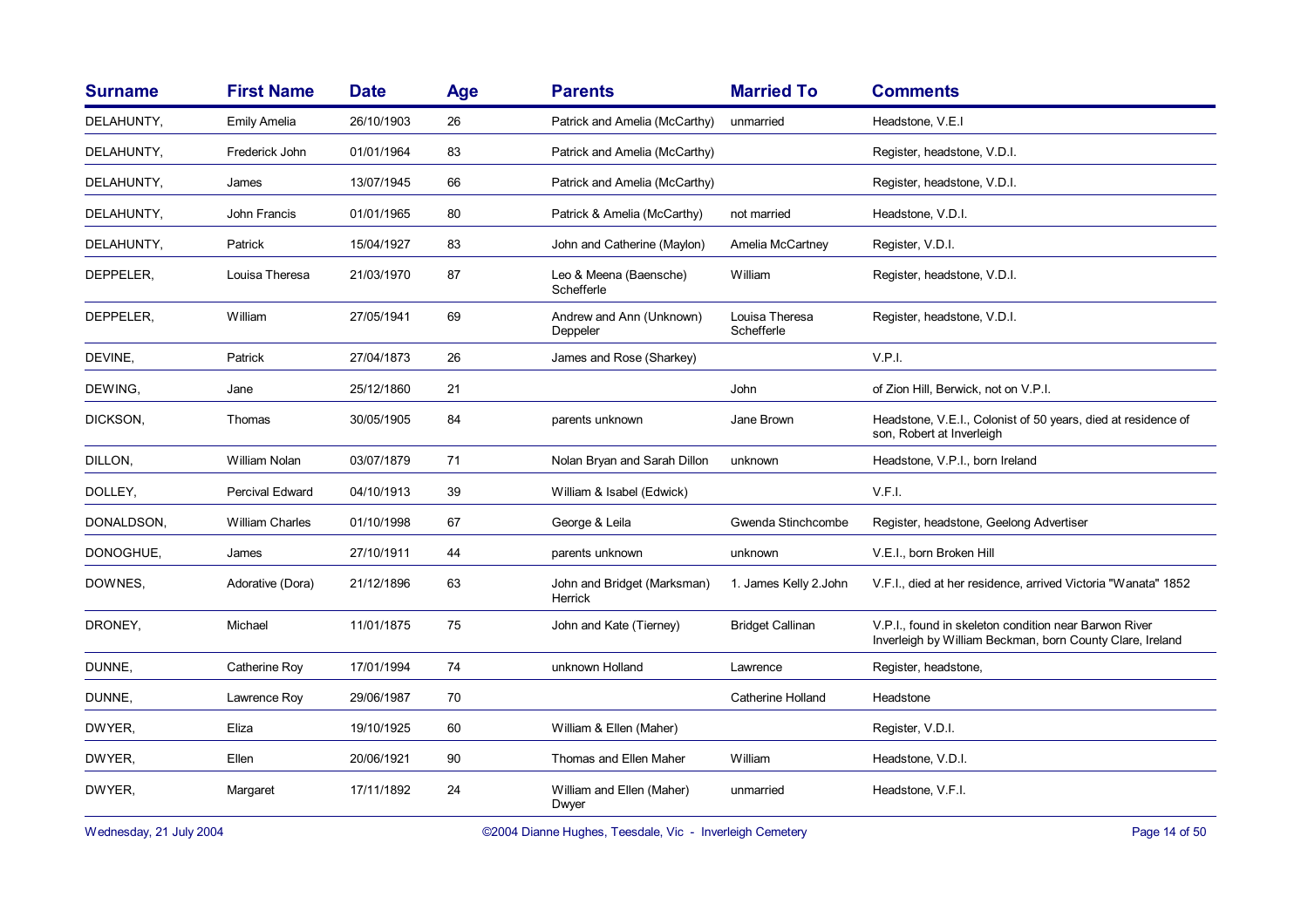| <b>Surname</b> | <b>First Name</b>    | <b>Date</b> | Age            | <b>Parents</b>                            | <b>Married To</b>              | <b>Comments</b>                                                                                     |
|----------------|----------------------|-------------|----------------|-------------------------------------------|--------------------------------|-----------------------------------------------------------------------------------------------------|
| DWYER,         | William              | 03/01/1905  | 72             | James and Ann (McCarty)<br>Dwyer          | Ellen (Maher)                  | Headstone, V.E.I. died Garden Street Geelong                                                        |
| EAGLES,        | <b>Herbert Edgar</b> | 12/11/1920  | 4 mths         | Edgar & Ethel (Vanotte)                   |                                | G.W.I.                                                                                              |
| EARL,          | Ann                  | 07/06/1908  | 71             | parents unknown                           | William                        | Headstone, V.E.I.                                                                                   |
| EARL,          | Craig Leigh          | 15/03/1974  | 66             | William & Ellen (Robertson)               | Freda Jean McIntosh            | Headstone, V.D.I.                                                                                   |
| EARL,          | David Robertson      | 20/07/1945  | $\overline{2}$ | George & Vera (Anderson)                  | Vera                           | Headstone, V.D.I.                                                                                   |
| EARL,          | Ellen                | 09/09/1915  | 41             | George & Mary (Reddie)<br>Robertson       | William                        | Headstone, G.W.I., Geelong Advertiser                                                               |
| EARL,          | Florence Jane        | 13/10/1946  | 82             | James & Laura (McDonald)<br><b>Styles</b> | George                         | Register, headstone, V.D.I.                                                                         |
| EARL,          | Freda Jean           | 22/07/1998  | 92             | Frederick & Mary (King)<br>McIntosh       | Craig Leigh                    | Register                                                                                            |
| EARL,          | George               | 03/07/1949  | 78             | William & Ellen (Robertson)               | Florence Jane Styles           | Register, headstone, V.D.I. Geelong Advertiser                                                      |
| EARL,          | George Robertson     | 13/01/1990  | 85             | William & Ellen (Robertson)               | Vera                           | Register, Geelong Advertiser                                                                        |
| EARL,          | James                | 28/08/1922  | 26             | William & Ellen (Robertson)               | Jean                           | Headstone, V.D.I.                                                                                   |
| EARL,          | John                 | 13/03/1866  | 10 mths        | William and Ann (Carson)                  |                                | V.P.I.                                                                                              |
| EARL,          | Vera                 | 21/02/1994  | 87             | William & Margaret (Glennon)<br>Anderson  | George                         | Register                                                                                            |
| EARL,          | William              | 13/04/1904  | 67             | John and Mother Unknown                   | Ann Carson                     | Headstone; Register; V.E.I.                                                                         |
| EARL,          | William              | 02/05/1953  | 90             | William & Ann (Carson)                    | Ellen Robertson                | Headstone, V.D.I.                                                                                   |
| EGAN,          | Honorah              | 01/08/1916  | 75             | James Shanahan & mother<br>unknown        | James                          | G.W.I., Geelong Advertiser. Inquest                                                                 |
| ELLIS,         | Joseph               | 06/02/1997  | 93             | John George & Winifred<br>(Anderson)      | Margaret                       | Register, headstone, Geelong Advertiser                                                             |
| ERLUND,        | Annie Sophia         | 27/06/1875  | 9              | Christian and Elizabeth<br>(Morgan)       |                                | Headstone, V.P.I., died Diptheria                                                                   |
| ERLUND,        | Christian            | 13/08/1907  | 79             | Matthew & Sarah                           | Elizabeth Morgan               | Headstone, V.E.I., born Finland                                                                     |
| ERLUND,        | Elizabeth            | 15/05/1910  | 81             | James & Margaret<br>(Henderson) Morgan    | 1. Thomas Coade<br>2.Christian | Headstone, V.E.I. Geelong Advertiser, died at her friend's<br>residence Mrs Orr 15 Bell St. Fitzroy |

Wednesday, 21 July 2004 **Dianne Hughes, Teesdale, Vic - Inverleigh Cemetery** Page 15 of 50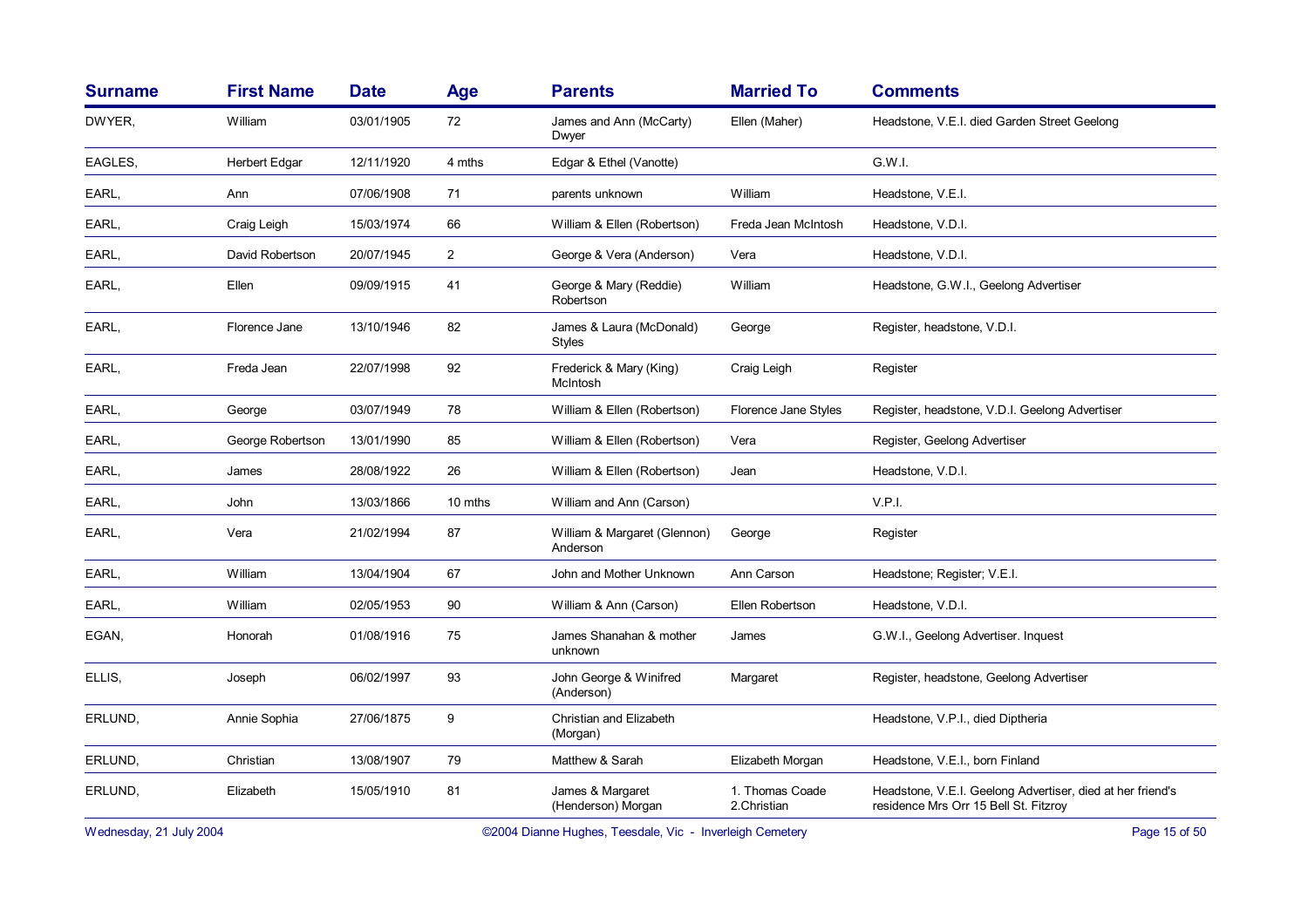| <b>Surname</b>   | <b>First Name</b>     | <b>Date</b> | <b>Age</b>     | <b>Parents</b>                         | <b>Married To</b>                    | <b>Comments</b>                                                                      |
|------------------|-----------------------|-------------|----------------|----------------------------------------|--------------------------------------|--------------------------------------------------------------------------------------|
| ERLUND,          | Rachel Mary           | 24/06/1875  | 4              | Christian and Elizabeth<br>(Morgan)    |                                      | Headstone, V.P.I., died Diptheria                                                    |
| EVERETT,         | John                  | 20/02/1871  | $\mathbf{1}$   | John and Mary Jane<br>(Manning)        |                                      | died at Geelong Hospital, V.P.I.                                                     |
| EVERETT,         | John Dodkin           | 19/09/1870  | 65             | John and Ann (Dodkin)                  | 1. Isabella Wayman 2.<br>Sarah Starr | V.P.I., Geelong Advertiser                                                           |
| EVERETT,         | <b>Margaret Alice</b> | 10/01/1996  | 58             | Doris Yates                            | <b>Clifford Lloyd</b>                | Register, headstone, Geelong Advertiser                                              |
| EVERETT,         | Mary Jane             | 06/09/1874  | 29             | John & Mary Jane (Manning)             | John                                 | V.P.I., born England                                                                 |
| FAIRMAN,         | David William         | 27/05/1990  | 81             | Matthew & Mary (Martin)                | Heather                              | Headstone, born 10.1.1914 Geelong Advertiser died at<br>Anglesea late of Bannockburn |
| FAIRMAN,         | Jessie Isabel         | 01/03/1945  | 38             | Matthew & Mary (Martin)                | unmarried                            | Register, headstone, V.D.I.                                                          |
| FAIRMAN,         | Mary                  | 28/11/1953  | 76             | David & Jessie (Horner) Martin         | Matthew                              | Register, headstone, V.D.I., Geelong Advertiser                                      |
| FAIRMAN,         | Matthew               | 10/05/1954  | 75             | William & Isobella (McLeod)            | Mary Martin                          | Register, headstone, V.D.I., Geelong Advertiser                                      |
| FAIRMAN,         | <b>Robert Finlay</b>  | 12/05/1910  | $\overline{2}$ | Matthew and Mary (Martin)              |                                      | Headstone, died at Picola, S.A.                                                      |
| FARRELL,         | Amelia                | 17/07/1871  | 5 wks          | Michael and Catherine<br>(McCarthy)    |                                      | V.P.I.                                                                               |
| FARRELL,         | Catherine             | 20/08/1922  | 80             | Michael & Johanna (Deigan)<br>McCarthy | Michael                              | Headstone, V.D.I.                                                                    |
| FARRELL,         | Emily                 | 28/03/1948  | 69             | Michael and Catherine<br>(McCarthy)    | unmarried                            | Register, headstone, V.D.I. Geelong Advertiser                                       |
| FARRELL,         | Johanna               |             |                | Michael and Catherine<br>(McCarthy)    |                                      | Headstone                                                                            |
| FARRELL,         | Margaret              | 16/06/1890  | 9              | Michael and Catherine<br>(McCarthy)    |                                      | V.F.I.                                                                               |
| FARRELL,         | Michael               | 15/01/1903  | 71             | parents unknown                        | Catherine (McCarthy)                 | Headstone, V.E.I.                                                                    |
| FARRELL,         | Michael               | 24/07/1967  | 94             | Michael & Catherine<br>(Kennedy)       |                                      | Headstone, V.D.I.                                                                    |
| <b>FAULKNER,</b> | Abraham               | 01/12/1876  | 65             | William & Ellen (Vinson)               | Mary Ann Honey                       | Headstone, V.P.I. died Murdeduke Geelong Advertiser                                  |
| FAULKNER,        | Arthur                | 07/09/1943  | 77             | William & Ellen (Vinson)               | Mary                                 | Register, headstone, V.D.I.                                                          |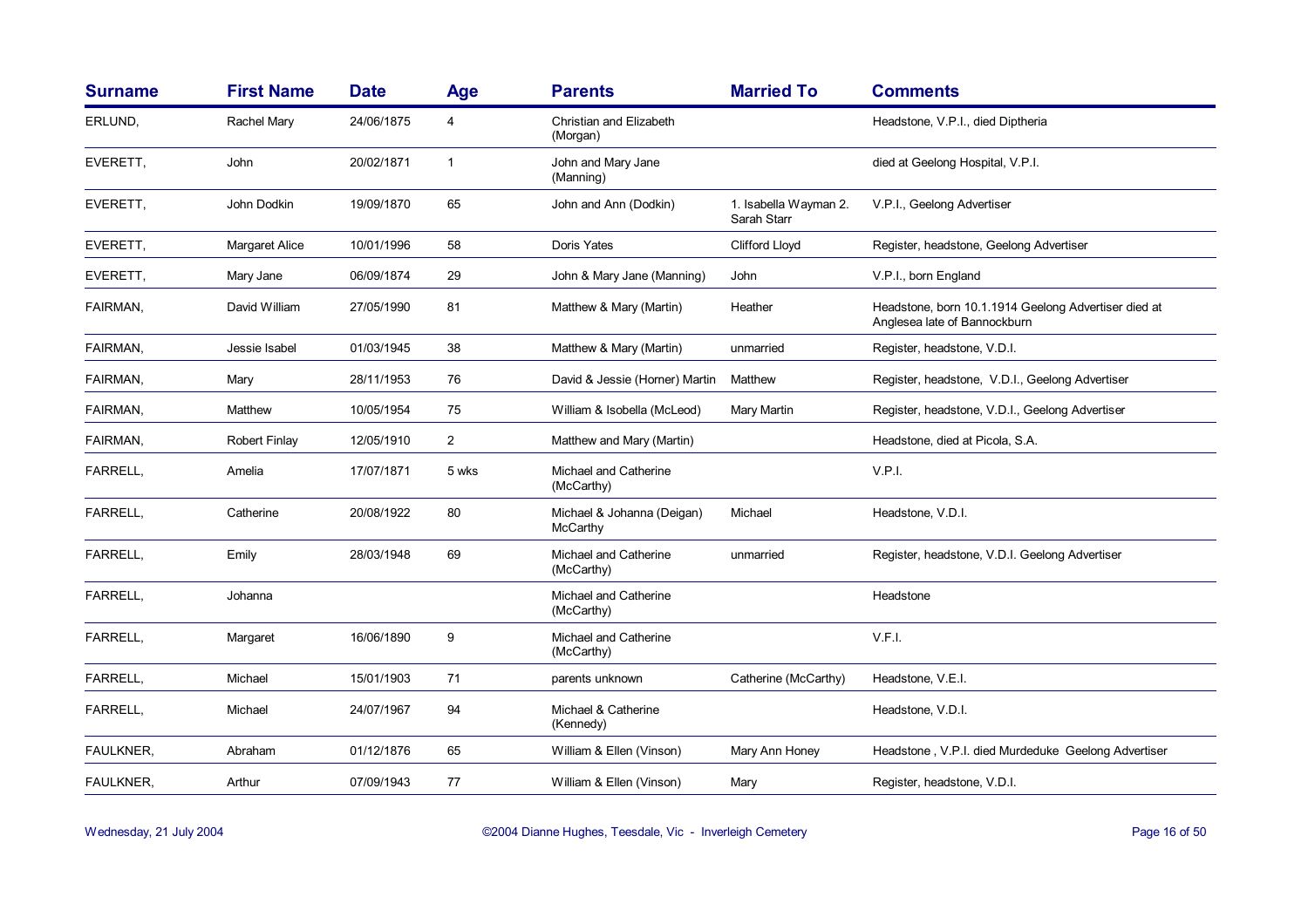| <b>First Name</b>        | <b>Date</b> | Age            | <b>Parents</b>                        | <b>Married To</b> | <b>Comments</b>                                                                |
|--------------------------|-------------|----------------|---------------------------------------|-------------------|--------------------------------------------------------------------------------|
| Ellen                    | 07/11/1891  | 59             | Henry & Eliza Vinson                  | William           | V.F.I.                                                                         |
| Hollis                   | 07/05/1875  | 1 yr 7 mths    | William and Ellen (Vinson)            |                   | Headstone, V.P.I.                                                              |
| Julia Hampton            | 11/05/1875  | $\overline{7}$ | William and Ellen (Vinson)            |                   | Headstone, V.P.I.                                                              |
| Lynette Sylvia           | 02/09/1974  | 19             | Leonard & Sylvia (Hosking)            | unmarried         | Headstone, V.D.I, inquest died result of an accident                           |
| Martha Jane              | 22/05/1875  | 11             | William and Ellen (Vincent)           |                   | Headstone, V.P.I.                                                              |
| Mary                     | 25/12/1954  | 93             | William & Edna (Barling)              | Arthur            | Register, headstone, V.D.I., Geelong Advertiser                                |
| Thomas                   | 01/12/1876  | 65             |                                       | Mary Ann          | Headstone, not on V.P.I.                                                       |
| William                  | 20/06/1924  | 88             | Abraham mother unknown                | Ellen Vinson      | Register, V.D.I.                                                               |
| Samuel                   | 14/07/1912  | 27             | parents unknown                       | not married       | V.E.I.                                                                         |
| George Henry             | 19/05/1875  | 3              | Joseph & Mary (Murphy)                |                   | V.P.I.                                                                         |
| Henry                    | 06/05/1875  | 9              | Joseph & Mary (Murphy)                |                   | V.P.I.                                                                         |
| Alice Eliza              | 01/01/1863  | 8              | William and Martha (Phillips)         |                   | V.P.I.                                                                         |
| William                  | 28/07/1863  | 58             | Thomas and Martha Flavell             | Martha Phillips   | V.P.I., born Cambridgeshire, England                                           |
| James                    | 14/10/1881  | 62             | John & mother unknown                 | Janet Holmes      | VPI., died Kerang Geelong Advertiser                                           |
| James Holmes             | 11/11/1870  | 14             | James & Janet (Holmes)                |                   | Headstone, V.P.I., inquest killed by lightening, Geelong<br>Advertiser         |
| Janet Holmes             | 09/05/1871  | 46             | James and Mary (Holmes)               | James             | Headstone, V.P.I. died at her residence, husband died<br>14/10/1881 at Macorna |
| <b>Walter Scott</b>      | 25/06/1860  | 2 dys          | James and Janet (Holmes)              |                   | Headstone, V.P.I.                                                              |
| Charles                  | 01/01/1891  | 52             | Jonathan Peter and Ann                | Mary Ann Brown    | Headstone, V.D.I., born in 1839, died Geelong Hospital                         |
| <b>Emily Marion</b>      | 23/05/1913  | 4 mths         | Peter Jonathan & Margaret<br>(Reddon) |                   | V.E.I.                                                                         |
| John George<br>Abernathy | 24/06/1887  | 3 yrs 6 mth    | Charles and Mary Ann (Brown)          |                   | Headstone, V.D.I. born 1883                                                    |
| Mary Ann                 | 23/05/1912  | 74             | unknown Brown, mother<br>unknown      | Charles           | Headstone, V.E.I., born 1838                                                   |
|                          |             |                |                                       |                   |                                                                                |

Wednesday, 21 July 2004 **Dianne Hughes, Teesdale, Vic - Inverleigh Cemetery** Page 17 of 50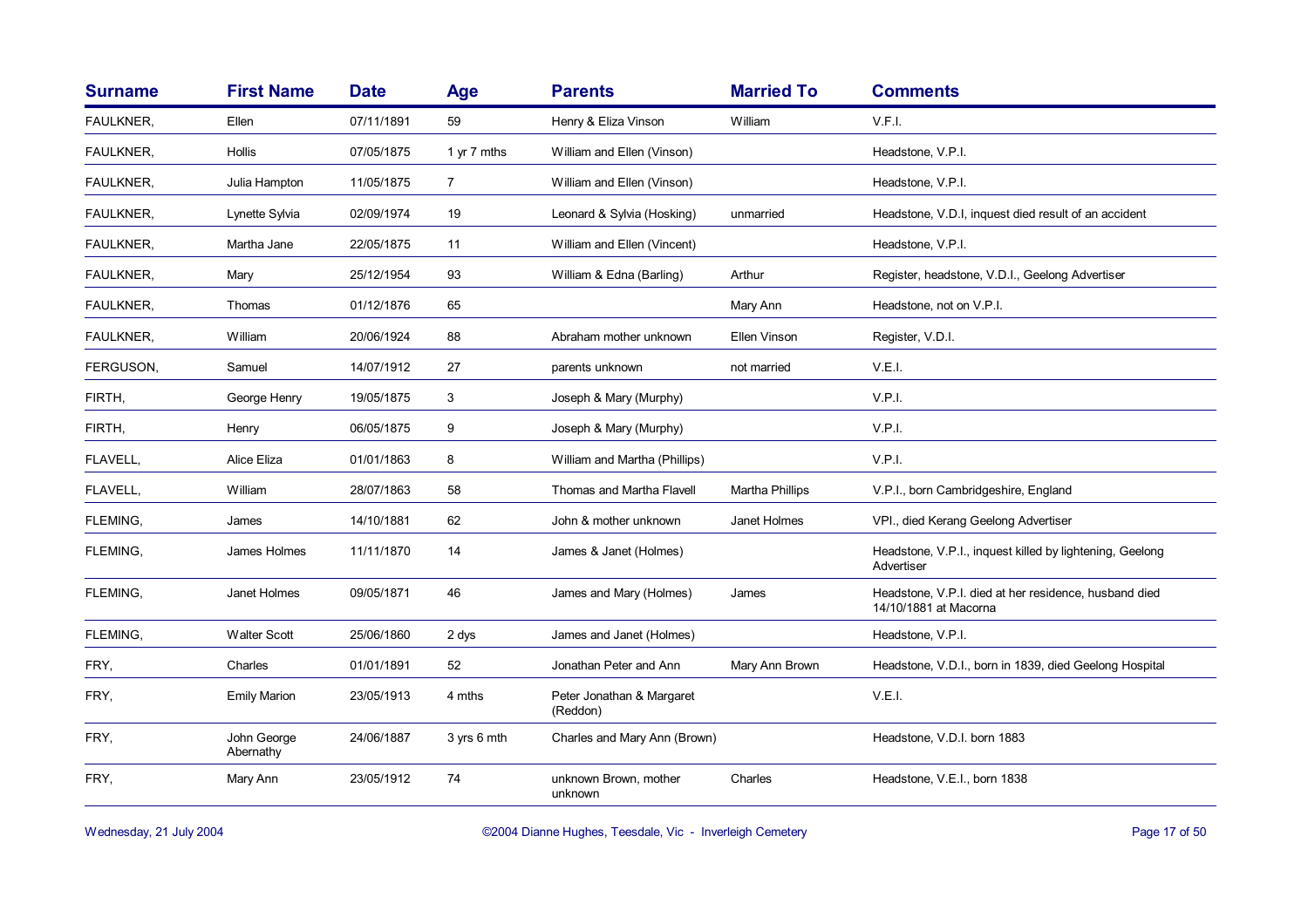| <b>Surname</b> | <b>First Name</b>    | <b>Date</b> | Age        | <b>Parents</b>                         | <b>Married To</b>                            | <b>Comments</b>                                                                                    |
|----------------|----------------------|-------------|------------|----------------------------------------|----------------------------------------------|----------------------------------------------------------------------------------------------------|
| FRY,           | Mary Jane            | 10/07/1889  | 22         | Charles and Mary Ann (Brown)           |                                              | Headstone, V.F.I., born 1867                                                                       |
| FRY,           | Thomas               | 03/10/1945  | 74         | Charles & Mary Ann (Brown)             |                                              | Register, headstone, V.D.I.                                                                        |
| FULLER.        | Charles              | 01/08/1887  | 67         | Charles & Susannah                     | Mary Armstrong                               | V.P.I., died at his residence, Amphitheatre Vineyard, born<br><b>Stamford Lincolnshire England</b> |
| FULLER,        | Elizabeth            | 22/04/1921  | 69         | Charles and Mary (Armstrong)           |                                              | V.D.I.                                                                                             |
| FULLER,        | Mary                 | 01/01/1852  |            | Charles and Mary (Armstrong)           |                                              | V.P.I., died Ashby                                                                                 |
| FULLER,        | Mary                 | 28/12/1898  | 73         | unknown Armstrong & mother<br>unknown  | Charles                                      | V.F.I., born Dublin, Ireland                                                                       |
| FYFFE,         | John                 | 11/07/1884  | 78         | parents unknown                        | Mary Shepard                                 | V.P.I.                                                                                             |
| FYFFE.         | Mary                 | 13/12/1887  | 77         | parents unknown                        | <b>John</b>                                  | V.P.I.                                                                                             |
| GALLAGHER,     | <b>Bridget Ellen</b> | 08/05/1888  | 35         | Daniel and Catherine (Crowe)<br>Noonan | John                                         | V.P.I.                                                                                             |
| GALLAGHER,     | Catherine            | 01/01/1869  | infant     | John and Flora (McKenzie)              |                                              | Headstone, V.P.I.                                                                                  |
| GALLAGHER,     | Daniel               | 28/08/1888  | 9          | John & Bridget Ellen (Noonan)          |                                              | V.P.I.                                                                                             |
| GALLAGHER,     | Flora                | 11/03/1905  | 77         | unknown McKenzie &<br>unknown          | John                                         | Headstone, V.E.I. Peter, Mary & Catherine mentioned on<br>headstone not on V.P.I.                  |
| GALLAGHER,     | James                | 01/01/1861  | 5 days     | John & Flora (Turner)                  |                                              | V.P.I.                                                                                             |
| GALLAGHER,     | John                 | 11/11/1877  | 63         | George & Ellen (Cullen)                | 1. Mary Bullen. 2. Flora<br>McKenzie         | Headstone, V.P.I., born Dublin Ireland, Geelong Advertiser                                         |
| GALLAGHER,     | John                 | 03/04/1934  | 84         | John & Mary (McCullen)                 | 1. Bridget Noonan 2.<br>Annie Jewell Hocking | V.D.I.                                                                                             |
| GALLAGHER,     | Margaret             | 21/12/1862  | 3 wks      | George & Ellen (Cullen)                |                                              | V.P.I.                                                                                             |
| GALLAGHER,     | Peter James          | 21/08/1895  | 31         | John & Bridget (Noonan)                |                                              | Headstone, V.F.I., inquest accidentally killed at Bruthen                                          |
| GALLAGHER,     | Sarah                | 19/05/1889  | 38         | John and Mary (Cullen)<br>Gallagher    |                                              | V.F.I., died Geelong Hospital                                                                      |
| GALLAGHER,     | Sarah Catherine      | 07/11/1886  | 1 yr 8 mth | John and Bridget (Noonan)              |                                              | V.P.I., born Inverleigh                                                                            |
| GAY,           | Alma Bessie          | 27/12/1997  | 91         | Harold & Matilda (Bailey)<br>Hobbs     | 1. Leslie Hayes 2.<br>George Gay             | Register, headstone, Geelong Advetiser born 17.10.1906,<br>Ashes wall                              |

Wednesday, 21 July 2004 **Dianne Hughes, Teesdale, Vic - Inverleigh Cemetery** Page 18 of 50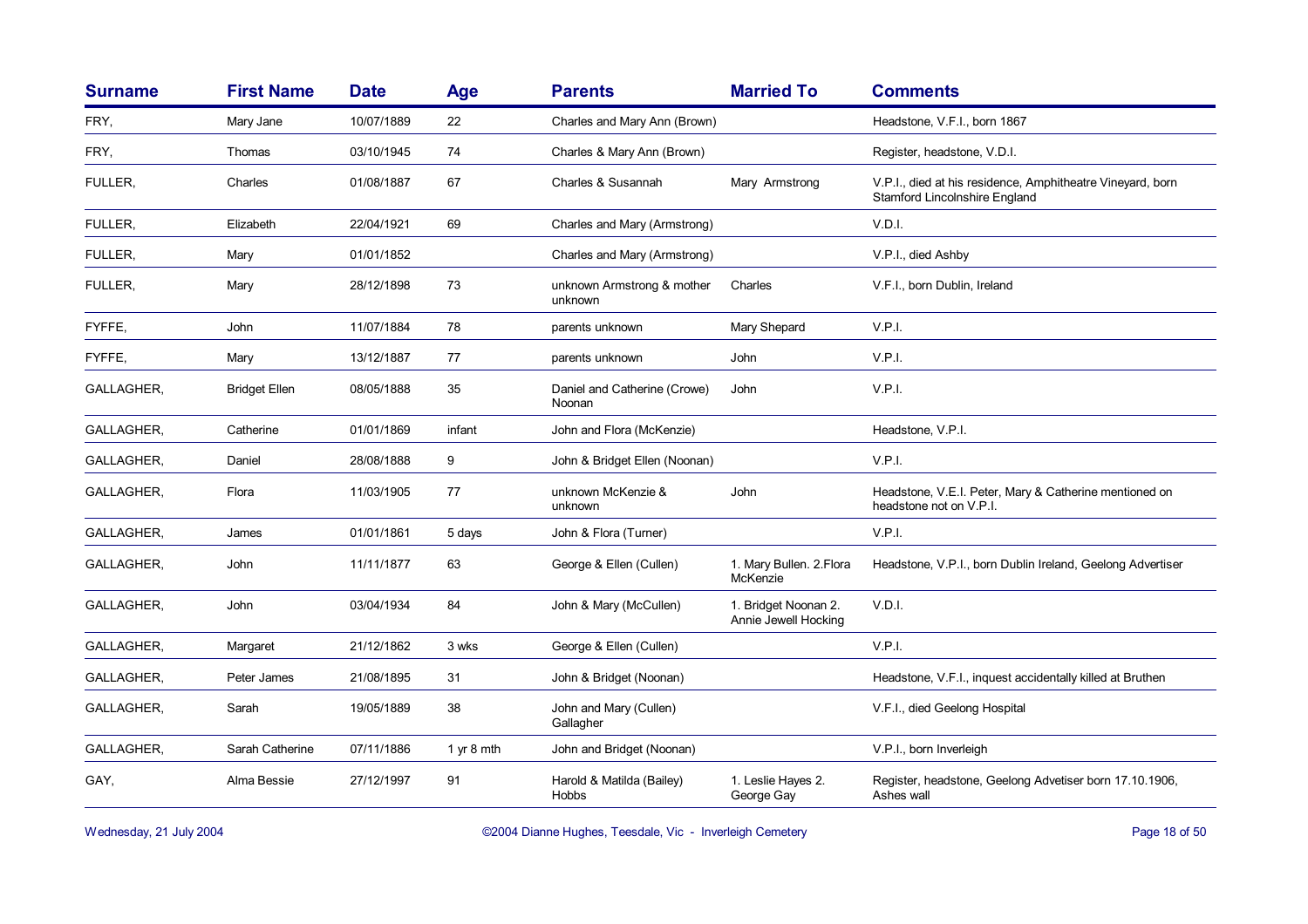| <b>Surname</b> | <b>First Name</b>        | <b>Date</b> | Age            | <b>Parents</b>                                | <b>Married To</b>                               | <b>Comments</b>                                                                                   |
|----------------|--------------------------|-------------|----------------|-----------------------------------------------|-------------------------------------------------|---------------------------------------------------------------------------------------------------|
| GAY,           | George                   | 28/03/1960  | 59             | Samuel & Jane (Briggs)                        | Alma Bessie Hobbs                               | Register, headstone, V.D.I. born 25.12.1900, Ashes wall                                           |
| GEORGE,        | <b>Thomas Sanderson</b>  | 02/02/1870  | 12             | John James & mother<br>unknown                |                                                 | V.P.I                                                                                             |
| GIBSON,        | Alan Norman              | 30/03/1903  | $\overline{2}$ | Norman and Harriet<br>(Houghton)              |                                                 | V.E.I.                                                                                            |
| GIBSON,        | Alice Jane               | 21/06/1913  | 35             | George and Alice (Heron)<br>Splatt            | William                                         | Headstone, V.E.I.                                                                                 |
| GIBSON,        | Amelia Sarah             | 10/09/1956  | 85             | William & Victoria (Dawber)<br>Houghton       | <b>Charles Alexander</b>                        | Register, V.D.I.                                                                                  |
| GIBSON,        | <b>Charles Alexander</b> | 03/09/1910  | 45             | William and Margaret (Denby)<br>Gibson        | Amelia Sarah Houghton V.E.I.                    |                                                                                                   |
| GIBSON,        | Eliza                    | 22/02/1867  | 24             | John and Eliza<br>(Sutton/Dinning) Snowden    | Andrew Thornton<br>Gibson                       | Headstone, V.P.I. born Northumberland, England                                                    |
| GIBSON,        | John                     | 11/12/1950  | 71             | William & Margaret (Denby)                    | 1. Catherine Tierney<br>2. Lily Alford (Dawber) | Headstone, V.D.I., Geelong Advertiser                                                             |
| GIBSON,        | Lily                     | 21/05/1991  | 93             | William & Vict. Martha<br>(Houghton) Dawber   | 1. James Alford 2. John                         | Register, headstone, birth date 13/9/1897 V.F.I.                                                  |
| GIBSON,        | Mary Ann                 | 07/07/1953  | 72             | Jeramiah & Mary (O'Reilly)<br><b>Brislane</b> | Robert John                                     | Register, headstone, V.D.I., Geelong Advertiser                                                   |
| GIBSON,        | Mary Veronica            | 12/07/1918  | 4              | Robert and Mary Ann<br>(Brislane)             | Twin sister of Sheila                           | Headstone. G.W.I., died at parents residence, result of an<br>accident Geelong Advertiser         |
| GIBSON,        | Norman                   | 21/03/1974  | 84             | William & Margaret (Benbigh)                  | Harriet                                         | Register, V.D.I., Geelong Advertiser                                                              |
| GIBSON,        | Olivia Amelia            | 14/04/1938  | 82             | John & Mary Ann (Oldham)<br>Fay               | William                                         | V.D.I. died South Melbourne                                                                       |
| GIBSON,        | Robert John              | 12/07/1953  | 76             | William & Olivia Amelia (Fay)                 | Mary Ann Brislane                               | Register, headstone, V.D.I.                                                                       |
| GIBSON,        | Sheila Margaret          | 12/07/1918  | 4              | Robert and Mary Ann<br>(Brislane)             | twin sister of Mary<br>Veronica                 | Headstone, G.W.I., inquest died as result of accident at<br>parents residence, Geelong Advertiser |
| GIBSON,        | William                  | 05/12/1911  | 67             | Alex and Jane (Stewart)<br>Gibson             | 1. Margaret Denby<br>2. Olivia Amelia Fay       | Died at Murgheboluc, V.E.I.                                                                       |
| GIBSON,        | William                  | 24/04/1933  | 66             | William & Margaret (Henby)                    | Alice Jane Splatt                               | Headstone, V.D.I.                                                                                 |
| GILLESPIE,     | Euphemia                 | 02/05/1900  | 44             | James & Jane (Hill) Brock                     | <b>Robert Kerr</b>                              | V.F.I.                                                                                            |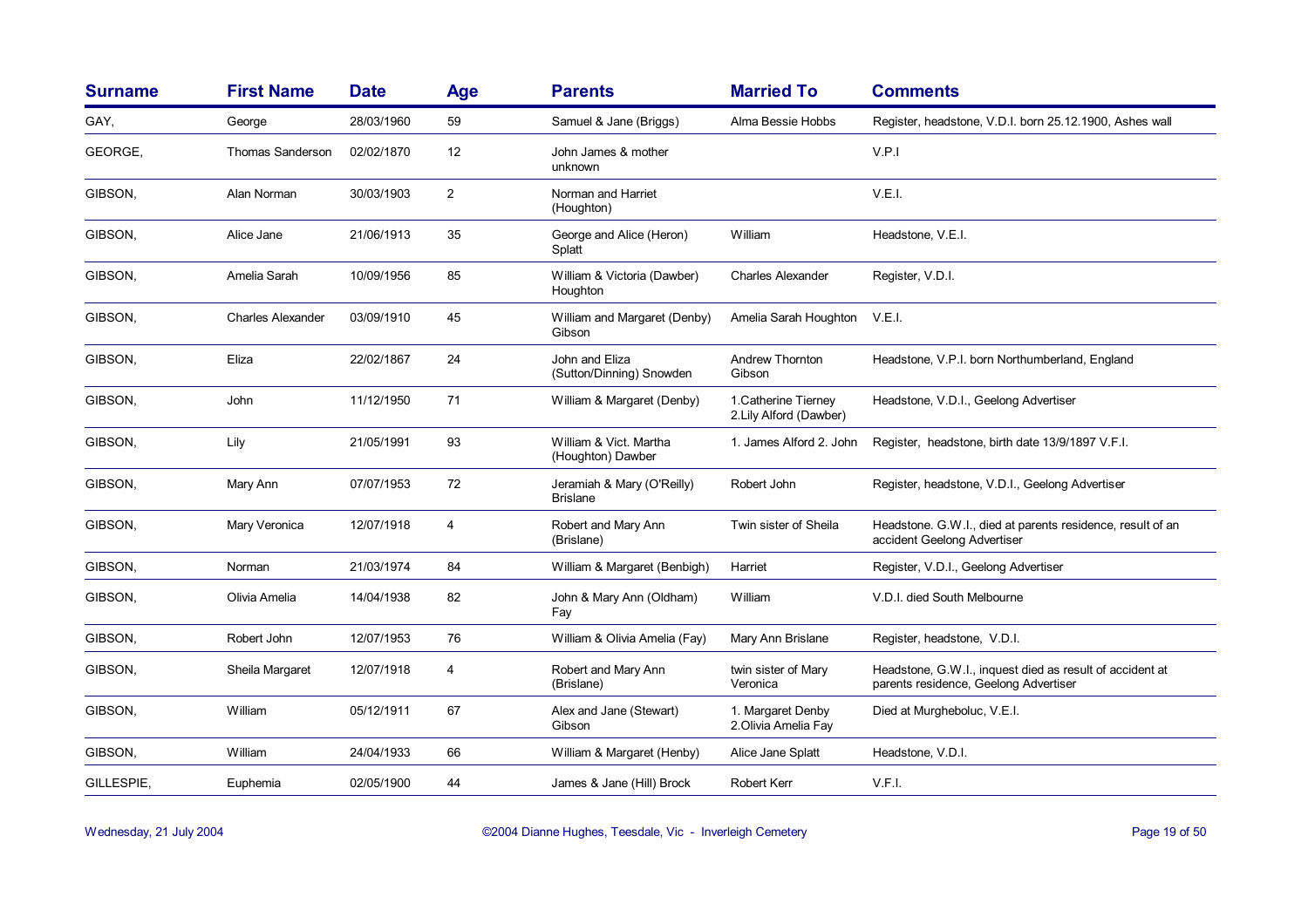| <b>Surname</b> | <b>First Name</b>               | <b>Date</b> | Age            | <b>Parents</b>                               | <b>Married To</b>                  | <b>Comments</b>                                                    |
|----------------|---------------------------------|-------------|----------------|----------------------------------------------|------------------------------------|--------------------------------------------------------------------|
| <b>GRAHAM.</b> | Lavinia                         | 01/10/1856  | 4              | William & Lavinia (Preswick)                 |                                    | Headstone, not on V.P.I.                                           |
| GRANT,         | Ann                             | 18/07/1877  | 41             | Duncan and Margaret<br>(Cameron) McNaughton  | Gregor                             | Headstone, V.P.I., Geelong Advertiser                              |
| GRANT,         | Gregor                          | 08/03/1914  | 85             | John & Jean (McGregor)                       | 1. Ann McNaughton 2.<br>Jane Munro | G.W.I., Geelong Advertiser Jane died Geelong Hospital<br>7.11.1903 |
| GRANT,         | John                            | 12/03/1867  | $\overline{2}$ | Gregor & Ann (McNaughton)                    |                                    | V.P.I.                                                             |
| GREADY,        | <b>Harold Victor</b>            | 27/01/1944  | 39             | Henry & Johanna (Hartwich)                   | Isabella Annie Irene<br>Berridge   | Register, headstone, V.D.I.                                        |
| GRIST.         | Henry                           | 28/09/1921  | 63             | Charles & Annie (Shannon)                    | Margaret Dalton                    | Headstone, V.D.I.                                                  |
| GROVES,        | Annie                           | 10/08/1932  | 48             | William & Susannah (Jones)<br><b>Meadows</b> | George                             | Register, headstone, V.D.I.                                        |
| GROVES,        | Elizabeth May                   | 02/03/1995  | 78             | Geoge & Annie (Meadows)                      | not married                        | Register, headstone                                                |
| GROVES,        | George                          | 21/09/1953  | 73             | George and Ellen (Dixon)                     | Annie Meadows                      | Register, headstone, V.D.I., Geelong Advertiser                    |
| GROVES,        | James Henry (Bill)              | 16/09/1977  | 54             | George & Annie (Meadows)                     | not married                        | Register, headstone, V.D.I.                                        |
| GROVES,        | Susan Mary                      | 20/01/1994  | 79             | George & Annie (Meadows)                     | unmarried                          | Register, headstone,                                               |
| GROVES,        | William George Jnr              | 08/02/1986  | 73             | George & Annie (Meadows)                     | unmarried                          | Headstone, 39th Infantry Battalion 2nd A.I.F.                      |
| GUINANE,       | John Leonard                    | 27/11/1967  | 74             | Patrick & Mary (McCarthy)                    | <b>Rita Harriet Winstanley</b>     | Register, headstone, V.D.I.                                        |
| GUINANE,       | <b>Rita Harriet</b>             | 25/01/1951  | 38             | George & Lucy (Tann)<br>Winstanley           | John Leonard                       | Register, headstone, V.D.I. Geelong Advertiser                     |
| HAIR,          | Colin Campbell                  | 18/01/1977  | 58             | Thomas & Rebecca (Splatt)                    | Jean                               | Register, headstone, V.D.I.                                        |
| HAIR,          | Gordon Mervyn                   | 02/07/1984  | 59             | Thomas & Rebecca (Splatt)                    | not married                        | Headstone, V.D.I.                                                  |
| HAIR,          | <b>Leonard Charles</b><br>Alex. | 05/04/1996  | 73             |                                              | not married                        | Headstone, register,                                               |
| HAIR,          | Rebecca                         | 21/12/1971  | 86             | George & Alice (Herron) Splatt               | Thomas                             | Headstone, register, V.D.I.                                        |
| HAIR,          | Thomas                          | 30/01/1957  | 86             | Thomas & Ann (Campbell)                      | Rebecca Splatt                     | Headstone, register, V.D.I.                                        |
| HAIR,          | <b>Thomas George</b>            | 03/02/1983  | 66             | Thomas & Rebecca (Splatt)                    | not married                        | Headstone, V.D.I.                                                  |
| HAIR,          | William Henry                   | 29/11/1974  | 57             | Thomas & Rebecca (Splatt)                    |                                    | Headstone, register, V.D.I.                                        |
|                |                                 |             |                |                                              |                                    |                                                                    |

Wednesday, 21 July 2004 **Dianne Hughes, Teesdale, Vic - Inverleigh Cemetery** Page 20 of 50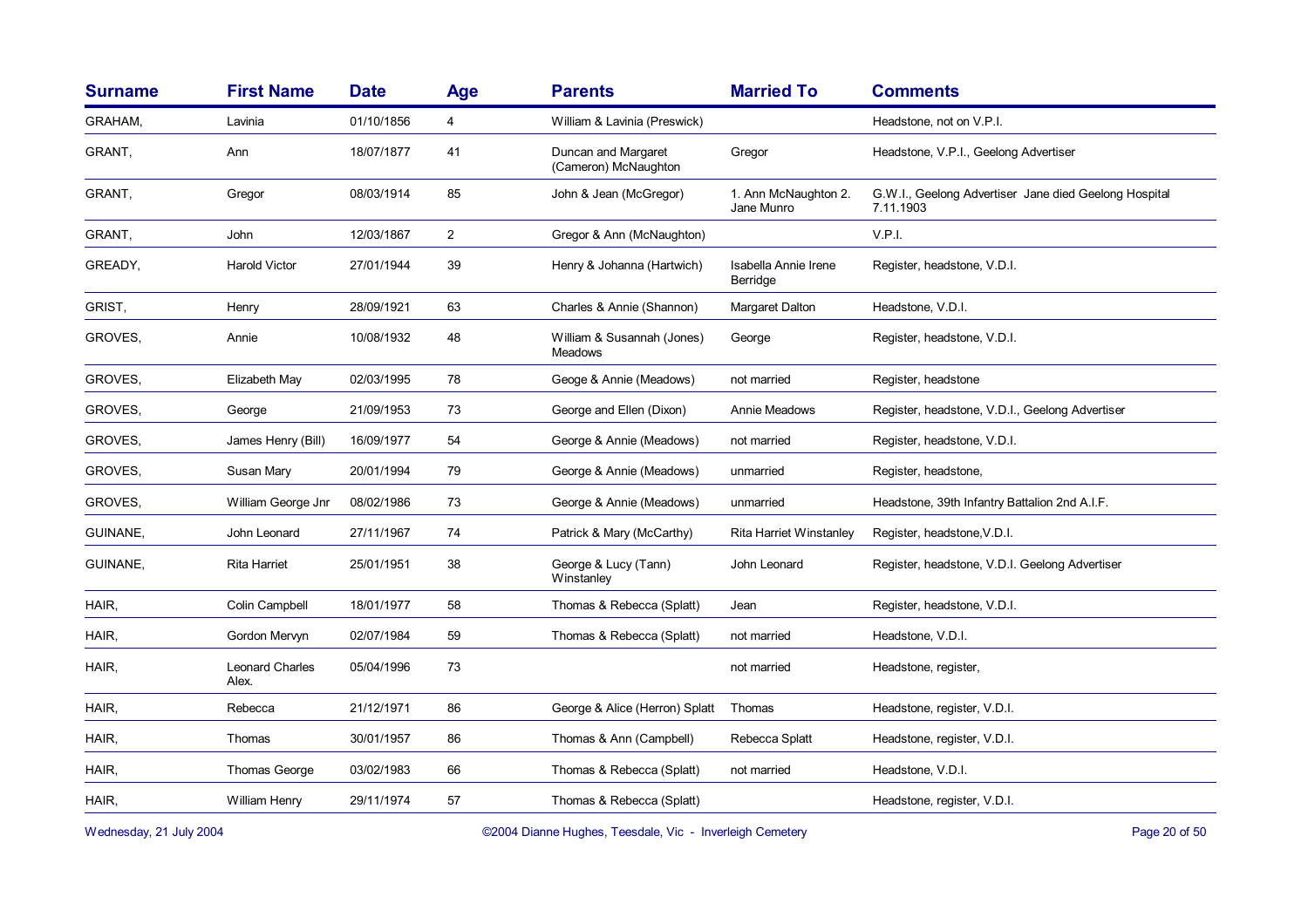| <b>Surname</b>          | <b>First Name</b>      | <b>Date</b>   | Age    | <b>Parents</b>                             | <b>Married To</b>     | <b>Comments</b>                                                                                |
|-------------------------|------------------------|---------------|--------|--------------------------------------------|-----------------------|------------------------------------------------------------------------------------------------|
| HALIDAY,                | <b>Francis Patrick</b> | 19/01/1976    | 59     |                                            |                       | Headstone, not on V.D.I.                                                                       |
| HALL,                   | <b>Winifred Laura</b>  | 28/10/1991    | 80     | Walter & Elizabeth<br>(Deutscher) Sudholz  | Colin McKenzie        | Register, date of birth 6/4/1911                                                               |
| <b>HAMILTON,</b>        | <b>Alfred Ernest</b>   | 30/09/1877    | 6 mths | George and Ann Rebecca<br>(Worland)        |                       | V.P.I., Geelong Advertiser                                                                     |
| <b>HAMILTON,</b>        | David                  | 06/09/1876    | 70     | David & Helen (Gardner)                    | Helen Rentoule        | Headstone, V.P.I., died at his residence Valley Farm, near<br>Inverleigh, Geelong Advertiser   |
| HAMILTON,               | David                  | 11/08/1932    | 95     | David & Ellen (Rentoul)                    | Janet Smith           | Register, headstone, V.D.I.                                                                    |
| HAMILTON,               | David Maxwell          | 01/01/1985    | 80     | John & Ellen (Smith)                       | Jean Styles           | Headstone, family information                                                                  |
| <b>HAMILTON,</b>        | Dorothy Janet          | 25/07/1994    | 86     | John & Ellen (Smith)                       | unmarried             | Headstone, Register, Geelong Advertiser                                                        |
| HAMILTON,               | Ellen                  | 11/06/1888    | 79     | George and Ellen (Bruce)<br>Rentoul        | David                 | V.P.I., died at Leigh View, Inverleigh                                                         |
| <b>HAMILTON,</b>        | Ellen Margaret         | 01/01/1970    | 87     | Daniel & Barbella (Richie)<br>Smith        | John Michael          | Headstone, V.D.I.                                                                              |
| <b>HAMILTON,</b>        | Euphemia               | 08/07/1872    | 24     | David and Ellen (Gardner)                  |                       | Headstone, V.P.I., born Scotland Geelong Advertiser                                            |
| HAMILTON,               | George                 | 15/11/1919    | 81     | David & Ellen (Rentoul)                    | Ann Worland           | G.W.I., died Geelong                                                                           |
| HAMILTON,               | Janet                  | 13/09/1917    | 71     | Michael M.& Margaret<br>(Herbertson) Smith | David                 | Headstone; G.W.I., Geelong Advertiser                                                          |
| HAMILTON,               | Jean                   | 25/05/2000    | 88     | unknown Styles, mother<br>unknown          | David Maxwell         | Register                                                                                       |
| HAMILTON,               | John Michael           | 19/03/1948    | 71     | David & Janet (Smith)                      | Ellen Margaret Richie | Headstone, V.D.I., Geelong Advertiser                                                          |
| HAMILTON,               | Margaret Herbertson    | 16/06/1949    | 70     | David & Janet (Smith)                      | not married           | Register, headstone, V.D.I., Geelong Advertiser                                                |
| HAMILTON,               | Peter                  | 08/01/1860    | 18     | David & Janet (Smith)                      |                       | Headstone, V.P.I.                                                                              |
| HANCOCK,                | Charles Henry          | 25/04/1962    | 58     | George & Mary (Woombool)                   |                       | Register, headstone, V.D.I.                                                                    |
| HARE,                   | Eva Jane               | 16/11/1920    | 38     | Thomas & Rachel (Booth)<br>Atkinson        | William James         | GWI, Geelong Advertiser drowned while crossing the<br>Barwon at the ford while it was in flood |
| HARRIS,                 | Thomas Henry           | 03/12/1862    | 14 wks | <b>Edward and Susan Jane</b><br>(Johns)    |                       | V.P.I.                                                                                         |
| HART,                   | <b>Ernest George</b>   | 04/05/1980    | 91     | Hugh & Grace (Jewell)                      | Ethel Wood            | Register, headstone, V.D.I.                                                                    |
| Wednesday, 21 July 2004 |                        | Page 21 of 50 |        |                                            |                       |                                                                                                |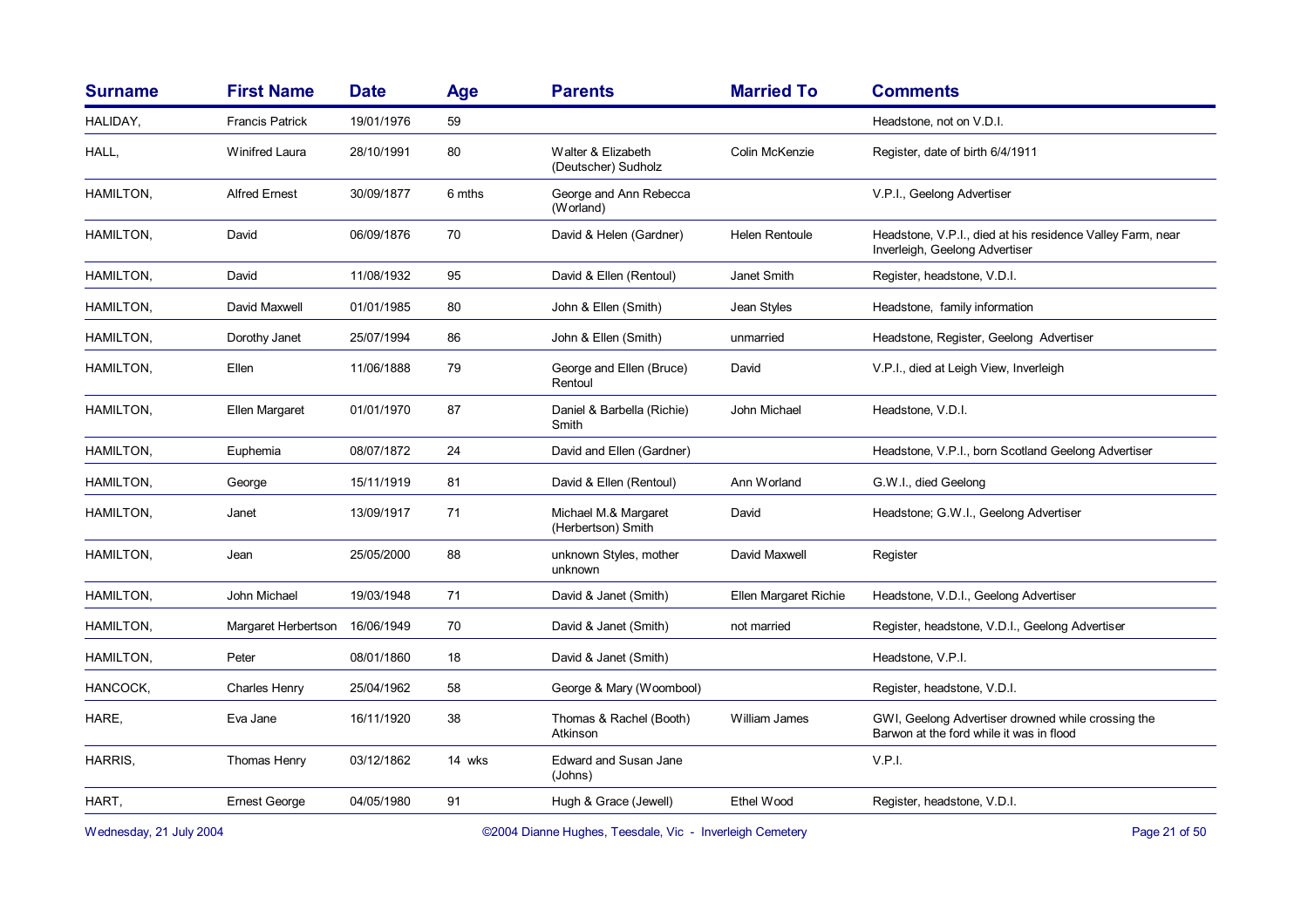| <b>Surname</b> | <b>First Name</b>    | <b>Date</b> | <b>Age</b>     | <b>Parents</b>                              | <b>Married To</b>      | <b>Comments</b>                                                                                                 |
|----------------|----------------------|-------------|----------------|---------------------------------------------|------------------------|-----------------------------------------------------------------------------------------------------------------|
| HART,          | Ethel May            | 16/06/1958  | 69             | Thomas & Charlotte (Bailey)<br><b>Wood</b>  | <b>Ernest George</b>   | Register, headstone, V.D.I.                                                                                     |
| HART,          | Mabel Carmel         | 01/06/1959  | 39             | Ernest and Ethel (Wood)                     | unmarried              | Register, headstone, V.D.I.                                                                                     |
| HART,          | Patricia             | 13/07/1946  | $\overline{2}$ | John Hugh & Moida (Hughes)                  |                        | Headstone, V.D.I., Geelong Advertiser                                                                           |
| HARVEY,        | Lorenzo Ambrose      | 03/04/1867  | 5 mths         | William & Ambrose (Hawker)                  |                        | V.P.I.                                                                                                          |
| HAWES,         | Alfred William       | 21/01/1901  | 33             | George and Margaret (Galvin)                | Esther Maxwell Smyth   | V.F.I., accidently killed at Winchelsea                                                                         |
| HAWES,         | Arthur               | 15/06/1944  | 84             | George & Margaret<br>(McConchie)            |                        | Register, V.D.I.                                                                                                |
| HAWES,         | <b>Ester Maxwell</b> | 25/03/1908  | 44             | Hugh and Jessie (Livingstone)<br>Smyth      | Alfred deceased        | V.E.I.                                                                                                          |
| HAWES,         | George               | 26/05/1899  | 77             | parents unknown                             | Margaret McConchie     | V.F.I.                                                                                                          |
| HAWES,         | Margaret             | 08/03/1907  | 73             | Thomas & Janet (Lawrie)<br>McConchie        | George dec             | V.E.I.                                                                                                          |
| HAWES,         | Margaret Lucy        | 01/02/1927  | 28             | Alfred & Esther (Smyth)                     |                        | Register, V.D.I.,                                                                                               |
| HAWES,         | Mary Maxwell Smyth   | 13/02/1902  | 10 mths        | Alfred Wm & Esther Maxwell<br>(Smyth)       |                        | V.E.I.                                                                                                          |
| HAYGARTH,      | Alexander George     | 01/01/1883  | 8 mths         | Emma Haygarth                               |                        | V.P.I.                                                                                                          |
| HAYGARTH,      | Ann Elizabeth        | 13/01/1932  | 81             | William & Elizabeth (Reeves)<br>Stannard    | George Montgomery      | Register, headstone, V.D.I.                                                                                     |
| HAYGARTH,      | George Edward        | 16/08/1958  | 77             | George & Ann (Stannard)                     | unmarried              | Register, headstone, V.D.I.                                                                                     |
| HAYGARTH,      | George Montgomery    | 16/04/1914  | 61             | Alexander & Margaret                        | Ann Elizabeth Stannard | Headstone, G.W.I, accidently killed when he fell from cart<br>died Geelong Hosp. lived Mt. Moriac, Geelong Adv. |
| HAYGARTH,      | <b>Hilda Frances</b> | 27/11/1963  | 74             | William & Catherine<br>(McPherson) Anderson | John Montgomery        | Register, headstone, V.D.I.                                                                                     |
| HAYGARTH,      | John Montgomery      | 21/11/1970  | 83             | George & Ann (Stannard)                     | Hilda Frances Anderson | Register, headstone, V.D.I.                                                                                     |
| HAYGARTH,      | Joseph               | 28/11/1883  | 29             | Alexnader Herbert & Margaret<br>(Gracey)    | unmarried              | V.P.I., died at Wabadallah, brother of George                                                                   |
| HAYGARTH,      | Nancy Doris          | 01/01/1966  | 42             | Ernest & Winnie (Gladman)<br>Winkler        | Sidney Alfred John     | V.D.I., Geelong Advertiser                                                                                      |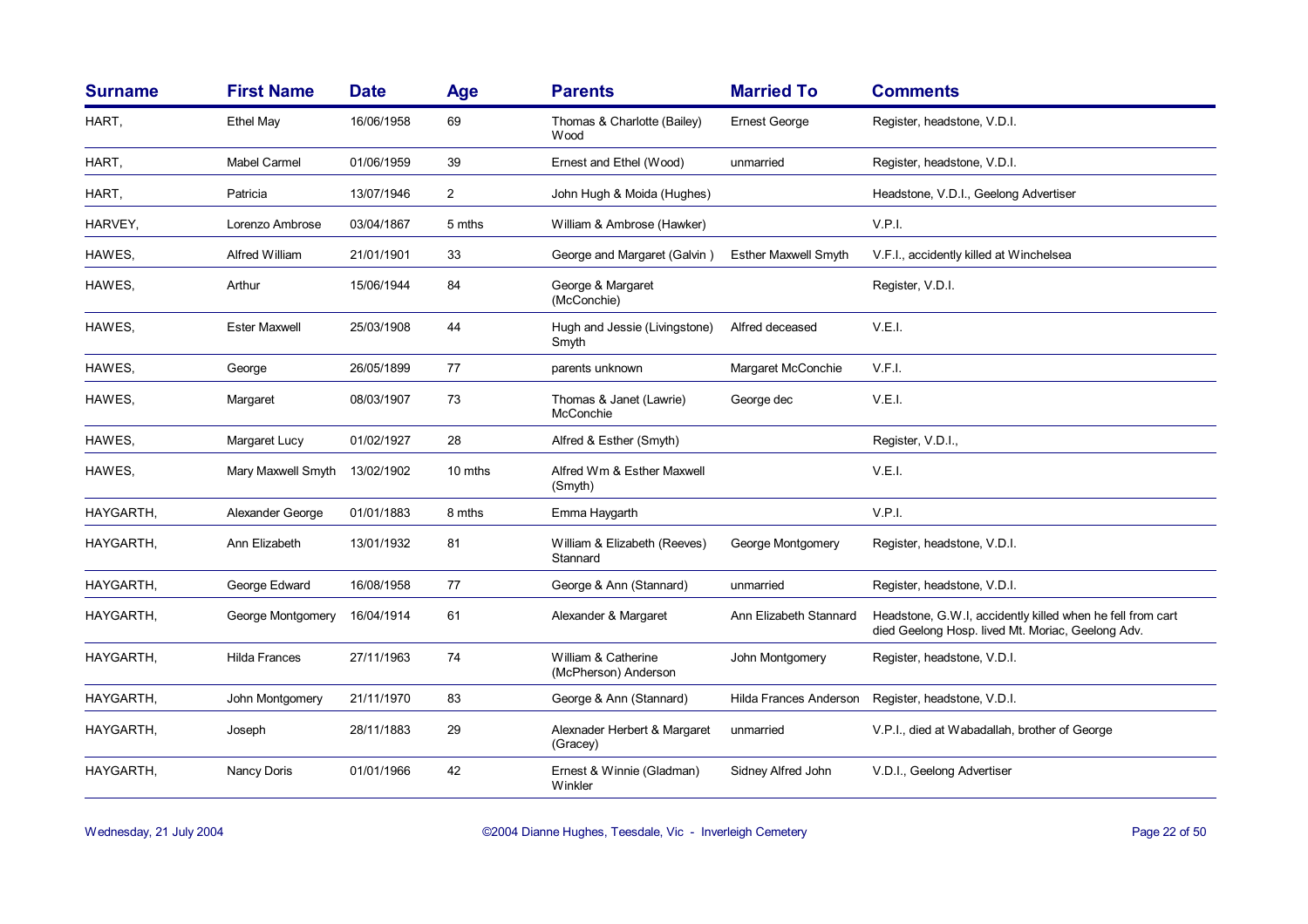| <b>Surname</b>  | <b>First Name</b>     | <b>Date</b> | Age            | <b>Parents</b>                                | <b>Married To</b>         | <b>Comments</b>                                                                                        |
|-----------------|-----------------------|-------------|----------------|-----------------------------------------------|---------------------------|--------------------------------------------------------------------------------------------------------|
| HAYGARTH.       | Norman Leslie         | 21/10/1997  | 74             |                                               | Margaret                  | Register, headstone Geelong Advertiser, Stoker W2203<br>RAN Reserve, Ashes wall                        |
| HAYGARTH,       | Sidney Alfred John    | 25/08/1978  | 57             | John Montgomery & Hilda<br>Frances (Anderson) | Nancy Doris Winkler       | V.D.I., Geelong Advertiser                                                                             |
| HAYGARTH,       | William Montgomery    | 16/09/1991  | 79             | John & Hilda (Anderson)                       | Mary Ellen Bourke         | Register, headstone, date of birth 25.1.1912                                                           |
| <b>HERRICK,</b> | <b>Bridget</b>        | 30/07/1862  | 50             | Patrick and Anne Marksman                     | John                      | Headstone, V.P.I., born Ireland                                                                        |
| <b>HERRICK,</b> | John                  | 30/05/1865  | 89             | John & Bridget (Marksman)                     | Mary Josephine<br>Maloney | Headstone, not on V.P.I., pioneer of Inverleigh                                                        |
| HERRIDAY,       | John                  | 25/08/1897  | 74             | James and Ann Herridge                        | Elizabeth                 | V.F.I., colonist of 42 years, funeral from his residence,<br>Primitive Methodist Parsonage, Inverleigh |
| HERRIDAY,       | Joseph                | 27/05/1875  | 64             | Thomas and Elizabeth                          | Justina Ann Purnell?      | Headstone, V.P.I. born Middlesex England                                                               |
| HERRIDAY,       | Justina Ann           | 19/12/1893  | 74             | parents unknown                               | Joseph                    | Headstone, Ann on headstone, V.F.I.                                                                    |
| HERRIDGE.       | John                  | 25/08/1897  | 74             | James & Ann                                   | Elizabeth Middleton       | V.D.I.                                                                                                 |
| HERRON,         | Leslie                | 21/04/1896  | $\overline{2}$ | Thomas & Mary (Jewell)                        |                           | V.F.I., died at Murgheboluc                                                                            |
| HERRON,         | <b>Myrtle Ethel</b>   | 30/09/1896  | 6 mths         | Thomas & Mary (Jewell)                        |                           | V.F.I., died at Murgheboluc                                                                            |
| HEWITT,         | <b>Edith Annie</b>    | 20/08/1879  | 3 mths         | Henry Ritchie & Ellen (Hassell)               |                           | Headstone, V.P.I.                                                                                      |
| HICKS,          | Clarence Edgar        | 16/03/1993  | 92             | George & Edith (Sleep)                        | Ivy Irene Sleep           | Register, Headsone, Geelong Advertiser                                                                 |
| HICKS,          | Ivy Irene             | 02/10/1996  | 98             | John Henry & Mary Ann<br>(Hicks) Sleep        | Clarence Edgar            | Register, headstone, V.F.I., Geelong Advertiser                                                        |
| HIGGINS,        | Maurice               | 09/12/1996  | 83             | Walter Withers & Ethel May<br>(Stuckberry)    | Edith                     | Register, Headstone, Geelong Advertiser                                                                |
| HIGHTON,        | Phillip McKim         | 18/01/1888  | 17             | Phillip and Elizabeth (Trewin)                |                           | V.P.I., born Ceres                                                                                     |
| HIGHTON,        | <b>William McKim</b>  | 18/01/1888  | 19             | Phillip and Elizabeth (Trewin)                |                           | V.P.I., born Ceres                                                                                     |
| HILL,           | <b>Beatrice</b>       | 30/09/1995  | 93             |                                               | Thomas Charles            | Headstone                                                                                              |
| HILL,           | <b>Thomas Charles</b> | 31/01/1961  | 58             | Thomas & Mary (Betts)                         | Beatrice                  | Register, headstone, V.D.I.                                                                            |
| HILLHOUSE.      | <b>Beryl Hester</b>   | 27/02/1918  | 6 mths         | Leslie and Sarah (Hartup)                     |                           | G.W.I., parents of Geelong                                                                             |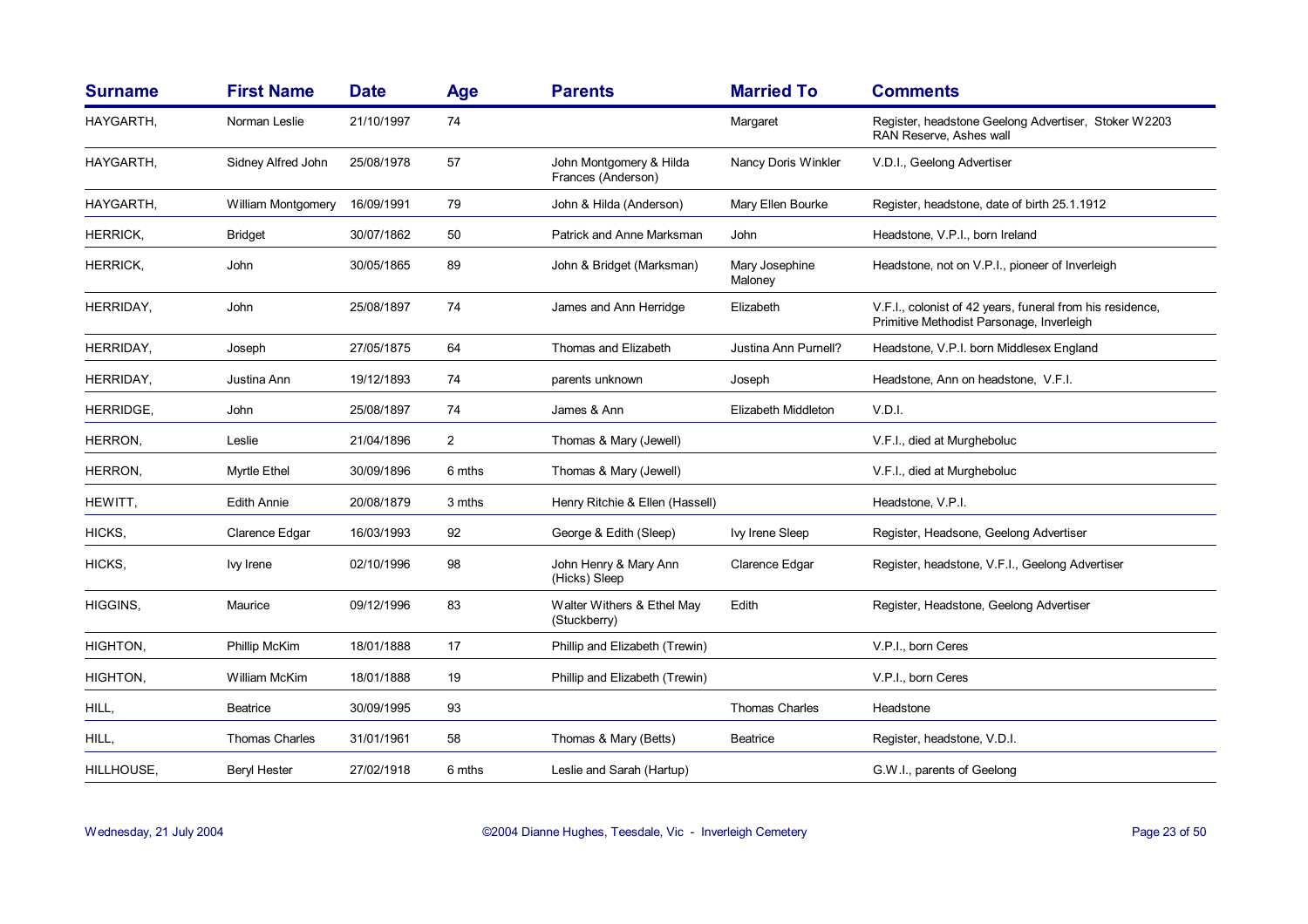| <b>First Name</b>     | <b>Date</b> | <b>Age</b> | <b>Parents</b>                           | <b>Married To</b>                               | <b>Comments</b>                                                                          |
|-----------------------|-------------|------------|------------------------------------------|-------------------------------------------------|------------------------------------------------------------------------------------------|
| Anna                  | 28/08/1914  | 74         | Thomas & Mary (Cullen)<br><b>Buckley</b> | 1. John Jewell 2.<br><b>Christopher Hocking</b> | Family History. G.W.I., Geelong Advertiser, born<br>Lancashire, died Golf Hill           |
| Christopher           | 18/06/1889  | 31         | Christopher & Tamzin (Jewell)            | Mary McCallum                                   | V.D.I., inquest died result of accident at Murgheboluc                                   |
| Christopher           | 02/04/1908  | 86         | William & Ann                            | 1. Tamzin Jewell, 2.<br>Anna Buckley            | Headstone, V.E.I., born Cornwall. Anna buried Shelford<br>Cemetery                       |
| Tamzin                | 07/05/1884  | 61         | Thomas & Mary<br>(Southcombe) Jewell     | Christopher                                     | Headstone, V.P.I., died Murgheboluc                                                      |
| Robert                | 01/01/1872  | 73         | parents unknown                          | Stella                                          | V.P.I.                                                                                   |
| Stella                | 04/12/1879  | 78         | Sorlie and Mary Shalts                   | Robert                                          | Headstone, V.P.I., born Otley, Yorkshire,*                                               |
| Lily Ann              | 15/02/1980  | 86         | John & Mary Ann (Houghton)<br>Bath       | William George                                  | Headstone, V.D.I.                                                                        |
| <b>William George</b> | 19/11/1991  | 95         | parents unknown                          | Lily Ann Bath                                   | Register                                                                                 |
| Eileen May            | 10/12/1993  | 77         | Ernest & Elizabeth Luhrs                 | <b>Edward Richard Bruce</b>                     | Register, headstone, born 5.8.1916 at Ballarat the daughter<br>of Marie Esther Armstrong |
| Eliza                 | 19/06/1915  | 73         | Jenkin & Eliza Baker                     | Rees                                            | Headstone, G.W.I., born Monmouthshire, Wales, Geelong<br>Advertiser                      |
| Eliza Lucy            | 21/01/1891  | 10         | Rees and Eliza (Baker)                   |                                                 | Headstone, V.F.I.                                                                        |
| Elizabeth Lucy        | 30/07/1865  | 1 yr 6 mth | Rees and Eliza (Baker)                   |                                                 | Headstone, V.P.I.                                                                        |
| Emma                  | 08/04/1875  | 3          | Rees and Eliza (Baker)                   |                                                 | Headstone, V.P.I.                                                                        |
| Freda                 | 10/07/1923  | 9          | William & Isabella (McLaren)             |                                                 | Register, headstone, V.D.I.                                                              |
| Harriet               | 21/08/1877  | 3          | Rees and Eliza (Baker)                   |                                                 | Headstone, V.P.I.                                                                        |
| Isabella              | 06/12/1918  | 38         | Edward & Isabella (McKerrall)<br>McLaren | 1. Alfred Allen 2.<br>William                   | Headstone, G.W.I., sister-in-law of Samuel Hopkins                                       |
| Mary Ann              | 04/08/1895  | 25         | Rees and Eliza (Baker)                   | not married                                     | Headstone, V.F.I.                                                                        |
| Rees                  | 04/09/1915  | 76         | William, mother unknown                  | Eliza Baker                                     | Headstone, G.W.I. died at Geelong born Monmouthshire,<br>Wales Geelong Advertiser        |
| William               | 01/12/1929  | 62         | Rees & Eliza (Baker)                     | Isabella McLaren                                | Register, headstone, V.D.I. born Monmouthshire, Wales                                    |
| Charles               | 27/07/1895  | 83         | Peter & Martha (Sheldrick)               | Ann Philpot                                     | Headstone, V.d.I.                                                                        |
|                       |             |            |                                          |                                                 |                                                                                          |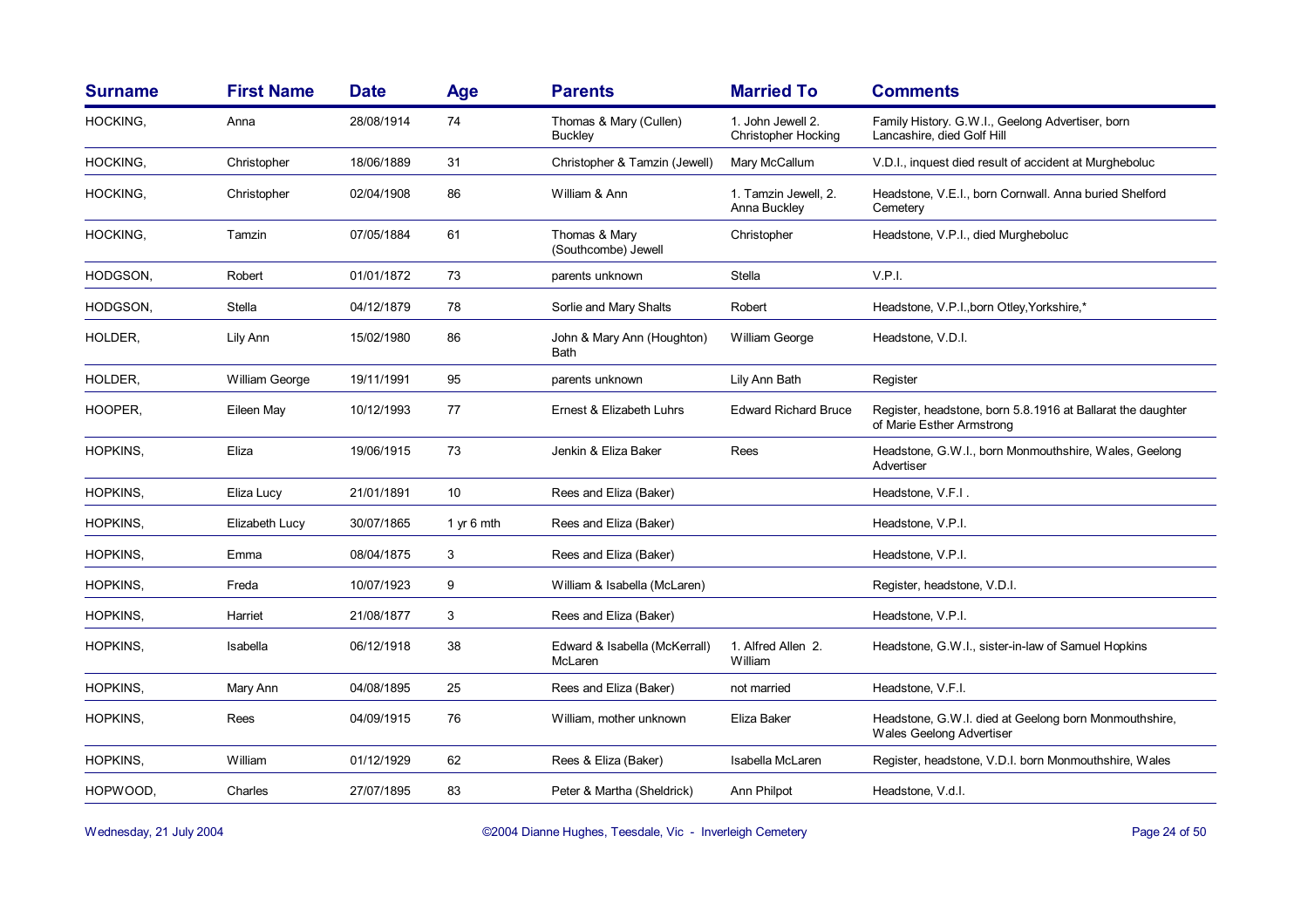| <b>Surname</b>  | <b>First Name</b> | <b>Date</b> | Age    | <b>Parents</b>                         | <b>Married To</b>                       | <b>Comments</b>                                                                     |
|-----------------|-------------------|-------------|--------|----------------------------------------|-----------------------------------------|-------------------------------------------------------------------------------------|
| HORNE,          | Violet Kemp       | 18/04/1946  | 74     | Robert Thomson & mother<br>unknown     | William                                 | V.D.I., Geelong Advertiser                                                          |
| <b>HOUGHTON</b> | Asa               | 22/06/1984  | 65     | William Edward & Laura<br>(Curtis)     | Jean Hair                               | V.D.I., Geelong Advertiser                                                          |
| HOUGHTON,       | Jean Elizabeth    | 14/09/1998  | 78     | Thomas & Rebecca (Splatt)<br>Hair      | Asa                                     | Register, Geelong Advertiser                                                        |
| HOUGHTON,       | William           | 24/11/1896  | 55     | William & Ann (Chester)                | 1. unknown 2. Victoria<br>Martha Dawber | V.F.I., family history                                                              |
| HOVEY,          | <b>Irven</b>      | 02/04/1980  | 65     | William & Margaret (Mitchell)          | 1. Alice O'Reilly 2. Jean               | Headstone, V.D.I.                                                                   |
| HUIE,           | Alexander         | 13/02/1878  | 20     | James & Sarah (Herd)                   |                                         | In V.P.I. under HINE, died Murghebuloc                                              |
| HUMPHREY,       | John Thomas       | 11/10/1891  | 63     | parents unknown                        |                                         | V.F.I. Inquest suicide by shooting.                                                 |
| HUTCHINS,       | Harold Cecil      | 11/10/1984  | 77     | Joseph & Mary (Pearson)                |                                         | Headstone, V.D.I.                                                                   |
| HUTCHISON.      | Frances Mary Anne | 22/02/1993  | 40     |                                        | Desmond                                 | Register, headstone, of Barunah Plains, born 23.02.1952                             |
| HUTT,           | George            | 22/02/1885  | 5 mths | Alexander & Jane Ann<br>(Reoch)        |                                         | V.P.I.                                                                              |
| INGHAM,         | Maria             | 27/04/1861  | 6 mths | William Nelson & Margaret<br>(Hayes)   |                                         | Not on V.P.I., died at Church Of England School Inverleigh,<br>Geelong Advertiser   |
| IRWIN,          | Thomas            | 21/05/1863  | 33     | parents unknown                        | Eliza Nash                              | V.P.I., born Sydney, butcher of Inverleigh                                          |
| JENNER,         | Thomas            | 23/05/1870  | 10     | Thomas and Jane (Watts)                |                                         | V.P.I., killed by a kick from a horse at Warrambeen Station,<br>may be buried there |
| JEWELL,         | George            | 31/07/1890  | 20     | John and Anna (Buckley)                |                                         | V.F.I., died at Murgheboluc, funeral brother-in-law residence<br>Hugh Hart          |
| JEWELL,         | John              | 12/05/1886  | 65     | Thomas and Mary<br>(Southcombe) Jewell | Anna Buckley                            | Headstone, V.P.I. died Murgheboluc                                                  |
| JEWELL,         | Thomas            | 11/12/1858  | 64     | parents unknown                        | Mary Southcombe or<br>Honeychurch       | V.P.I., born Devon, England, of Murgheboluc                                         |
| JOHNSON.        | Ann               | 13/06/1891  | 58     | unknown Caunt, mother<br>unknown       | Jacob                                   | V.F.I.                                                                              |
| JOHNSON,        | <b>Bridget</b>    | 22/07/1860  | 3      | John & Mary (Ryan)                     |                                         | V.P.I.                                                                              |
| JOHNSON,        | Jacob             | 17/10/1877  | 58     | Jacob & Mary (Slingsby)                | Ann Caunt                               | V.P.I.                                                                              |

Wednesday, 21 July 2004 **Dianne Hughes, Teesdale, Vic - Inverleigh Cemetery** Page 25 of 50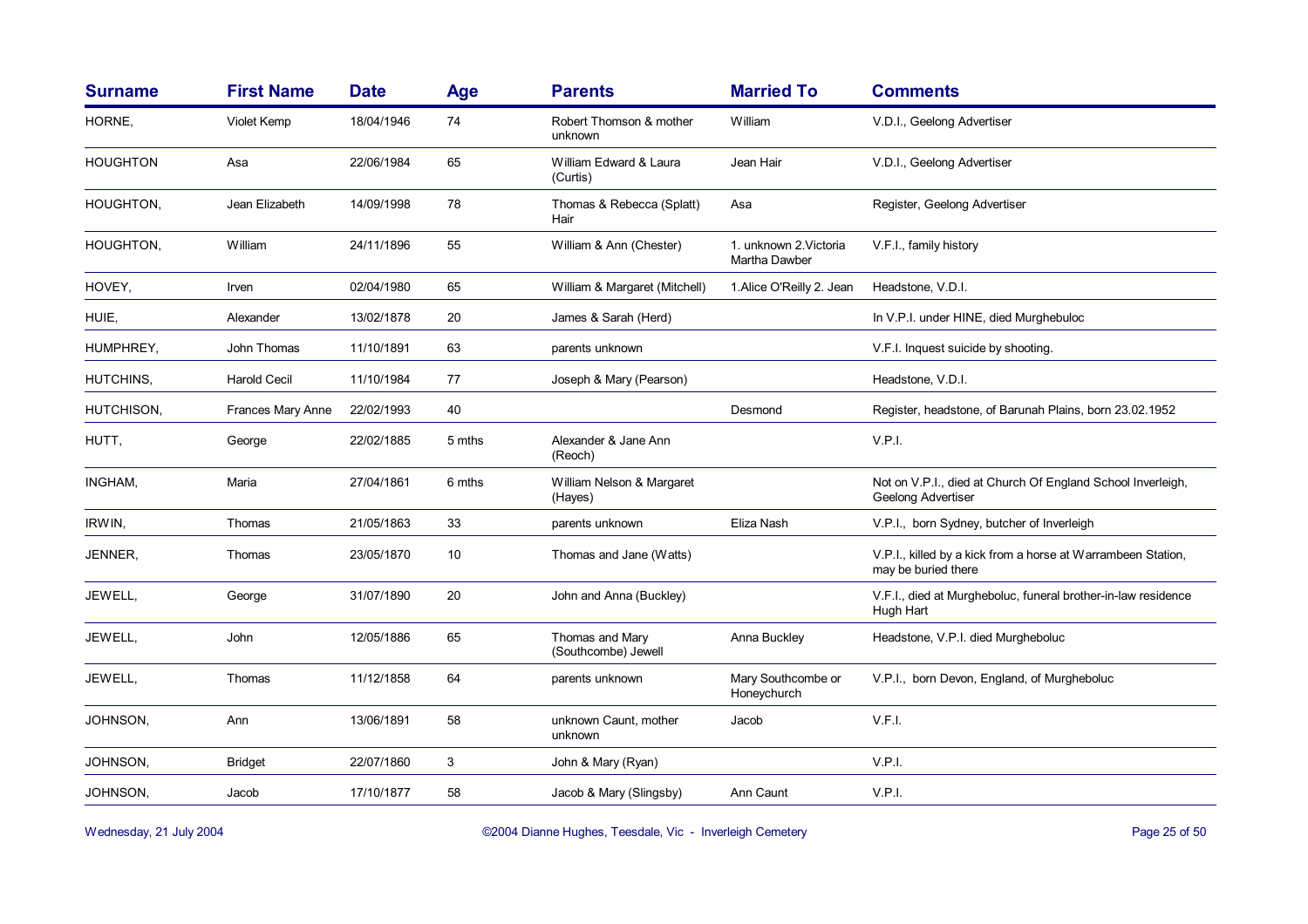| <b>Surname</b> | <b>First Name</b>               | <b>Date</b> | <b>Age</b> | <b>Parents</b>                                | <b>Married To</b>                           | <b>Comments</b>                                                                        |
|----------------|---------------------------------|-------------|------------|-----------------------------------------------|---------------------------------------------|----------------------------------------------------------------------------------------|
| JOHNSON,       | May                             | 01/01/1869  | 27         | John & Ann Tolunie                            |                                             | V.P.I.                                                                                 |
| JOHNSON,       | Michael                         | 20/07/1860  | infant     | John & Mary (Ryan)                            |                                             | V.P.I.                                                                                 |
| JOHNSON,       | William                         | 22/07/1860  | 5          | John & Mary (Ryan)                            |                                             | V.P.I.                                                                                 |
| JOHNSTON,      | David William                   | 16/01/1913  | 1 day      | Thomas & Lilian (Davies)                      |                                             | V.E.I.                                                                                 |
| JONES,         | <b>Michael Andrew</b><br>Shayne | 12/02/1988  | 19         | Graeme & Mureen (Murphy)                      |                                             | Headstone, killed in a car accident                                                    |
| KELLY,         | Alexander                       | 03/07/1864  | 28         | Angus & Flora (Buchanan)                      |                                             | Headstone, V.P.I., died at Kew.                                                        |
| KELLY,         | Alfred<br>Fetherstonehaugh      | 09/12/1915  | 68         | James & Hannah                                | 1. Elizabeth Bruce<br>2. Catherine Rankine  | G.W.I.                                                                                 |
| KELLY,         | Angus                           | 30/12/1893  | 89         | Alexander & Jessie (Graham)                   | Flora Buchanan                              | Headstone, V.F.I.                                                                      |
| KELLY,         | Flora Buchanan                  | 31/07/1879  | 75         | Alex and Sarah (McPherson)<br>Buchanan        | Angus                                       | Headstone, V.P.I.                                                                      |
| KELLY,         | James                           | 04/03/1863  | 35         | Roger and Ann (unknown)                       | <b>Adorative May Herrick</b>                | V.P.I., headstone, born Kings County, Ireland, arrived<br>"Wanata" 1852                |
| KELLY,         | John                            | 14/07/1916  | 77         | Angus & Flora (Buchanan)                      | Margaret Bethune                            | Headstone, G.W.I., colonist of 62 years Geelong Advertiser                             |
| KELLY,         | Margaret                        | 01/01/1862  | 22         | Archibald and Ann (Merston)<br><b>Bethune</b> | John                                        | Headstone, V.P.I., born Skye, Scotland possibly buried at<br>Eastern Cemetery, Geelong |
| KELLY,         | Mary                            | 03/09/1920  | 76         | Angus & Flora (Buchanan)                      | not married                                 | Headstone, G.W.I., Geelong Advertiser                                                  |
| KELLY,         | <b>Patrick James</b><br>Norman  | 13/09/1984  | 75         | James Patrick & Martha<br>(Everett)           | not married (Catholic<br>Brother)           | Headstone, V.D.I., died Winchelsea                                                     |
| KERSHAW,       | James                           | 20/06/1919  | 84         | parents unknown                               | Elizabeth Dodd                              | G.W.I.                                                                                 |
| KILBY,         | Ellen                           | 30/12/1900  | 56         | David and Ellen (Rentoul)<br>Hamilton         | Thomas                                      | Headstone, V.F.I., died at her residence Doroq, Geelong<br>Advertiser                  |
| KILBY,         | <b>Thomas Matthew</b><br>Woolf  | 21/07/1886  | 37         | Thomas & Agnes (Mathie)                       | 1.Ellen<br>Hamilton, 2. Florence<br>Pulivor | 3rd marriage Isabella Murray. V.P.I.                                                   |
| KNIGHTS,       | Graeme                          | 26/01/2001  | 47         |                                               |                                             | Register, died Darwin, Northern Territory.                                             |
| LACY           | John                            | 22/04/1861  | 3          | Mathew & Mary (Tobin)                         |                                             | V.P.I.                                                                                 |
|                |                                 |             |            |                                               |                                             |                                                                                        |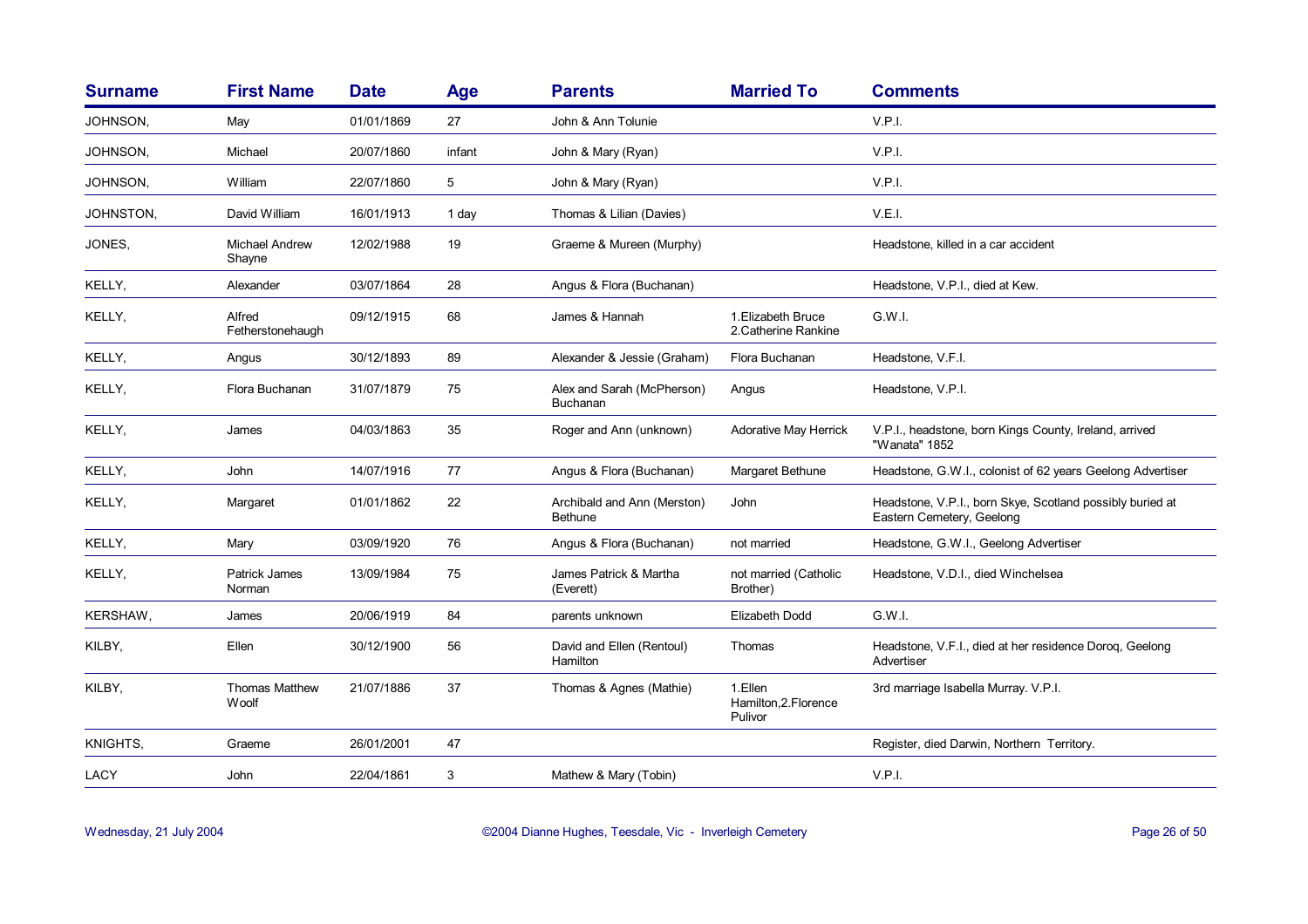| <b>Surname</b> | <b>First Name</b>               | <b>Date</b> | <b>Age</b>  | <b>Parents</b>                          | <b>Married To</b>                       | <b>Comments</b>                                                                          |
|----------------|---------------------------------|-------------|-------------|-----------------------------------------|-----------------------------------------|------------------------------------------------------------------------------------------|
| LASKE,         | <b>Herbert Albert</b>           | 13/10/1989  | 81          |                                         | Alma                                    | Ashes Wall.                                                                              |
| LAUDER,        | <b>Betsy Helen</b>              | 21/05/1912  | 50          | Frederick & Martha (Craven)<br>Stringer | William                                 | V.E.I., inquest died of burns                                                            |
| LAWSON,        | Margaret                        | 15/10/1873  | 54          | John & Margaret (Shanks)<br>Russell     | William                                 | Formerly of the Leigh, V.P.I.                                                            |
| LEWIS,         | Catherine                       | 04/01/1911  | 5           | Henry and Mary (Bath) Lewis             |                                         | V.E.I. Inquest died of burns.                                                            |
| LEWIS,         | <b>Catherine Olive</b>          | 13/02/1900  | 8 mths      |                                         |                                         | V.F.I.                                                                                   |
| LEWIS,         | <b>Charles Daniel</b><br>Cooper | 21/09/1915  | 21          | Henry & Mary (Bath)                     | not married                             | G.W.I., information Commonwealth War Graves<br>Commission, headstone, Geelong Advertiser |
| LEWIS,         | Mary Maria                      | 22/02/1887  | 1 yr 4 mths | Henry & Mary (Bath)                     |                                         | V.P.I.                                                                                   |
| LEWIS,         | <b>Victor Albert</b>            | 14/11/1903  | 6 mths      | Henry & Mary (Bath)                     |                                         | V.E.I.                                                                                   |
| LINDSAY,       | Margaret Isabella               | 29/09/1921  | 30          | Robert & Ann Smith (Hart)               | unmarried                               | Headstone, V.D.I., died at residence of Mr. J. Phillips,<br>Inverleigh                   |
| LONG,          | Albert                          | 04/11/1865  | 3 mths      | Simeon and Mary Ann (Beer)              |                                         | V.P.I., born 06/08/1865,.                                                                |
| LONG,          | Charles James                   | 01/01/1863  |             | Samuel and Eliza (Marshman)<br>Long     |                                         | V.P.I., born 1862 at Inverleigh                                                          |
| LONG,          | Eliza                           | 19/01/1875  | 39          | John and Matilda Marshman               | 1st wife of Samuel<br>Long Jr           | Headstone, V.P.I.                                                                        |
| LONG,          | George                          | 23/04/1867  | 9           | Simeon and Mary Ann (Beer)              |                                         | V.P.I., born 25/02/1858 Inverleigh.                                                      |
| LONG.          | Jane                            | 19/01/1875  | 9 hrs       | Samuel and Eliza (Marshman)             |                                         | V.P.I., Born 1875 Inverleigh                                                             |
| LONG,          | Maria                           | 25/08/1862  | 55          | Henry & Mary (Kirten) Bailey            | Samuel                                  | Headstone, V.P.I., born 24.12.1855, Towbridge, Wiltshire,<br>England                     |
| LONG,          | Mary Susannah                   | 16/10/1865  | 10 wks      | Simeon & Mary Ann (Beer)                |                                         | V.P.I., born 06/08/1865                                                                  |
| LONG,          | Samuel                          | 16/03/1879  | 73          | Nicholas & Ann (Huntley)                | 1. Maria Bailey 2. Sarah<br>Ann Tilling | V.P.I., born Trowbridge, Wiltshire. England                                              |
| LONG.          | Sarah Ann                       | 02/06/1887  | 76          | John & Ann Tilling                      | 1.Wm Lane, 2. Wm<br>Saunders 3. Samuel  | Headstone, V.P.I., born Shorditch, London England                                        |
| LONG.          | unnamed male                    | 21/10/1857  | stillborn   | Samuel & Eliza (Marshman)               |                                         | V.P.I.                                                                                   |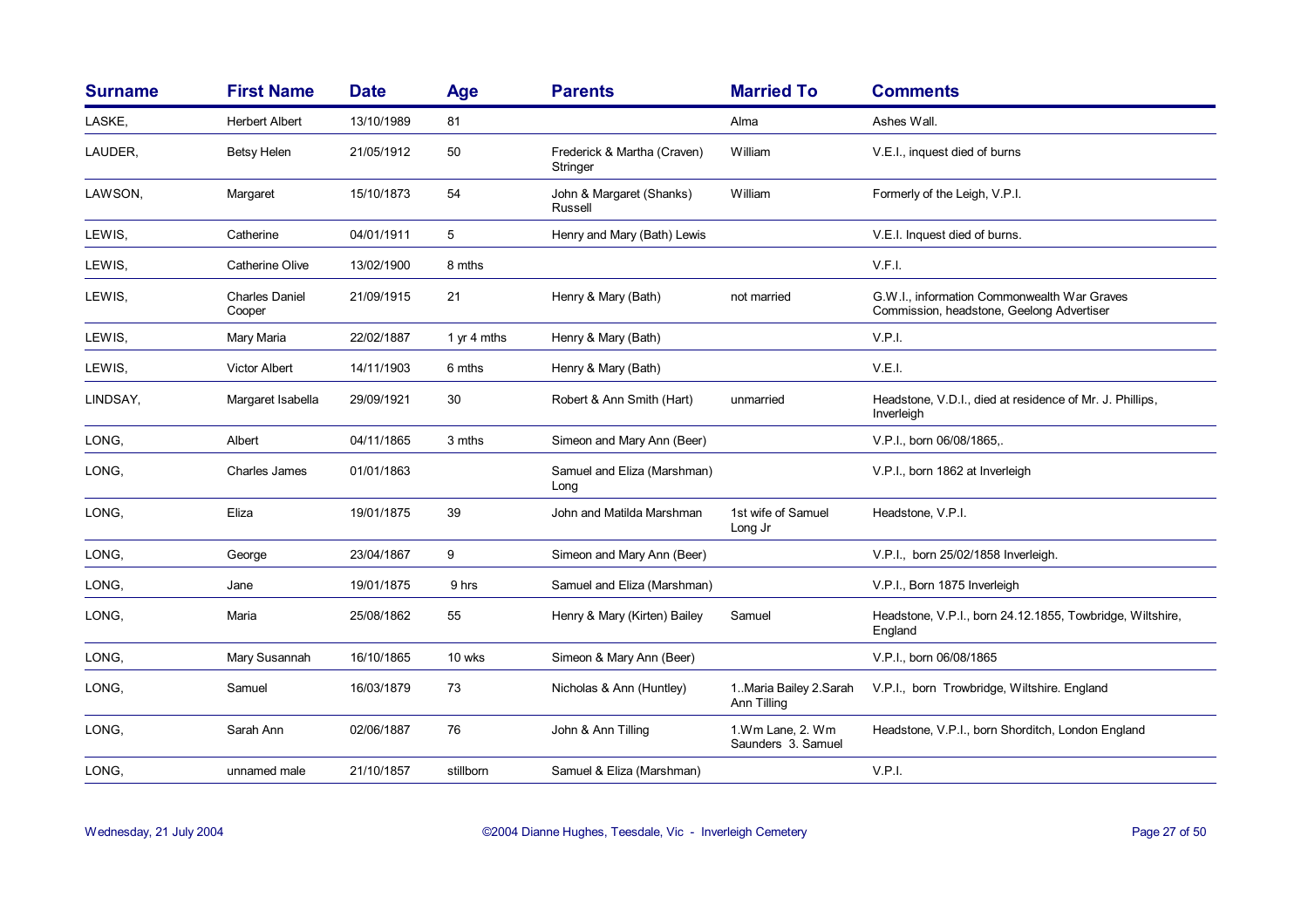| <b>Surname</b> | <b>First Name</b>        | <b>Date</b> | <b>Age</b>  | <b>Parents</b>                                 | <b>Married To</b>             | <b>Comments</b>                                                   |
|----------------|--------------------------|-------------|-------------|------------------------------------------------|-------------------------------|-------------------------------------------------------------------|
| LOVE,          | Catherine Augusta        | 02/01/1866  | 1 yr 3 mths | Augustus George and Mary<br>(Devine)           |                               | V.P.I.                                                            |
| LOWE,          | Mabel Otway              | 22/02/1960  | 79          | Joseph & Frances<br>(Appleyard) Kelsall        | Ralph                         | Register, headstone, V.D.I.                                       |
| LOWE,          | Ralph Francis            | 22/06/1959  | 87          | Ralph & Matilda (Collier)                      | <b>Mabel Kelsell</b>          | Register, headstone, V.D.I.                                       |
| LUBCKE,        | <b>Frances Charlotte</b> | 22/06/1968  | 64          | James & Charlotte (Wood)<br>Bath               | John Ernest Henry             | Headstone, V.D.I.                                                 |
| LUBCKE,        | James Harris             | 27/12/1995  | 54          | John & Frances (Bath)                          | <b>Betty</b>                  | Register, headstone, Geelong Advertiser                           |
| LUBCKE,        | John Ernest Henry        | 12/10/1973  | 68          | parents unknown                                | <b>Frances Charlotte Bath</b> | Headstone, V.D.I.                                                 |
| LUHRS,         | Louise Ernestine         | 28/01/1949  | 72          | Gotlieb & Caroline (Linke)<br>Frost            | William                       | Register, headstone, V.D.I. Geelong Advertiser                    |
| LUHRS.         | <b>William Albert</b>    | 26/08/1948  | 80          | parents unknown                                | Louisa Frost                  | Register, headstone, V.D.I.                                       |
| MacGREGOR,     | lan Russell              | 09/04/1987  | 71          | William Stewart & Margaret<br>Magdaline (Hart) | Catherine Mary                | Register, headstone                                               |
| MAHER,         | Ellen                    | 11/09/1860  | 56          | James & Mary Lynch                             | Thomas snr                    | Headstone, V.P.I., born Parish of Kylmoyle, Tipperary,<br>Ireland |
| MAHER,         | Ellen                    | 06/06/1863  | 1 yr 7 mth  | Thomas and Katherine<br>(Hennessy)             |                               | Headstone, V.P.I.                                                 |
| MAHER,         | Josephine                | 29/10/1876  | 9           | Thomas and Katherine<br>(Hennessy)             |                               | Headstone, V.P.I.                                                 |
| MAHER,         | Katherine                | 14/08/1904  | 65          | John and Mary (Twomey)<br>Hennessy             | Thomas Jnr                    | Headstone, V.E.I.                                                 |
| MAHER,         | Leo Michael              | 05/04/1914  | 1 yr 9 mth  | Michael and Josephine<br>(Guinane)             |                               | G.W.I., inquest accidently burnt to death                         |
| MAHER,         | Leonard Phillip          | 12/09/1992  | 75          | William & Joanna (Phillips)                    | Margaret Hovey                | Register, headstone, date of birth 9/7/1917                       |
| MAHER,         | Margaret Catherine       | 10/10/1988  | 55          | Irvine & Alice (O'Reilly) Hovey                | Leonard                       | Headstone                                                         |
| MAHER,         | Mary Josephine           | 25/10/1972  | 83          | Patrick & Mary (McCarthy)<br>Guinane           | Michael John                  | Headstone, V.D.I.                                                 |
| MAHER,         | Michael John             | 14/09/1955  | 85          | Thomas & Catherine<br>(Hennessy)               | Mary Josephine<br>Guinane     | Headstone, V.D.I.                                                 |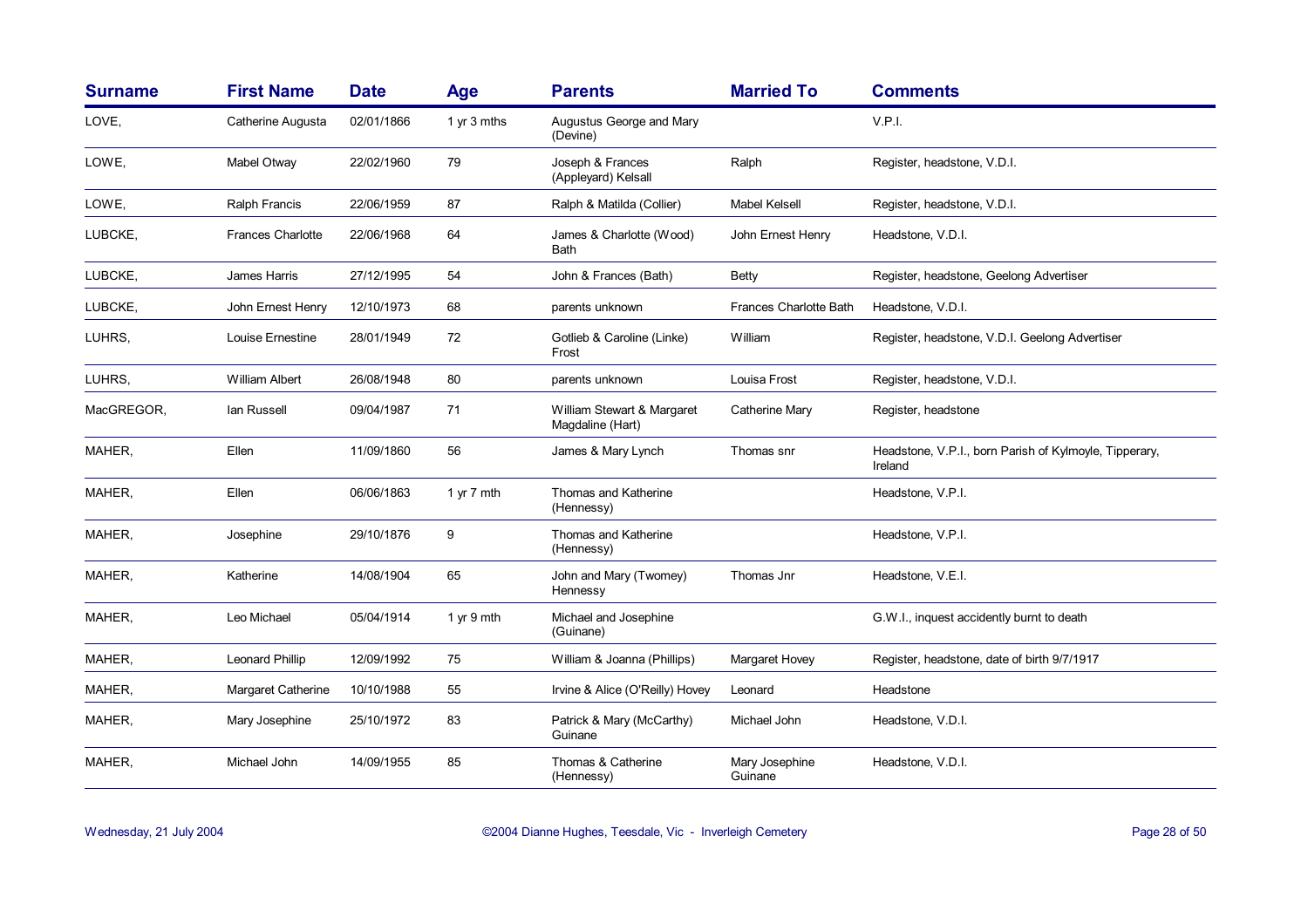| <b>Surname</b> | <b>First Name</b>            | <b>Date</b> | <b>Age</b> | <b>Parents</b>                        | <b>Married To</b>           | <b>Comments</b>                                                                    |
|----------------|------------------------------|-------------|------------|---------------------------------------|-----------------------------|------------------------------------------------------------------------------------|
| MAHER,         | Michele Louise               | 03/08/1997  | 35         | Stuart & Dorothy Douglas              | Wayne Richard               | Register, headstone Geelong Advertiser                                             |
| MAHER,         | Patrick                      | 11/06/1875  | 1          | Thomas and Katherine<br>(Hennessy)    |                             | headstone, V.P.I.                                                                  |
| MAHER,         | Thomas                       | 03/07/1887  | 76         | Michael and Ellen (O'Brien)<br>Maher  | Ellen Lynch                 | Headstone, V.P.I., native of Tipperary, Ireland, drowned in<br>Lake Corangamite    |
| MAHER,         | Thomas Jnr                   | 21/07/1919  | 84         | Thomas and Ellen (Lynch)<br>Maher     | Catherine Hennessy          | Headstone, G.W.I., 67 years in Victoria, Geelong Advertiser                        |
| MAHER,         | <b>William Pius</b>          | 12/02/1958  | 82         | Thomas & Catherine<br>(Hennessey)     | Joanna Mary Phillips        | Headstone, V.D.I.                                                                  |
| MAHONEY,       | Lindsay                      | 05/01/1857  |            | parents unknown                       |                             | ded at Murgheboluc, not on V.P.I.                                                  |
| MAXWELL.       | William                      | 09/01/1918  | 74         | James & jane (Cummings)               | Mary Cummins                | V.D.I., formerly of Tragowel, now of 34 McKillop St.<br>Geelong Geelong Advertiser |
| McCALLUM,      | Agnes                        | 18/10/1986  | 85         |                                       | <b>Eric Stewart</b>         | Headstone, Ashes wall                                                              |
| McCALLUM,      | Alexander                    | 18/05/1902  | 80         | Archibald & Janet (Cameron)           | Sarah Cameron               | Headstone, V.E.I., died at his residence                                           |
| McCALLUM,      | Alexander                    | 28/09/1932  | 75         | Alexander & Sarah (Cameron)           | <b>Charlotte Amiet</b>      | Register, Headstone, V.D.I., Sandie was Manager at Mt.<br><b>Hesse Station</b>     |
| McCALLUM,      | Alexander<br>Kirkpatrick     | 11/05/1982  | 79         | John & Margaret (Stewart)             | Christina Campbell<br>Smyth | Headstone, V.D.I., McCallum Family History                                         |
| McCALLUM,      | Allan Cameron<br>Livingstone | 06/06/1972  | 72         | John Donald & Margaret<br>(Stewart)   | Jessie Caroline<br>McDonald | Register, headstone, V.D.I.                                                        |
| McCALLUM,      | Angus                        | 30/07/1907  | 42         | Alexander & Sarah (Cameron)           |                             | Headstone, died Conneville, Tasmania                                               |
| McCALLUM,      | Angus Lochiel                | 03/07/1973  | 62         | John Donald & Margaret<br>(Stewart)   | Masie Davidson              | Register, headstone, V.D.I.                                                        |
| McCALLUM,      | Archibald                    | 10/02/1897  | 46         | Alexander & Sarah (Cameron)           | Janet Cameron               | Headstone, V.F.I.                                                                  |
| McCALLUM,      | Christina Campbell           | 07/10/1984  | 73         | John & Christina (Nicholson)<br>Smyth | Alexander Kilpatrick        | Headstone, V.D.I.                                                                  |
| McCALLUM,      | <b>Eric Stewart</b>          | 21/10/1992  | 92         | John & Margaret (Stewart)             | <b>Agnes Stewart</b>        | Register, Headstone, Ashes wall                                                    |
| McCALLUM,      | Ewan                         | 19/06/1873  | 25         | Alex and Sarah (Cameron)<br>McCallum  | not married                 | Headstone, V.P.I., died at Gheringhap St. Geelong,<br>Geelong Advertiser           |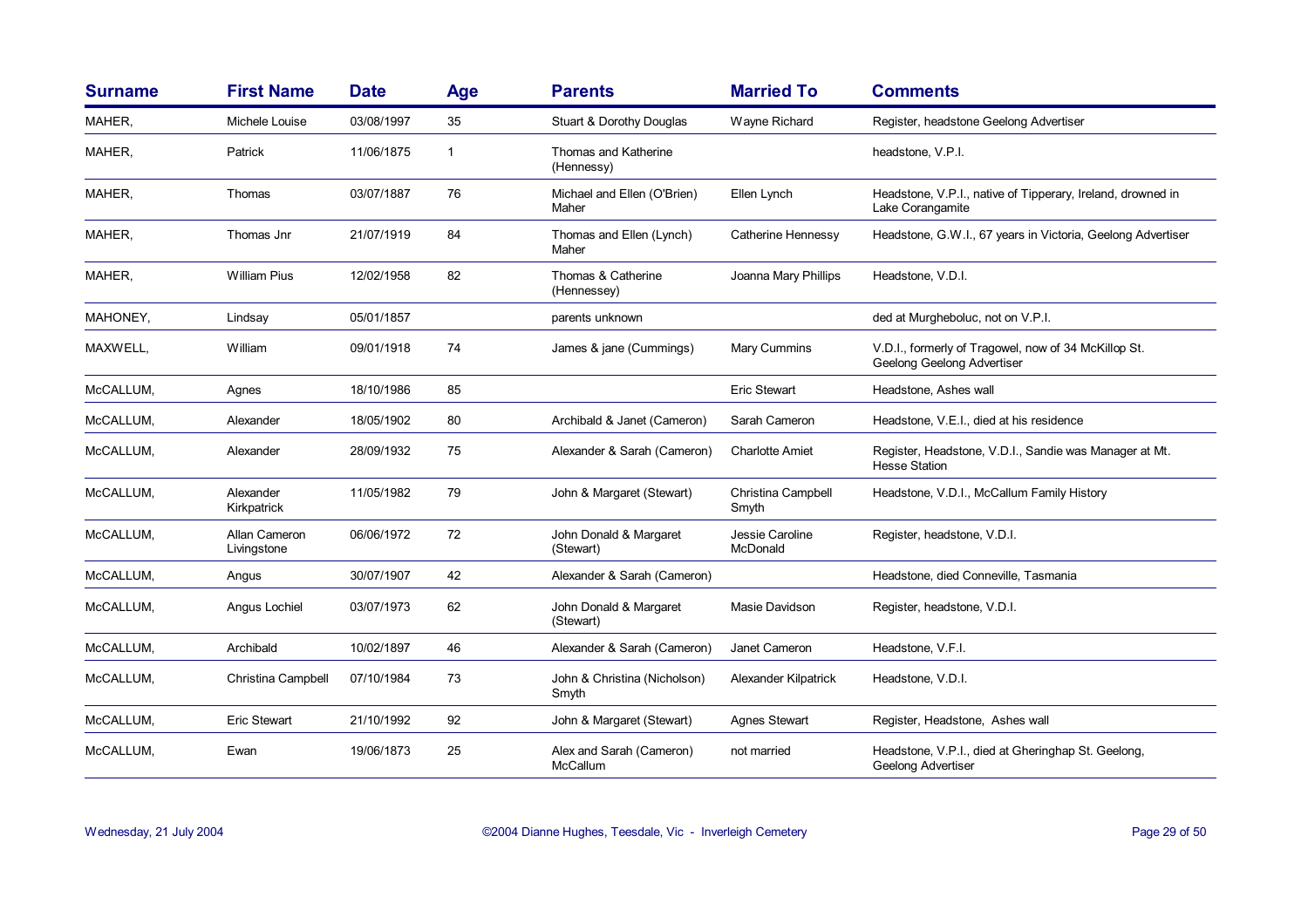| <b>Surname</b> | <b>First Name</b> | <b>Date</b> | <b>Age</b> | <b>Parents</b>                                 | <b>Married To</b>       | <b>Comments</b>                                                                          |
|----------------|-------------------|-------------|------------|------------------------------------------------|-------------------------|------------------------------------------------------------------------------------------|
| McCALLUM,      | Ian Donald        | 18/08/1992  | 87         | father unknown & Agnes Boyd<br><b>McCallum</b> | Jean                    | Register, headstone, Ashes wall                                                          |
| McCALLUM,      | Jessie Caroline   | 19/02/1993  | 85         | Lachlan & Isabel (Warrington)<br>McDonald      | Alan                    | Register, headstone, Geelong Advertiser                                                  |
| McCALLUM,      | Jessie McDonald   | 05/01/1886  | 9 mths     | John & Catherine (McDonald)                    |                         | V.P.I.                                                                                   |
| McCALLUM,      | John Donald       | 30/07/1954  | 85         | Alexander & Sarah (Cameron)                    | <b>Margaret Stewart</b> | Register, Headstone, V.D.I., Geelong Advertiser                                          |
| McCALLUM,      | Maisie            | 02/08/1982  | 71         | unknown Davidson, unknown                      | Angus Lochiel           | Headstone, V.D.I., born Scotland                                                         |
| McCALLUM,      | Margaret Florence | 01/10/1953  | 82         | Donald & Elizabeth (Simpson)<br>Stewart        | John Donald             | Register, Headstone, V.D.I., born Wanganui, New Zealand,<br>Geelong Advertiser           |
| McCALLUM,      | Sarah             | 26/07/1913  | 87         | Alex and Janet (Cameron)<br>Cameron            | Alexander               | Headstone, V.E.I.                                                                        |
| McCARTHY,      | Ellen             | 12/04/1885  | 62         | John and Mary (Ryan) Farrell                   | Michael                 | Headstone, V.P.I.                                                                        |
| McCOBB,        | David             | 07/04/1894  | 68         | parents unknown                                | Sarah                   | Headstone, V.F.I., erected by Angus McQueen, son-in-law                                  |
| McCOBB,        | Sarah             | 13/04/1919  | 86         | Angus & Flora (Buchanan)<br>Kelly              | David                   | Headstone, G.W.I. died at residence of her sister, Mrs A.<br>McQueen, Geelong Advertiser |
| McDONALD,      | Duncan            | 01/01/1867  | 42         | Charles & Jane (Hope)                          | Margaret                | V.P.I.                                                                                   |
| McDONALD,      | Elsie Annie       | 29/07/1949  | 60         | Richard & Emily (Haley) Allen                  | John James              | Register, headstone, V.D.I., Geelong Advertiser                                          |
| McDONALD.      | Gladys Veronica   | 27/12/1996  | 81         |                                                | James lan               | Register                                                                                 |
| McDONALD,      | Gordon            | 05/05/1911  | 3 wks      | Hugh & Selina (Trigg)                          |                         | V.E.I.                                                                                   |
| McDONALD,      | Hugh              | 23/09/1886  | 35         | Donald & Margaret (Matheson)                   | not married             | V.P.I.                                                                                   |
| McDONALD,      | Isabella          | 07/10/1928  | 61         | John & Hannah (Andrews)<br>Warrington          | Lachlan                 | Register, Headstone, V.D.I., Lachlan was a butcher at<br>Inverleigh                      |
| McDONALD,      | James Hon.        | 15/08/1933  | 77         | John & Catherine (McIntyre)                    | not married             | Register, V.D.I., headstone                                                              |
| McDONALD,      | James lan         | 28/08/1962  | 61         | Lachlan & Isabella<br>(Warrington)             | Gladys                  | Register, headstone, V.D.I.                                                              |
| McDONALD,      | Jane              | 26/07/1899  | 61         | Janet McDonald                                 |                         | Headstone, V.F.I., died at Kew.                                                          |
| McDONALD,      | Jessie Ann        | 04/11/1888  | 9          | Angus and Jessie (Buchanan)                    |                         | Headstone, V.P.I. died at Barunah Plains                                                 |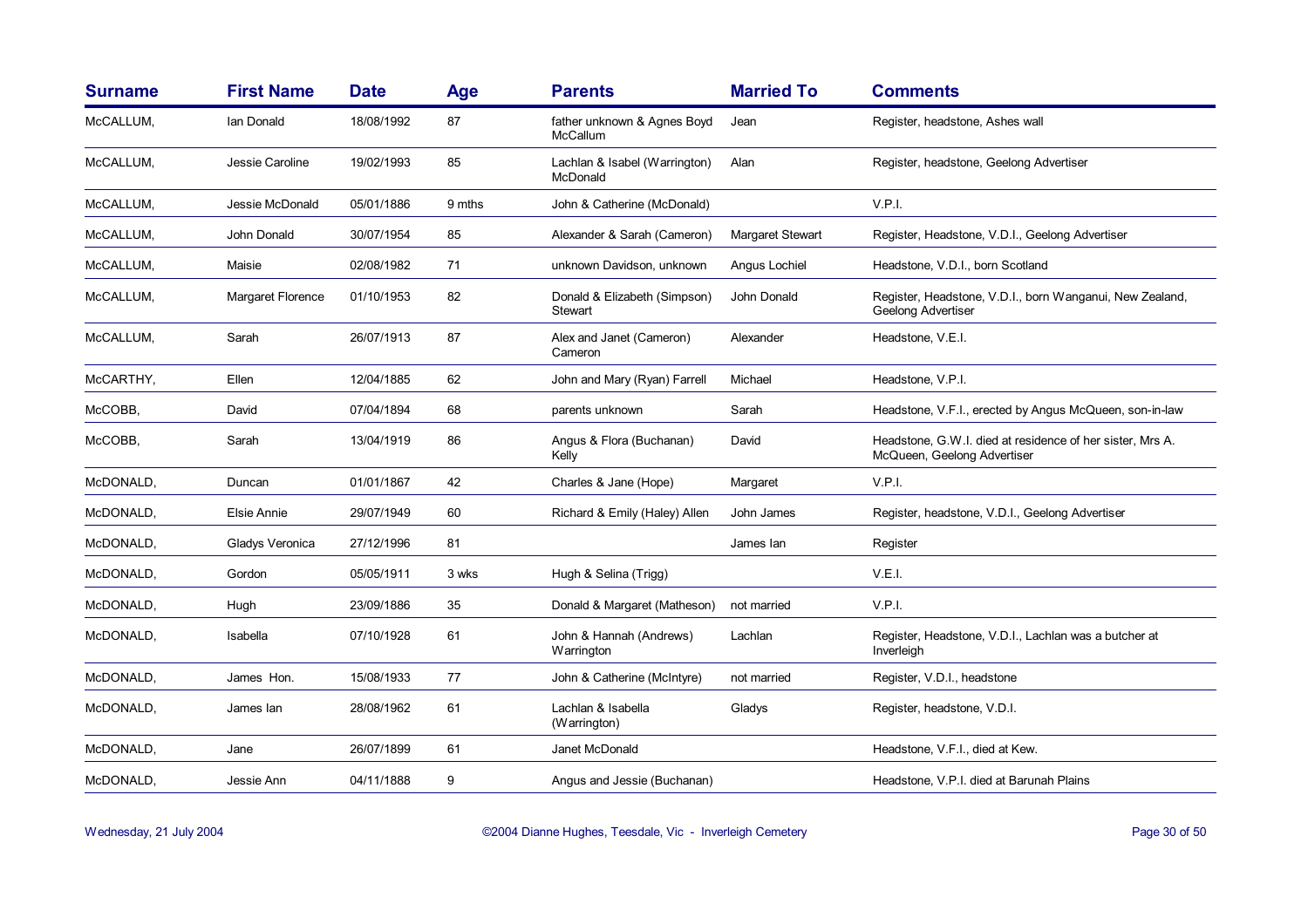| <b>Surname</b> | <b>First Name</b>     | <b>Date</b> | <b>Age</b> | <b>Parents</b>                             | <b>Married To</b>         | <b>Comments</b>                                                                         |
|----------------|-----------------------|-------------|------------|--------------------------------------------|---------------------------|-----------------------------------------------------------------------------------------|
| McDONALD,      | John James            | 17/08/1971  | 78         | Lachlan & Isabella<br>(Warrington)         | Elsie Annie Allen         | Register, headstone, V.D.I.                                                             |
| McDONALD,      | Lachlan               | 07/03/1920  | 56         | John & Catherine (McIntyre)                | Isabella Warrington       | Register, headstone, G.W.I. Geelong Advertiser                                          |
| McDONALD,      | Margaret              | 07/06/1892  | 86         | John and Elizabeth (Grant)<br>Cameron      | Late Duncan               | Headstone, V.F.I., mother of Janet. died at residence of son-<br>in-law James Colquhoun |
| McDONALD,      | Margaret              | 11/07/1899  | 19         | Angus & Jessie (Buchanan)                  |                           | V.F.I.                                                                                  |
| McDONALD,      | Neil                  | 02/12/1909  | 31         | Angus & Jessie (Buchanan)                  |                           | V.E.I.                                                                                  |
| McDONALD.      | Sarah                 | 01/06/1893  | 16         | Angus & Jessie (Buchanan)                  |                           | V.F.I.                                                                                  |
| McDONALD,      | William Frederick     | 12/08/1994  | 91         | Lachlan & Isabella<br>(Warrington)         | Lorna                     | Register, headstone                                                                     |
| McDOUGALL,     | John                  | 03/01/1891  | 77         | John & mother unknown                      | Lucy Campbell             | Headstone, V.F.I., native of Kerrera Argyleshire, Scotland                              |
| McDOUGALL,     | Lucy                  | 05/02/1898  | 80         | Donald and Margaret<br>(Cameron) Campbell  | Late John                 | Headstone, V.F.I.                                                                       |
| McEWAN,        | Adelaide Mary         | 10/05/1971  | 77         | Isaac & Annie (Galvin) Woods               | John                      | Register, headstone, V.D.I.                                                             |
| McEWAN,        | John                  | 14/01/1970  | 75         | William & Mary (Loader)                    | Adelaide Woods            | Register, headstone, V.D.I.                                                             |
| McFARLANE,     | <b>Beatrice Mary</b>  | 05/07/1988  | 89         | William & Ellen (Robertson)<br>Earl        | Henry James               | Register, headstone                                                                     |
| McFARLANE,     | Donald James          | 06/12/1928  | 8          | Henry & Beatrice (Earl)                    |                           | Register, headstone, V.D.I., inquest accidently drowned                                 |
| McFARLANE,     | Henry James           | 10/08/1961  | 68         | James & Annie (Bourguin)                   | <b>Beatrice Mary Earl</b> | Register, headstone, V.D.I.                                                             |
| McGRATH,       | John                  | 19/09/1895  | 80         | parents unknown                            | unknown                   | V.F.I.                                                                                  |
| McINTOSH,      | Catherine Jean        | 18/09/1999  | 81         | Cornelius & Amelia (Allen)<br><b>Stein</b> | <b>Charles Keith</b>      | Register, headstone                                                                     |
| McINTOSH,      | <b>Charles Keith</b>  | 09/03/1998  | 80         | Archibald & Alexandrina<br>(McDonald)      | Catherine Jean Stein      | Register, headstone                                                                     |
| McINTOSH,      | <b>Charles Stuart</b> | 13/03/1965  | 17         | Charles & Catherine (Stein)                |                           | Register, headstone, died result of an accident of Wingeel,<br>V.D.I.                   |
| McINTOSH,      | Keith Allen           | 21/05/1985  | 41         | Charles & Catherine (Stein)                |                           | Headstone, died N.S.W.                                                                  |
| McKELLAR,      | Agnes                 | 28/03/1893  | 90         | John McGarvey & mother<br>unknown          | John                      | V.F.I., died at Poorneet, near Shelford.                                                |

Wednesday, 21 July 2004 **Dianne Hughes, Teesdale, Vic - Inverleigh Cemetery** Page 31 of 50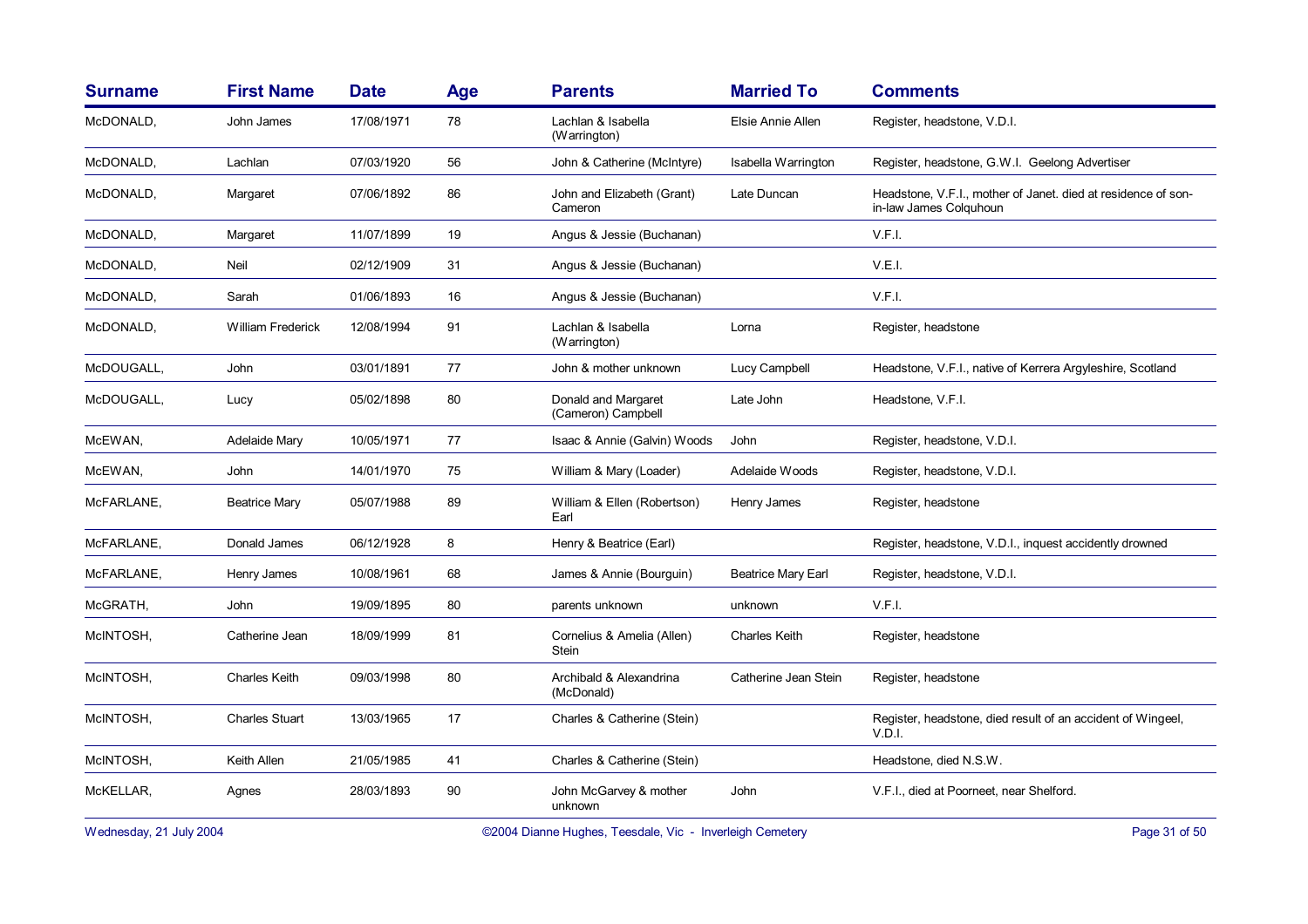| <b>Surname</b> | <b>First Name</b>    | <b>Date</b> | Age    | <b>Parents</b>                              | <b>Married To</b>   | <b>Comments</b>                                                                                           |
|----------------|----------------------|-------------|--------|---------------------------------------------|---------------------|-----------------------------------------------------------------------------------------------------------|
| McKELLAR,      | Janet                | 05/04/1914  | 68     | Hugh & Mary (McArthur)<br>McGarvie          | Archibald           | Headstone, G.W.I. died at residence Kilkewan Farm,<br>Poorneet, Geelong Advertiser                        |
| McKELLAR,      | John                 | 30/03/1876  | 73     | Andrew & Christina                          | Agnes McArthur      | Headstone, V.P.I. native of Kintyre Argyleshire, Scotland,<br>died at son's house, Kilkewan Farm, Porneet |
| McKENZIE,      | George Searle        | 06/08/1942  | 35     | Andrew & Catherine (Searle)                 |                     | Register, V.D.I.                                                                                          |
| McLAREN,       | Archibald            | 01/01/1881  | 3 days | Malcalm & Hannah (Bell)                     |                     | V.P.I.                                                                                                    |
| McLEAN,        | Robert William       | 25/03/1892  | 3 wks  | Robert & Sarah (Day)                        |                     | V.F.I.                                                                                                    |
| McLEOD,        | Colin                | 29/07/1861  | 32     | John & Colina                               | unmarried           | V.P.I., died Native Hut Station, born Sutherlandshire,<br>Scotland                                        |
| McLEOD,        | Isabella             | 04/10/1882  | 20     | Malcolm and Margaret<br>(McNaughton)        | not married         | Headstone, V.P.I., died at Uncle's residence Inverleigh                                                   |
| McLEOD,        | Margaret             | 02/11/1877  | 58     | Duncan and Margaret<br>(Cameron) McNaughton | Malcolm             | Headstone, V.P.I.                                                                                         |
| McMAHON,       | <b>Florence Mary</b> | 12/06/1982  | 75     | Michael & Mary Josephine<br>Maher           | John Francis        | Headstone, V.D.I., Geelong Advertiser                                                                     |
| McMAHON,       | John                 | 17/12/1967  | 59     | Charles & Mary                              | Florence Mary Maher | Register, headstone, V.D.I.                                                                               |
| McMILLAN,      | Mary                 | 05/08/1919  | 85     | Evan & Ann (McVean)<br>Livingstone          | Donald              | G.W.I., died at resisdence of neice Miss Smyth, late of<br>Gheringhap St.                                 |
| McNAUGHTON,    | Alexander George     | 23/04/1881  | 8 mths | George and Jessie<br>(McCallum)             |                     | Headstone, V.P.I., died at Meredith.                                                                      |
| McNAUGHTON,    | Catherine            | 07/11/1901  | 39     | Alexander & Sarah (Cameron)<br>McCallum     | Donald              | Headstone, V.F.I., died at Ballarat                                                                       |
| McNAUGHTON,    | Donald,              | 01/04/1917  | 76     | Duncan & Margaret (Cameron)                 | Catherine McCallum  | Headstone, G.W.I., Geelong Advertiser                                                                     |
| McNAUGHTON,    | Duncan               | 23/10/1875  | 71     | parents unknown                             | Margaret Cameron    | Headstone, V.P.I., native of Lockerbie Scotland, Geelong<br>Advertiser                                    |
| McNAUGHTON,    | Duncan               | 29/07/1946  | 97     | Duncan & Margaret (Cameron)                 | Flora McQueen       | Register, headstone, V.D.I.                                                                               |
| McNAUGHTON,    | Flora                | 20/12/1922  | 66     | Donald & Ann (Reily)<br>McQueen             | Duncan              | Headstone, V.D.I.                                                                                         |
| McNAUGHTON,    | George               | 26/08/1909  | 71     | Duncan and Margaret<br>(Cameron)            | Jessie McCallum     | Headstone, V.E.I. died at Cargarie, native of Lockerbie,<br>Scotland                                      |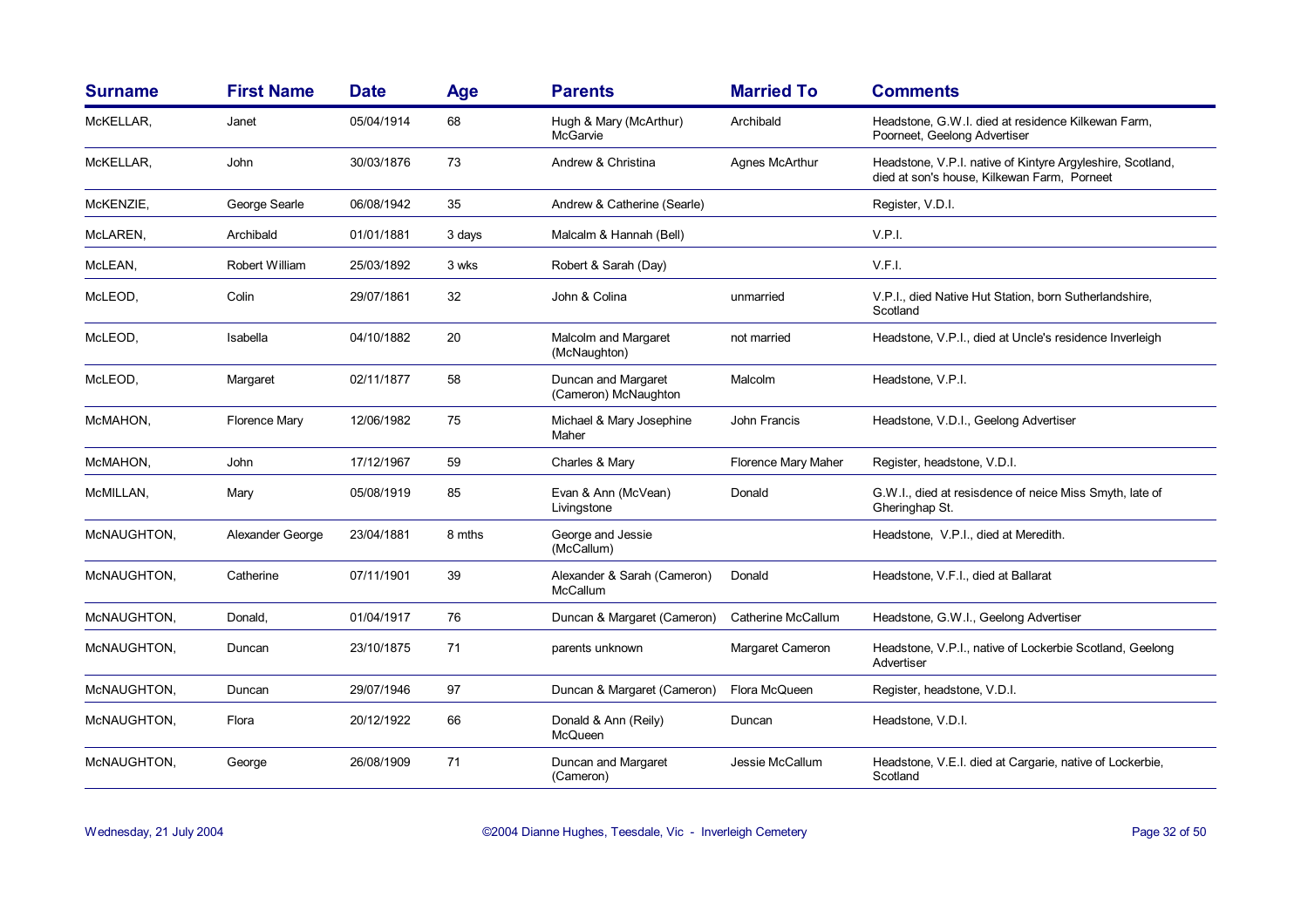| <b>Surname</b> | <b>First Name</b>     | <b>Date</b> | Age            | <b>Parents</b>                              | <b>Married To</b> | <b>Comments</b>                                                             |
|----------------|-----------------------|-------------|----------------|---------------------------------------------|-------------------|-----------------------------------------------------------------------------|
| McNAUGHTON,    | Isabella              | 04/10/1882  | 20             | Duncan & Margaret (Cameron)                 |                   | Headstone, V.P.I.                                                           |
| McNAUGHTON,    | Jessie                | 17/04/1897  | 50             | Alex and Sarah (Cameron)<br>McCallum        | George            | Headstone, V.F.I.                                                           |
| McNAUGHTON,    | Jessie Elizabeth      | 15/10/1974  | 76             | John & Margaret (Stewart)<br>McCallum       | John              | Register, headstone, born 04/01/1898. V.D.I                                 |
| McNAUGHTON,    | John                  | 21/01/1979  | 82             | Duncan & Flora (McQueen)                    | Jessie McCallum   | Register, headstone, born 12/03/1897, V.D.I.                                |
| McNAUGHTON,    | Margaret Cameron      | 03/12/1868  | 58             | Donald and Margaret Cameron                 | Duncan            | Headstone, V.P.I., born Inverness Scotland                                  |
| McNEILL,       | Jane                  | 28/11/1903  | 57             | Mathew & Marion (Hair) Currie               | Lachlan           | V.F.I.                                                                      |
| McQUEEN,       | Alexander             | 12/08/1951  | 86             | Donald & Anne (Kelly)                       | not married       | Register, headstone, V.D.I.                                                 |
| McQUEEN,       | Angus Donald          | 24/02/1965  | 96             | Donald & Anne (Kelly)                       | not married       | Register, headstone, V.D.I.                                                 |
| McQUEEN,       | Ann                   | 30/03/1925  | 91             | Angus & Flora (Buchanan)<br>Kelly           | Donald            | Register, headstone, V.D.I.                                                 |
| McQUEEN,       | Donald                | 02/10/1882  | 57             | Kenneth and Sarah<br>(McKinnon)             | Ann Kelly         | Headstone, V.P.I., native of Isle of Skye                                   |
| McQUEEN,       | Isabella              | 26/06/1888  | 28             | Donald and Ann (Kelly)                      |                   | Headstone, V.P.I.                                                           |
| McQUEEN,       | Marion                | 03/03/1857  | $\overline{2}$ | Donald & Anne (Kelly)                       |                   | Headstone, V.P.I., born Isle of Skye, appears on V.P.I., as<br>Mary McQUINN |
| MEREDITH,      | George Arthur         | 02/01/1926  | 61             | Gilbert & Sarah (Morgan)                    |                   | Register, headstone, V.D.I.                                                 |
| MEREDITH,      | Gilbert               | 11/12/1880  | 56             | James and Jane (McAuley)<br><b>Meredith</b> | Sarah Ann Morgan  | V.P.I., Geelong Advertiser                                                  |
| MEREDITH,      | <b>Gilbert Alfred</b> | 03/01/1941  | 76             | Gilbert & Angelina (Devlin)                 |                   | Register, V.D.I.                                                            |
| MEREDITH.      | Mabel                 | 01/02/1889  | 51             | James and Annie Johnstone                   | John              | V.F.I.                                                                      |
| MEREDITH,      | Margaret Helen        | 27/08/1861  | 4              | Gilbert and Sarah Ann<br>(Morgan)           |                   | Headstone, V.P.I.                                                           |
| MEREDITH,      | Sarah Ann             | 26/01/1889  | $\overline{2}$ | James and Margaret<br>(Henderson) Morgan    | Gilbert           | V.F.I.                                                                      |
| MEREDITH,      | Thomas                | 11/06/1875  | 4              | Gilbert and Sarah Ann<br>(Morgan)           |                   | V.P.I.                                                                      |
| MEREDITH,      | <b>Thomas Richard</b> | 11/06/1875  | 4              | Gilbert & Mary Ann (Morgan)                 |                   | V.P.I., Geelong Advertiser                                                  |
|                |                       |             |                |                                             |                   |                                                                             |

Wednesday, 21 July 2004 **Dianne Hughes, Teesdale, Vic - Inverleigh Cemetery** Page 33 of 50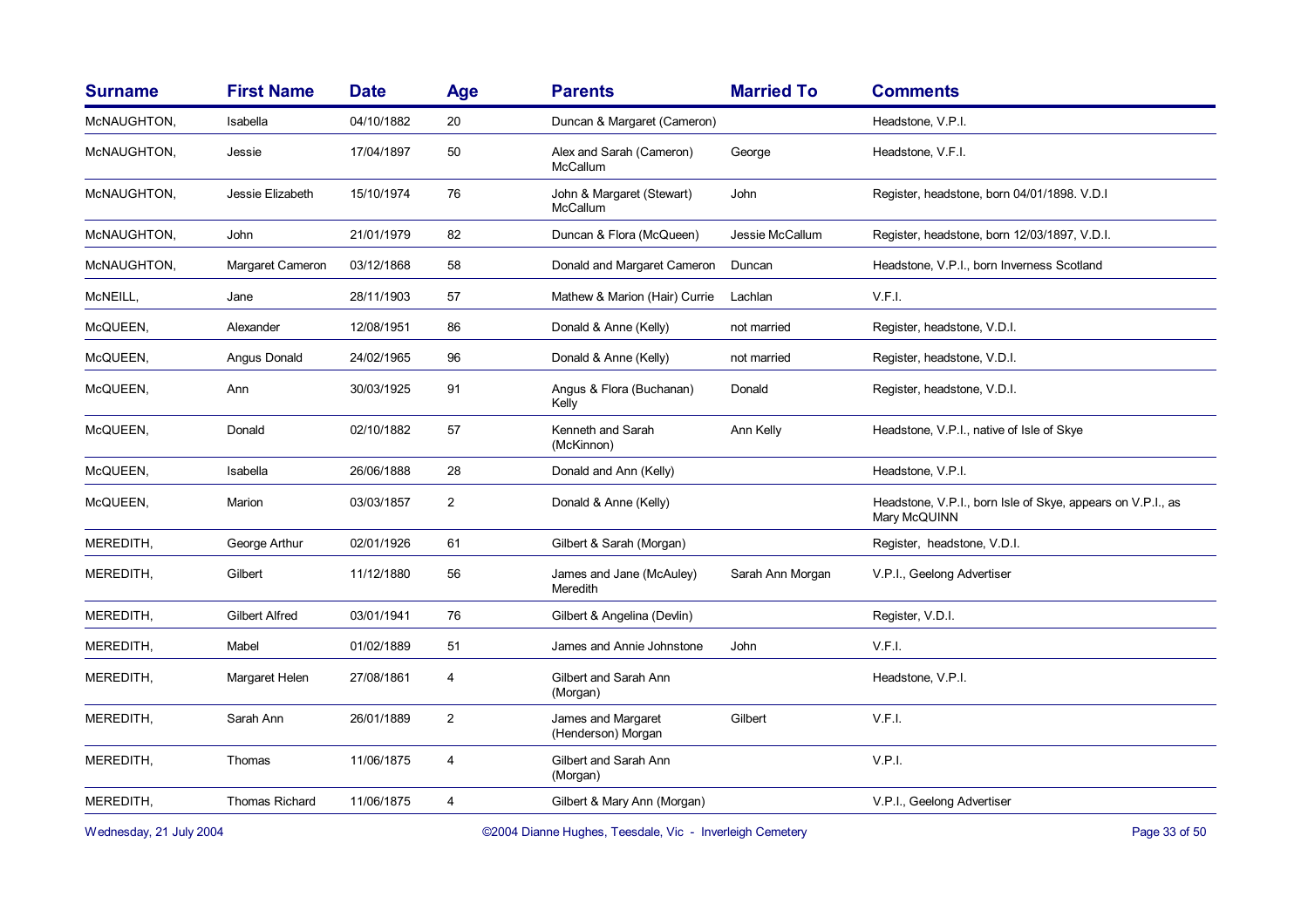| <b>Surname</b> | <b>First Name</b>    | <b>Date</b> | <b>Age</b> | <b>Parents</b>                              | <b>Married To</b>        | <b>Comments</b>                                                                                           |
|----------------|----------------------|-------------|------------|---------------------------------------------|--------------------------|-----------------------------------------------------------------------------------------------------------|
| MILLAR,        | Leonard James        | 25/01/1973  | 78         | John & Kate (Cottar)                        | <b>Marion Amiet</b>      | Register, headstone, V.D.I.                                                                               |
| MILLAR,        | Marion               | 25/06/1951  | 57         | William & Mary (Bagley) Amiet               | Leonard                  | Register, Headstone, V.D.I.                                                                               |
| MILLAR,        | William Henry        | 01/02/1928  | 72         | Sutherland & Wilhelmina<br>(Murray)         | Sarah                    | Register, Headstone, V.D.I.                                                                               |
| MILLER,        | Sarah                | 10/04/1952  | 88         | Thomas & Jane (Brown)<br>Dickson            |                          | Register, V.D.I.                                                                                          |
| MOLLOY,        | Michael              | 29/10/1878  | 53         | Matthew & Hanorah (Marrinin)                | Jane Kane                | V.P.I.                                                                                                    |
| MONAHAN,       | Patrick              | 21/11/1854  | 56         | parents unknown                             | <b>Bridget Delahunty</b> | Headstone, not on V.P.I. born Tipperary, Ireland, Bridget<br>wife of Patrick died on voyage to Australia, |
| MORGAN,        | <b>Charles Henry</b> | 27/06/1917  | 57         | Edward & Bridget (Devlin)                   | Margaret Blair           | Headstone, G.W.I., died Geelong, Geelong Advertiser.                                                      |
| MORGAN,        | Edward               | 27/12/1919  | 64         | William & Elizabeth (Duke)                  | <b>Frances Eades</b>     | V.D.I., died at Murgheboluc                                                                               |
| MORGAN,        | Elizabeth            | 25/02/1893  | 78         | Edward and Mary (Dale) Duke                 | William                  | V.F.I., colonist of 52 years.                                                                             |
| MORGAN,        | Henry                | 02/03/1907  | 92         | Henry and Emily (Collins)                   |                          | V.D.I., died at residence of daughter Mrs E. Harvey,<br>Murgheboluc                                       |
| MORGAN,        | James                | 15/12/1876  | 86         | Edward & Margaret (Turke)                   | Margaret Henderson       | V.P.I., arrived in Colony 1850, born County Armagh,<br>Ireland. Geelong Advertiser                        |
| MORGAN,        | Margaret             | 30/09/1879  | 84         | John and Ann (McGee)<br>Henderson           | Late James               | V.D.I. Geelong Advertiser                                                                                 |
| MORGAN,        | Margaret             | 14/06/1942  | 77         | James & Grace (Rock) Blair                  | Charles Henry            | Headstone, V.D.I.                                                                                         |
| MORGAN,        | Margaret Mary        | 30/04/1934  | 26         | John & Margaret (Stewart)<br>McCallum       | Reginald                 | Register, headstone, V.D.I.                                                                               |
| MORGAN,        | Reginald Henry       | 24/08/1956  | 60         | Charles & Margaret (Blair)                  |                          | Register, V.D.I.                                                                                          |
| MORGAN,        | William Christopher  | 30/08/1904  | 8          | Edward & Catherine<br>(Trudgeon)            |                          | V.E.I., died at Geelong                                                                                   |
| MORIARTY,      | Mary Charlotte       | 30/08/1912  | 93         | Benjamin and Nebahah<br>(Salisbury) Berthon |                          | Headstone, V.E.I., died at her residence                                                                  |
| MORRIS,        | Mary                 | 13/04/1909  | 88         | father Duggan, mother<br>unknown            | William                  | V.E.I.                                                                                                    |
| MORRIS,        | Samuel               | 22/04/1911  | 81         | Samuel and Ann (Fox) Morriss                | Katherine (Huie)         | V.E.I., wife died 26/07/1928 Arncliffe, Sydney                                                            |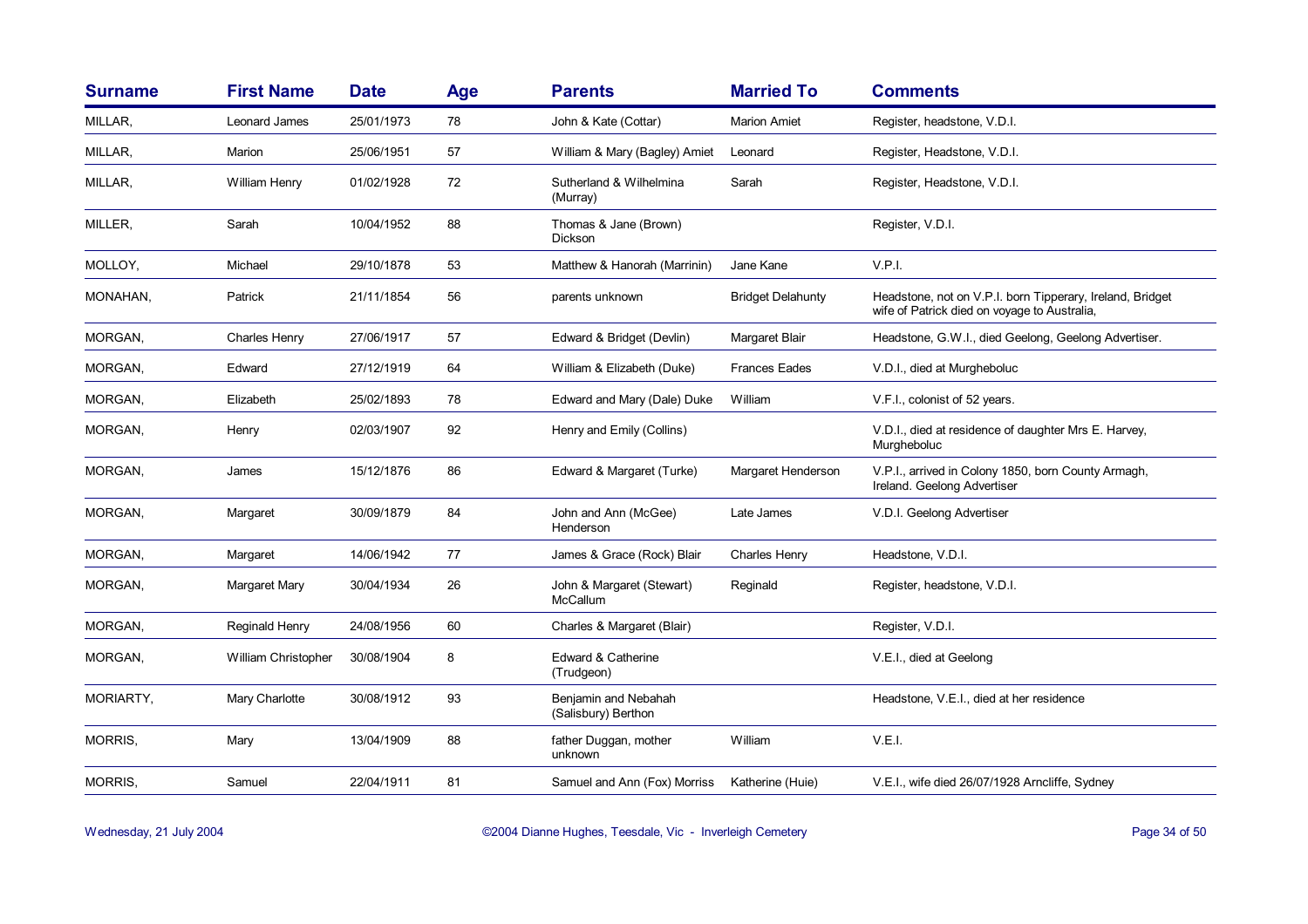| <b>Surname</b> | <b>First Name</b>  | <b>Date</b> | Age    | <b>Parents</b>                            | <b>Married To</b>            | <b>Comments</b>                                     |
|----------------|--------------------|-------------|--------|-------------------------------------------|------------------------------|-----------------------------------------------------|
| MORRISSY,      | Mary               | 22/01/1894  | 57     | Thomas and Ellen (Lynch)<br>Maher         | 1st wife Edmund<br>Morrissy  | Headstone, V.F.I.                                   |
| MUNRO.         | Annie              | 16/09/1926  | 83     | Hector & Annie (Dingwall)                 | Hector                       | Register, V,D,I,                                    |
| MUNRO,         | Hector             | 10/12/1921  | 80     | Hugh & Jessie (Murray)                    | Annie                        | V.D.I.                                              |
| MUNRO,         | Hugh William       | 08/08/1933  | 58     | Hector & Annie                            | Martha Rowarth               | Headstone, V.D.I.                                   |
| MUNRO.         | Martha Ellen Maria | 30/04/1956  | 75     | William & Maria (Bath)<br>Rowarth         | Hugh William                 | Register, Headstone, V.D.I.                         |
| MURFITT,       | Ada Margaret       | 16/05/1974  | 87     | Arthur & Rosa (Hawes)<br>Alderson         | George Alfred                | Register, headstone, V.D.I.                         |
| MURFITT,       | Catherine Mary     | 19/01/1953  | 69     | William & Catherine (Rankin)<br>Trudgeon  | Albert                       | Register, headstone, V.D.I., Geelong Advertiser     |
| MURFITT,       | Elizabeth Ann      | 16/09/1936  | 76     | John & Janet (Rankin) Wales               | George Richard               | Register, headstone, V.D.I.                         |
| MURFITT,       | George Alfred      | 30/12/1972  | 88     | George & Elizabeth (Wales)                | Ada Margaret Alderson        | Register, headstone, V.D.I.                         |
| MURFITT,       | George Richard     | 26/04/1944  | 87     | William & Elizabeth (Turner)              | Elizabeth Ann Wales          | Register, headstone, V.D.I.                         |
| MURRAY,        | Catherine          | 15/05/1887  | 59     | William and Catherine<br>(Campbell) Blair | Robert                       | Headstone, V.P.I.                                   |
| MURRAY,        | Robert             | 06/10/1911  | 86     | William and Mary (Donaldson)              | <b>Catherine Blair</b>       | Headstone, V.E.I.                                   |
| MURRAY,        | William Alexander  | 27/10/1957  | 66     | Alexander & Ellen (Thompson)              | <b>Blanche Glenda Vokins</b> | Register, headstone, V.D.I. wife buried at Ballarat |
| MURRELL,       | Charlotte          | 19/12/1856  |        |                                           | William                      | Not on V.P.I., Geelong Advertiser                   |
| MURRELL,       | Percy James        | 04/02/1863  | 15 wks | William and Laura (Paton)                 |                              | V.P.I.                                              |
| MUSCHIALLI,    | John Fabriozzio    | 19/03/1995  | 84     | Fabrizzi & Mary Ann (Tinetti)             | <b>Gladys Eileen Manning</b> | Register, headstone                                 |
| NEVE,          | Louisa             | 30/03/1882  | 14 dys | James & Mary (O'Mullane)                  |                              | V.P.I.                                              |
| NEVE,          | William            | 03/11/1886  | 22     | James and Mary (O'Mullane)                |                              | V.P.I., died at Mortlake,                           |
| NEVILLE,       | Clara              | 07/01/1958  | 87     | George Hawes & Margaret<br>(Galvin)       | unmarried                    | Register, V.D.I., died Ballarat                     |
| NICHOLSON,     | Jane               | 23/06/1917  | 86     | John & Sarah (McCaskill)<br>McLean        | Late John                    | G.W.I., Geelong Advertiser                          |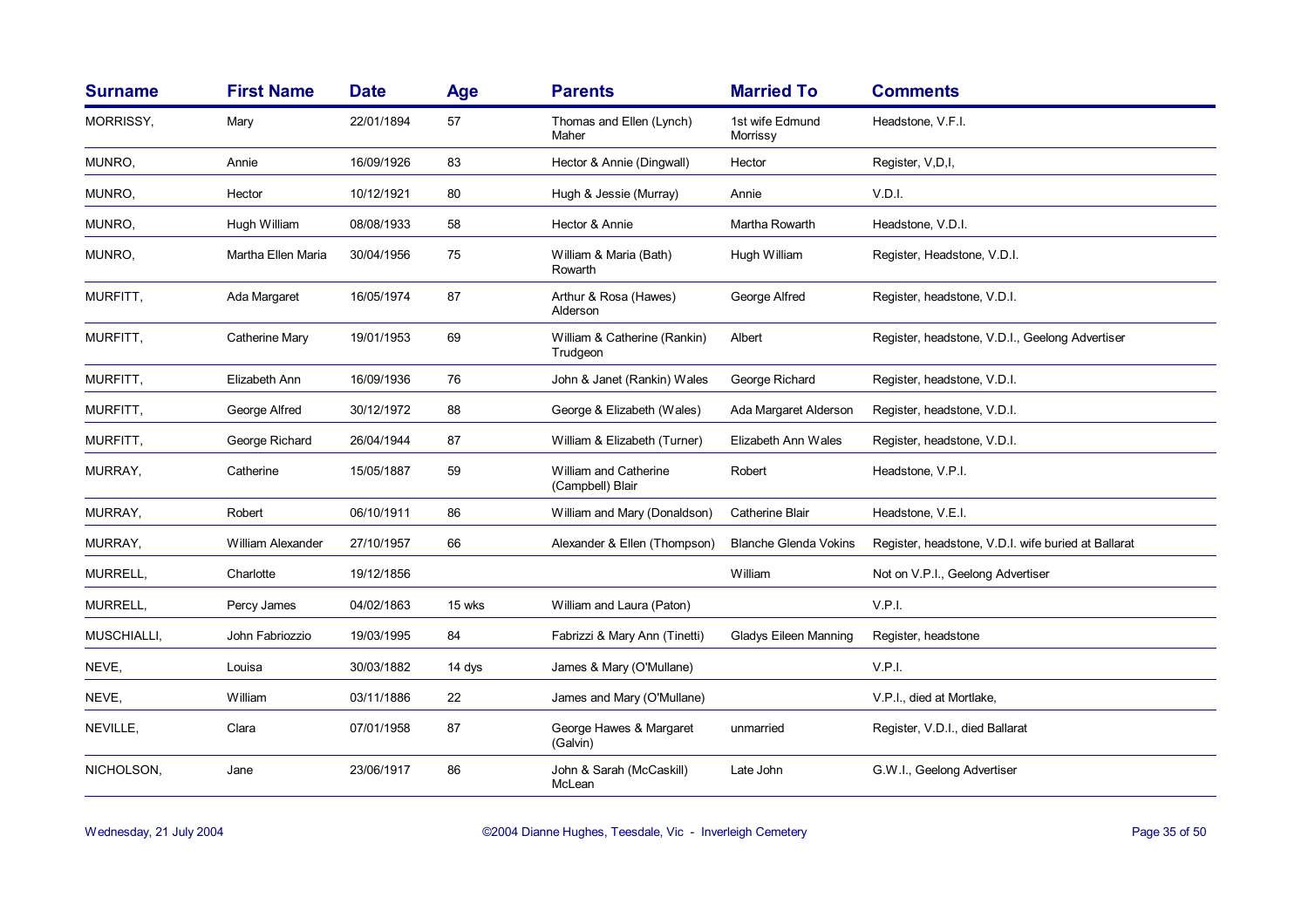| <b>Surname</b>                                                                      | <b>First Name</b>        | <b>Date</b> | Age            | <b>Parents</b>                        | <b>Married To</b>                   | <b>Comments</b>                                              |
|-------------------------------------------------------------------------------------|--------------------------|-------------|----------------|---------------------------------------|-------------------------------------|--------------------------------------------------------------|
| NICHOLSON,                                                                          | John                     | 23/07/1893  | 26             | John and Jane (McLean)<br>Nicholson   |                                     | V.F.I., inquest accidentally drowned                         |
| NICHOLSON,                                                                          | John Snr                 | 22/11/1911  | 83             | Neil and Sarah (Kelly)                | Jane                                | V.E.I.                                                       |
| NICHOLSON,                                                                          | Marguerita               | 16/03/1954  | 54             | James & Ellen (Finlayson) Hay         | John                                | Register, headstone, V.D.I., Geelong Advertiser              |
| NICHOLSON,                                                                          | Neil                     | 01/04/1942  | 80             | John & Jane (McLean)                  | margaret Calderwood<br>armour       | Register, headstone, V.D.I.                                  |
| NIXON,                                                                              | <b>Herbert Sydney</b>    | 26/05/1995  | 85             | Frederick & Lucy (Moore)              | Winnifred Mary                      | Register, headstone                                          |
| NIXON,                                                                              | Winifred May             | 02/01/1970  | 63             | parents unknown                       | <b>Herbert Sydney</b>               | Register, headstone V.D.I.                                   |
| NORMAN,                                                                             | Infant son               | 07/12/1861  | infant         | George and Caroline<br>(Beckham)      |                                     | V.P.I.                                                       |
| OAKLEY,                                                                             | <b>Charles Edward</b>    | 09/01/1981  | 80             | Frederick & Kate (Davis)              | Mary Ann Savage                     | Headstone, V.D.I., born Lara 15.12.1900                      |
| OAKLEY,                                                                             | Eilsa Margaret           | 31/12/1970  | 35             | Frank & Elva May (Crellin)<br>Heyward | 1st wife of David                   | Headstone, V.D.I., born 18.6.1934                            |
| OAKLEY,                                                                             | Lorraine Elizabeth       | 26/08/1992  | 46             | John & Doris (Pendlebury)<br>May      | David Charles                       | Register, date of birth 26/10/1945                           |
| OAKLEY,                                                                             | Mary Bennett             | 31/12/1964  | 66             | David & Mary (Trudgeon)<br>Savage     | <b>Charles Edward</b>               | Headstone, V.D.I. born Inverleigh October 1898               |
| ORAM,                                                                               | <b>Alfred George</b>     | 30/10/1864  | 6 weeks        | George & Phoebe (Rowe)                |                                     | V.P.I.                                                       |
| ORAM,                                                                               | John Thomas              | 23/08/1861  | 1 yr 7 mth     | John and Elizabeth (Glover)           |                                     | V.P.I., died of Scarlet Fever                                |
| ORAM,                                                                               | Sarah Elizabeth          | 27/04/1863  | $\mathbf{1}$   | John and Elizabeth (Glover)           |                                     | V.P.I.                                                       |
| O'RILEY/RILEY/REILLY Margaret                                                       |                          |             |                |                                       |                                     | Grandmother of James and Johanna buried in Brislane<br>grave |
| PATTERSON,                                                                          | Stephen Albert           | 23/11/1874  | $\overline{4}$ | David & Eliza Jane (Creed)            |                                     | V.P.I., Geelong Advertiser                                   |
| PEARCE,                                                                             | Edwin Thomas             | 01/10/1965  | 71             | George & Sarah                        | <b>Florence Beatrice</b><br>Windsor | Headstone, V.D.I., 4th Lighthorse, Ashes Wall                |
| PEARCE,                                                                             | <b>Florence Beatrice</b> | 24/09/1981  | 90             | James & Isabella (Castle)             | <b>Edwin Thomas</b>                 | Headstone, V.D.I.Ashes Wall                                  |
| PEEL,                                                                               | Caroline                 | 02/07/1958  | 92             | John & Hannah (Andrew)<br>Warrington  | Frederick                           | Register, headstone, V.D.I.                                  |
| PEEL,                                                                               | Catherine                | 13/11/1865  | 1 day          | George and Harriett (Sutton)          |                                     | V.P.I.                                                       |
| Wednesday, 21 July 2004<br>©2004 Dianne Hughes, Teesdale, Vic - Inverleigh Cemetery |                          |             |                |                                       |                                     | Page 36 of 50                                                |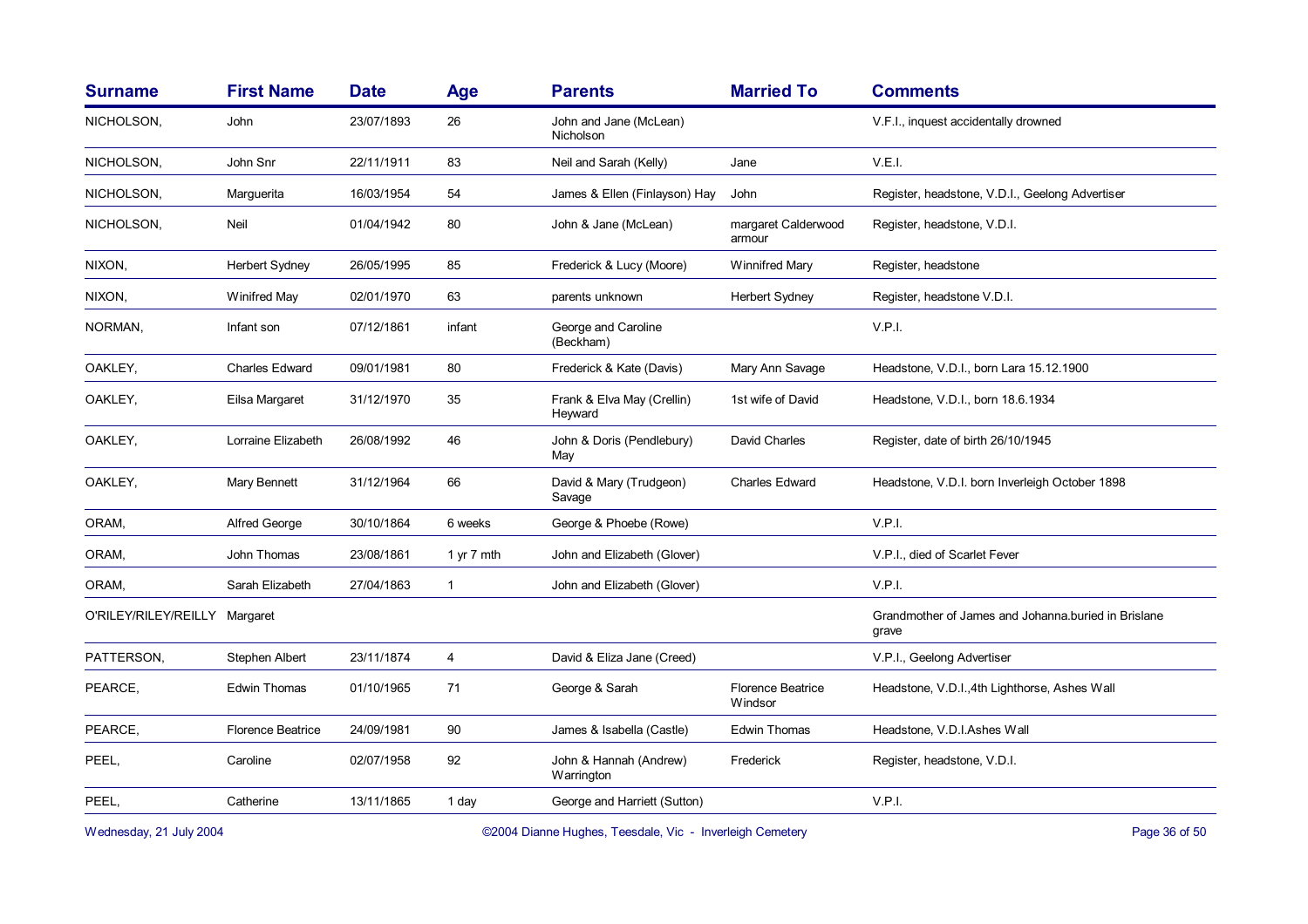| <b>Surname</b> | <b>First Name</b>      | <b>Date</b> | Age          | <b>Parents</b>                         | <b>Married To</b>             | <b>Comments</b>                                                                           |
|----------------|------------------------|-------------|--------------|----------------------------------------|-------------------------------|-------------------------------------------------------------------------------------------|
| PEEL,          | <b>Charles Herbert</b> | 27/10/1966  | 94           | George & Harriet (Sutton)              | Susan Everett                 | Register, headstone, V.D.I.                                                               |
| PEEL,          | Charles William        | 19/03/1987  | 82           | Charles & Susan (Everett)              | Clara Evelyn Edith<br>(Lynn)  | Headstone                                                                                 |
| PEEL,          | Clara Evelyn Edith     | 24/09/1993  | 92           | Thomas & Ada (Martin) Scott            | Charles William               | Register, headstone                                                                       |
| PEEL,          | Daisy                  | 14/04/1903  | 3 yrs 9 mths | Charles and Susan (Everett)            |                               | Headstone, V.E.I.                                                                         |
| PEEL,          | Dorothy Lilian         | 10/12/1990  | 72           | George & Harriet (Peel) Winter         | 1st wife of Terrell<br>Gordon | Headstone                                                                                 |
| PEEL,          | Elsie Mary             | 13/07/1967  | 77           | William & Sarah (Berridge)             | unmarried                     | Register, headstone, V.D.I.                                                               |
| PEEL,          | Eric Thomas            | 12/05/1972  | 76           | Frederick & Carol (Warrington)         | Jessie Livingstone<br>Smyth   | Register. headstone, V.D.I.                                                               |
| PEEL,          | Evelyn Bertha          | 11/03/1954  | 52           | William & Sarah (Berridge)             | unmarried                     | Register, headstone, V.D.I., Geelong Advertiser                                           |
| PEEL,          | Fanny Eva              | 17/10/1918  | 25           | William and Sarah (Berridge)           | unmarried                     | Headstone, G.W.I., Geelong Advertiser                                                     |
| PEEL,          | Frederick              | 26/08/1940  | 72           | George & Harriet (Sutton)              | Caroline (Warrington)         | Register, headstone, V.D.I.                                                               |
| PEEL,          | George                 | 23/07/1897  | 71           | father unknown, Mary<br>unknown        | Harriet (Sutton)              | Headstone, V.F.I.                                                                         |
| PEEL,          | Harriet                | 05/10/1918  | 90           | Christopher & Susan Sutton             | Late George                   | Headstone, G.W.I., colonist of 66 years., Geelong Advertiser<br>born Lincolnshire England |
| PEEL,          | Hazel                  | 22/01/2001  | 72           |                                        | Jack                          | Register                                                                                  |
| PEEL,          | Hilda Blanche          | 19/10/1995  | 88           | William & Bertha (Berridge)            | Robert Stanley                | Register, headstone,                                                                      |
| PEEL,          | Isabella May           | 12/12/1972  | 84           | William & Sarah (Berridge)             | unmarried                     | Headstone, V.D.I.                                                                         |
| PEEL,          | James                  | 07/07/1867  | 8            | George & Harriet (Sutton)              |                               | V.P.I.                                                                                    |
| PEEL,          | Jean                   | 21/11/1974  | 66           | Charles & Susan (Everett)              | unmarried                     | Headstone, register; V.D.I.                                                               |
| PEEL,          | Jess Livingstone       | 23/09/1983  | 81           | John & Christina (Nicholson)<br>Smyth  | Eric Thomas                   | Headstone, V.D.I.                                                                         |
| PEEL,          | <b>Robert Stanley</b>  | 17/09/1992  | 86           | Charles & Susan (Everett)              | Hilda Alderson                | Register, headstone, date of birth 15.7.1906                                              |
| PEEL,          | Sarah Sophia           | 23/05/1937  | 72           | Thomas & Isabella (Dawber)<br>Berridge | William Lewis                 | Register, headstone, V.D.I.                                                               |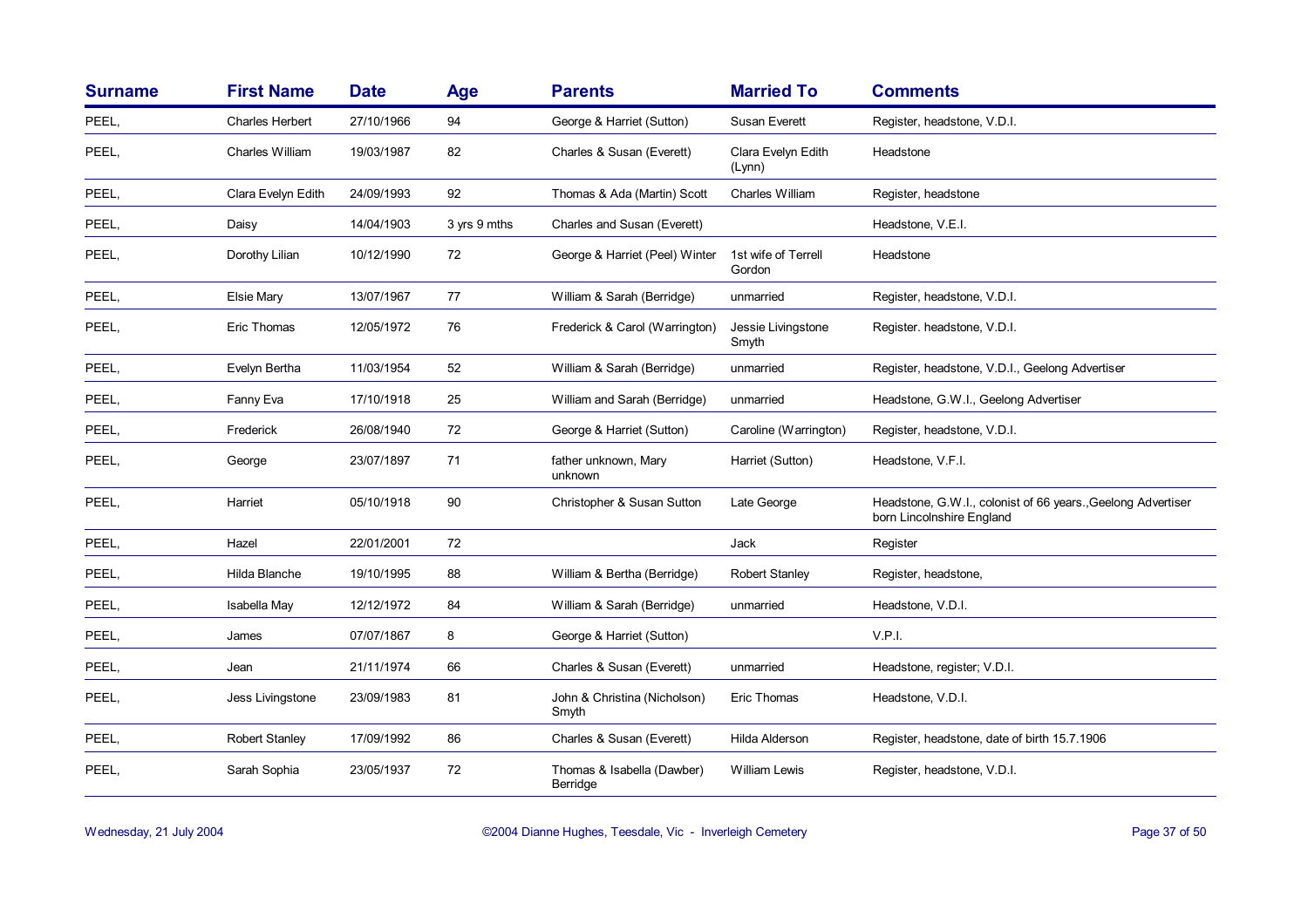| <b>Surname</b> | <b>First Name</b>     | <b>Date</b> | Age          | <b>Parents</b>                                | <b>Married To</b>                           | <b>Comments</b>                                                                        |
|----------------|-----------------------|-------------|--------------|-----------------------------------------------|---------------------------------------------|----------------------------------------------------------------------------------------|
| PEEL,          | Susan                 | 29/11/1938  | 67           | John & Mary (Manning)<br>Everett              | <b>Charles Herbert</b>                      | Register, headstone, V.D.I.                                                            |
| PEEL,          | <b>Terrell Gordon</b> | 27/02/1994  | 78           | Charles & Susan (Everett)                     | 1. Dorothy Winter<br>2. Mena Elliot         | Register, headstone, Leigh News, born 22.8.1915                                        |
| PEEL,          | <b>Thomas Everett</b> | 06/04/1903  | 1 yr 10 mth  | Charles and Susan (Everett)                   |                                             | Headstone, V.E.I.                                                                      |
| PEEL,          | <b>William Ernest</b> | 26/01/1901  | 9            | <b>Frederick and Caroline</b><br>(Warrington) |                                             | Headstone, V.F.I., eldest son, died at Kew *                                           |
| PEEL,          | <b>William Lewis</b>  | 21/10/1934  | 72           | Charles & Susan (Everett)                     | Sarah Sophia Berridge                       | Headstone, V.D.I.                                                                      |
| PELLET,        | Charlotte             | 08/04/1877  | 76           | Jean & Marie Elizabeth<br>(Bloch) Matthey     | Jean                                        | Headstone, V.P.I., lady-in-waiting to Governor La Trobe's<br>wife, born in Switzerland |
| PENHALL,       | Michael               | 29/04/1859  | 18           | Thomas & Priscilla                            |                                             | V.P.I. of Inverleigh, no cemetery listed on death certificate                          |
| PERRY.         | Henry                 | 01/01/1851  |              | parents unknown                               |                                             | V.P.I. died at Leigh                                                                   |
| PEYTON,        | William Henry         | 11/09/1899  | 3 mths       | Richard Cunningham & Marg<br>(O'Shannessy)    |                                             | V.F.I., father Mounted Policeman                                                       |
| PHILLIPS,      | Adam Lindsay          | 03/09/1925  | infant       | William & Ethel (Turner)                      |                                             | Register, V.D.I.                                                                       |
| PHILLIPS,      | George                | 05/10/1885  | 9            | James & Joanna (O'Reilly)                     |                                             | Headstone, V.D.I. drowned with cousin William Brislane                                 |
| PHILLIPS,      | Henry                 | 12/04/1874  | 6 wks        | James & Johanna (Riley)                       |                                             | Headstone, V.P.I.                                                                      |
| PHILLIPS.      | James                 | 28/10/1955  | 80           | James & Johanna (O'Riley)                     | Ellen Molloy (buried<br><b>Coburg 1950)</b> | V.D.I.                                                                                 |
| PHILLIPS,      | James Thomas          | 18/09/1907  | 69           | Henry and Elizabeth (Kelly)                   | Johanna Riley                               | Headstone, V.E.I., native of Bally Briltis, Queens County<br>Ireland                   |
| PHILLIPS,      | Johanna               | 20/01/1918  | 79           | William & Margaret (Murphy)<br>O'Riley        | James                                       | Headstone, G.W.I., native of County Cork Ireland, Geelong<br>Advertiser                |
| PHILLIPS,      | John Joseph           | 19/02/1995  | 72           | Joseph & Mary Ada (Grist)                     | Barbara Dearing                             | Register, headstone, Geelong Advertiser                                                |
| PHILLIPS,      | Joseph Matthew        | 17/06/1940  | 61           | James & Johanna (O'Riley)                     | Mary Ada Grist                              | Register, Headstone, V.D.I.                                                            |
| PHILLIPS.      | Kevin J.              | 07/02/1982  | 67           | Joseph & Mary Ada (Grist)                     | unmarried                                   | Headstone, V.D.I., born 10.6.1915                                                      |
| PHILLIPS,      | Lindsay               | 01/01/1925  | $\mathbf{1}$ | William & Ethel (Turner)                      |                                             | Register, V.D.I.                                                                       |
| PHILLIPS,      | Mary Ada              | 29/11/1977  | 91           | Henry & Margaret (Dalton)<br>Grist            | Joseph Matthew                              | Register, headstone, V.D.I.                                                            |

Wednesday, 21 July 2004 **Dianne Hughes, Teesdale, Vic - Inverleigh Cemetery** Page 38 of 50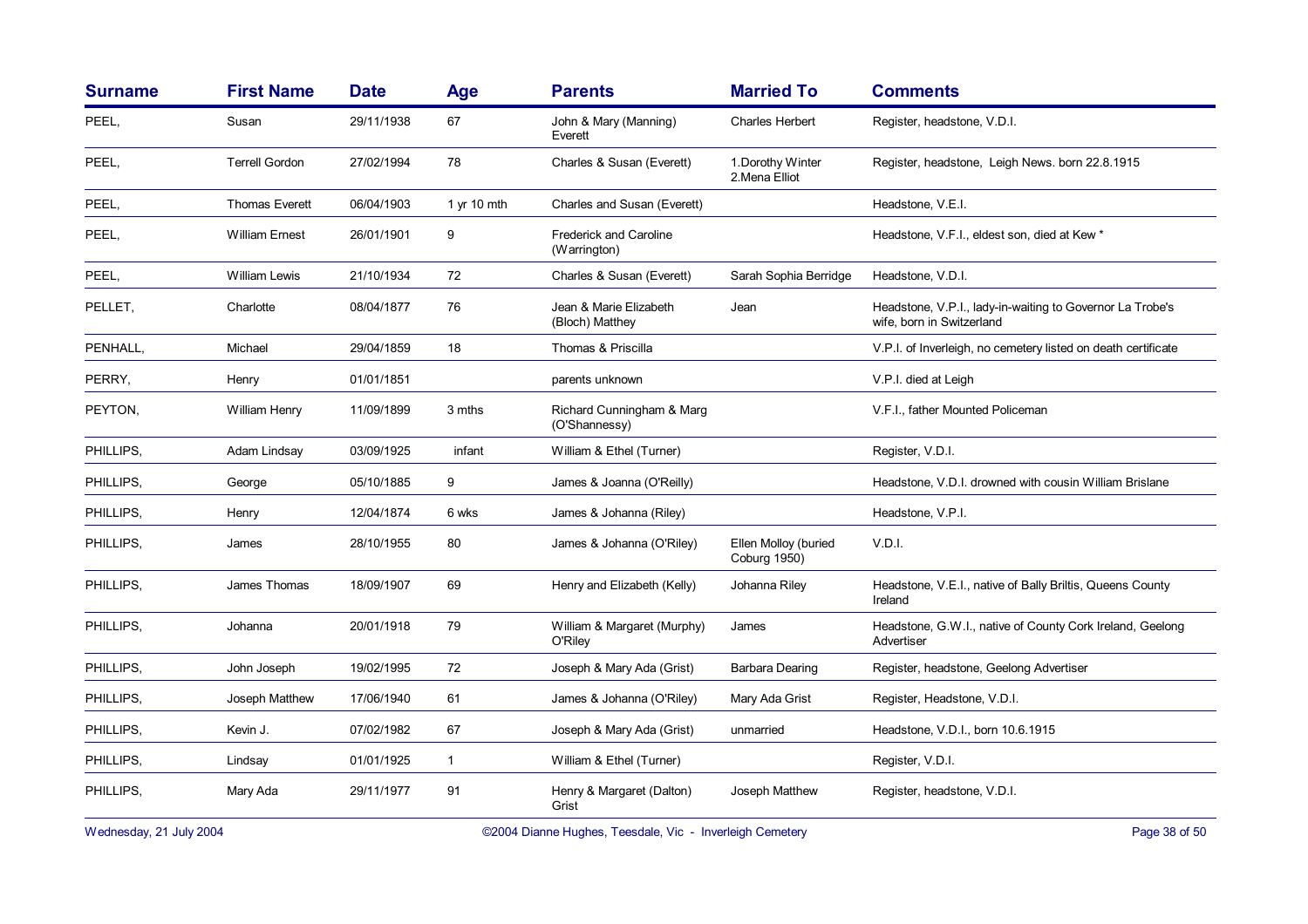| <b>Surname</b> | <b>First Name</b>     | <b>Date</b> | Age     | <b>Parents</b>                            | <b>Married To</b>   | <b>Comments</b>                                                                                  |
|----------------|-----------------------|-------------|---------|-------------------------------------------|---------------------|--------------------------------------------------------------------------------------------------|
| PHILLIPS.      | Sheila Mary           | 24/03/1994  | 74      | Joseph & Mary Ada (Grist)                 | unmarried           | Register, headstone                                                                              |
| PHILLIPS.      | Thomas                | 13/04/1874  | 6 wks   | James & Johanna (O'Riley)                 |                     | Headstone, V.P.I.                                                                                |
| PHILLIPS,      | Thomas George         | 06/10/1885  | 9       | James and Johanna (O'Riley)               |                     | V.P.I., drowned in the Leigh River with his cousin William<br><b>Brislane Geelong Advertiser</b> |
| PHILLIPS.      | <b>Victor Francis</b> | 15/12/1996  | 79      | Joseph & Mary Ada (Grist)                 | not married         | Register, headstone, Geelong Advertiser                                                          |
| PORTEOUS,      | Peter                 | 01/01/1878  | 22      | Andrew & Jermimia (Laing)                 |                     | V.P.I.                                                                                           |
| PRATT,         | Catherine             | 16/04/1861  | 17 days | William & Catherine (Allen)               |                     | V.P.I., died Mt. Pollock, the elder of twins                                                     |
| PYWELL,        | James Frederick       | 02/03/1996  | 48      |                                           | Jennifer Margaret   | Register                                                                                         |
| QUINLIVIAN,    | Valda Venus           | 06/08/1975  | 71      | William & Emily (Buzza)<br><b>Bennett</b> | William John        | Headstone, V.D.I., family information.                                                           |
| QUINLIVIAN,    | William John          | 11/10/1985  | 72      | Martha May Elizabeth<br>Quinlivian        | Valda Venus Bennett | Headstone, V.D.I.                                                                                |
| QUINN          | Alice Laura           | 16/11/1861  | 10 days | Michael & Catherine<br>(Hare/Hehir)       |                     | V.P.I., family information                                                                       |
| QUINN,         | Catherine             | 22/10/1874  | 55      | John & Catherine Hair/Hehir               | Michael             | V.P.I., died Derrinallum born Galway Ireland                                                     |
| QUINN,         | Michael               | 23/08/1875  | 56      | parents unknown                           | Catherine Hare      | V.P.I., from Mt. Elephant Hotel Derrinallum, died Geelong<br>Hospital, born Galway Ireland       |
| QUINN.         | Patrick               | 15/12/1864  | 18      | Michael & Catherine (Hehir)               |                     | V.P.I.                                                                                           |
| RAE,           | George                | 19/07/1880  | 48      | George & Jane (Robertson)                 |                     | V.P.I., died Ellengowan Station.                                                                 |
| RANDALL,       | Ann                   | 04/10/1911  | 86      | Thomas & Janet (Main)<br>Armstrong        | John                | V.E.I.                                                                                           |
| RANDALL,       | Janet Ann             | 13/09/1929  | 72      | John & Ann (Armstrong)                    | not married         | V.D.I.                                                                                           |
| RANDALL,       | John                  | 11/06/1866  | 32      | parents unknown                           | Ann Armstrong       | V.P.I., born New South Wales                                                                     |
| RANKIN,        | Catherine             | 17/12/1881  | 69      | Donald and Ann McPherson                  | Duncan              | Headstone, V.P.I., born Glencoe, Argleshire, Scotland                                            |
| RANKIN,        | Duncan                | 08/07/1889  | 80      | Ewen and Christina                        | Catherine McPherson | Headstone, V.F.I. born Glencoe, Argylshire, Scotland                                             |
| RANKIN.        | James                 | 13/03/1873  | 2 dys   | Donald and Mary (Fallon)                  |                     | V.P.I.                                                                                           |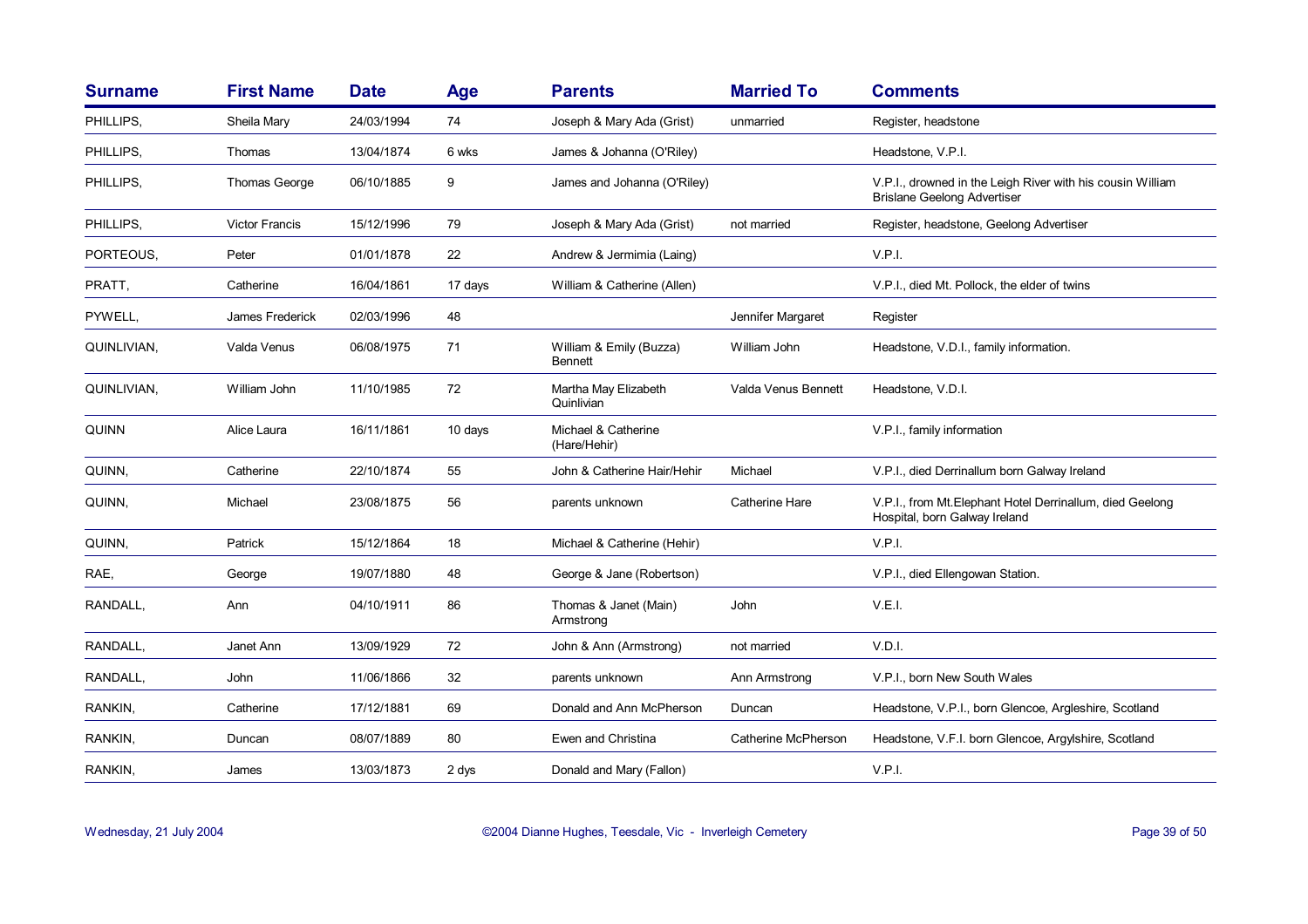| <b>Surname</b> | <b>First Name</b> | <b>Date</b> | Age         | <b>Parents</b>                            | <b>Married To</b>                       | <b>Comments</b>                                                                                           |
|----------------|-------------------|-------------|-------------|-------------------------------------------|-----------------------------------------|-----------------------------------------------------------------------------------------------------------|
| RANKIN.        | Jane Ann          | 06/03/1881  | 22          | Samuel and Harriet (Collings)<br>Squires  | John                                    | V.P.I., headstone, died at Cundare, Ondit                                                                 |
| RANKIN,        | John              | 04/08/1889  | 47          | Duncan and Catherine<br>(McPherson)       | 1. Jane Squires,<br>2. Elizabeth Atkins | Headstone, V.F.I., died at Winchelsea.                                                                    |
| RAPHAEL,       | Alice Maud        | 05/08/1909  | 3 mths      | Burnell & Sarah (Smith)                   |                                         | V.E.I.                                                                                                    |
| RAWSON,        | Mary Ann          | 26/04/1863  | 24 hrs      | James Kendall and Alice<br>Maud (Bennett) |                                         | V.P.I., triplets born 1863 all buried with Mary Ann                                                       |
| RAWSON,        | William Hunter    | 15/12/1877  | 9 mths      | John & Hannah (Faulkner)                  |                                         | V.P.I.                                                                                                    |
| READ,          | Jane Graham       | 07/09/1920  | 75          | William & Margaret (Sharp)<br>Carrick     |                                         | G.W.I., of Inverleigh, Geelong Advertiser died at residence<br>of Mr. Lamond, Drysdale Road, East Geelong |
| READ,          | Lucy              | 30/07/1953  | 80          | David & Ann (Wise) Houghton               | William                                 | V.D.I., Geelong Advertiser                                                                                |
| READ,          | Mary              | 16/11/1897  | 77          | Thatcher Joseph Lawrence &<br>Mother UK   | Thomas                                  | V.F.I.                                                                                                    |
| READ,          | Thomas            | 22/08/1923  | 92          | George & - (Bone)                         | Mary Lawrence                           | V.D.I., Geelong Advertiser colonist of 70 years                                                           |
| REDMOND,       | Mary Anne         | 13/09/1857  | 1 yr 8 mths | John James & Julia (Quick)                |                                         | V.P.I.                                                                                                    |
| RICHARDSON,    | Amelia            | 31/03/1870  | 2 mths      | Henry and Mary Jane<br>(Banfield)         |                                         | V.P.I., father Minister of the Primitive Methodist Church                                                 |
| RICHMOND,      | Agnes             | 30/09/1887  | 86          |                                           | Late John                               | Not on V.P.I., died at Murgheboluc.                                                                       |
| RICHMOND,      | James Vincent     | 27/09/1901  | 55          | Bernard & Mary (Mayne)                    | Sarah Frances Lynch                     | V.F.I., station cook Ellengerrin Station                                                                  |
| RILEY,         | Margaret          | 10/12/1884  | 70          | William & Mary Murphy                     | William                                 | V.P.I.                                                                                                    |
| RITCHIE,       | Agnes Inglis      | 30/09/1887  | 86          | John & Helen (Robertson)<br>Inglis        | John                                    | Headstone, V.P.I.                                                                                         |
| RITCHIE,       | Isabella          | 24/10/1878  | 1 day       | John and Isabella (Robertson)             |                                         | V.P.I., twin sister to Jane                                                                               |
| RITCHIE.       | Jane              | 24/10/1878  | 1 day       | John and Isabella (Robertson)             |                                         | V.P.I., twin sister to Isabella                                                                           |
| RITCHIE.       | Jane              | 07/11/1893  | 48          | John & Agnes (Inglis)                     | John                                    | Headstone, V.F.I., died Seymour                                                                           |
| RITCHIE,       | John              | 25/03/1877  | 77          | Stephen & mother unknown                  | Agnes Inglis                            | Headstone, V.P.I. died Cameron Hill, Murgheboluc,<br>Geelong Advertiser native of Berwickshire Scotland   |
| RITCHIE,       | Robert            | 16/09/1919  | 78          | John and Agnes (Inglis)                   | Euphemia                                | Headstone; V.F.I. died Murgheboluc Geelong Advertiser                                                     |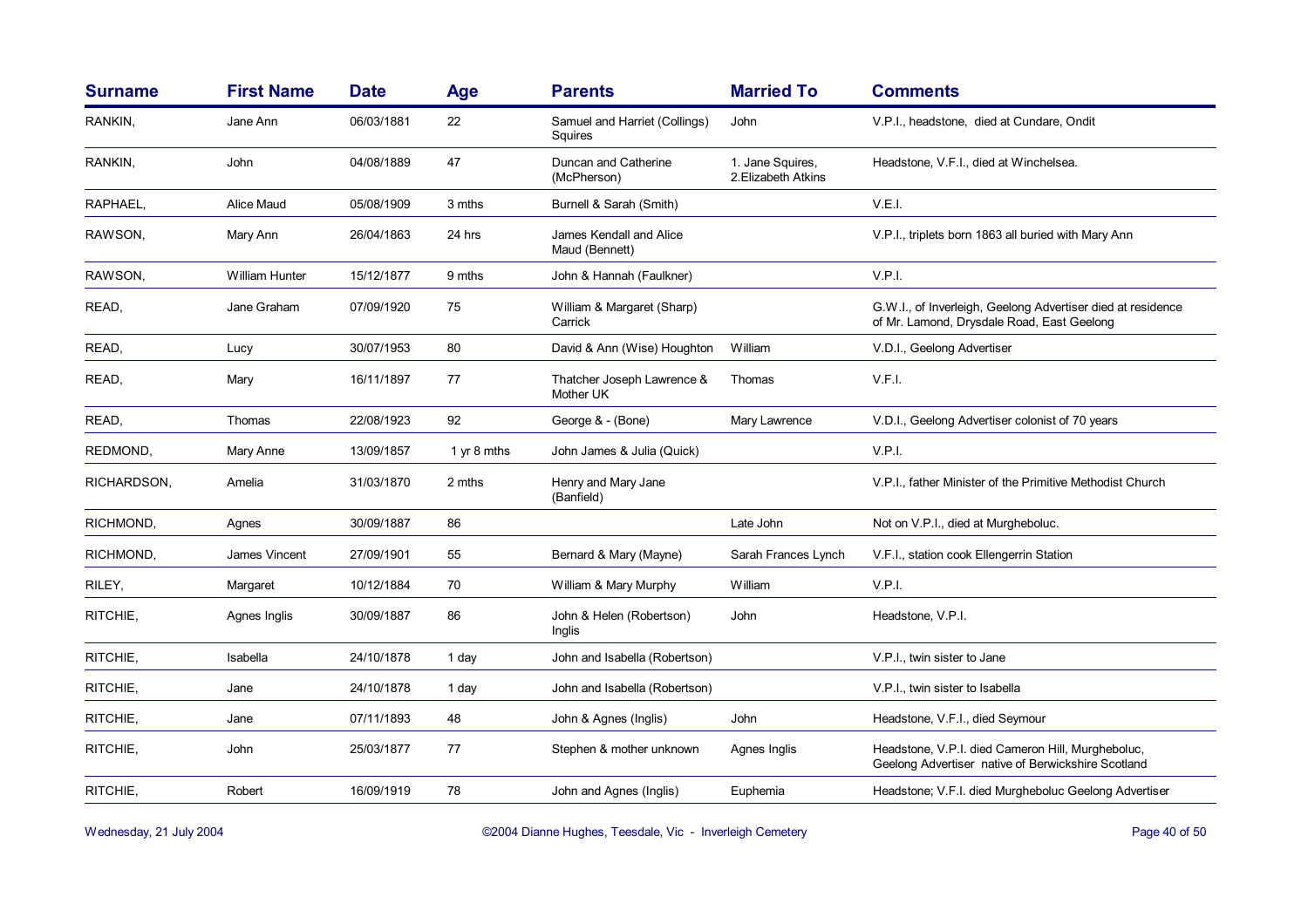| <b>Surname</b> | <b>First Name</b>       | <b>Date</b> | <b>Age</b>   | <b>Parents</b>                                 | <b>Married To</b>          | <b>Comments</b>                                                                |
|----------------|-------------------------|-------------|--------------|------------------------------------------------|----------------------------|--------------------------------------------------------------------------------|
| RITCHIE,       | Unnamed male            | 10/06/1897  | stillborn    |                                                |                            |                                                                                |
| ROBERTSON,     | Andrew                  | 16/08/1969  | 91           | George & Mary (Reddie)                         | Leila Florence<br>Houghton | Headstone, V.D.I.                                                              |
| ROBERTSON,     | George                  | 16/10/1913  | 72           | Andrew and Mary                                | Mary Reddie                | Headstone, V.E.I.                                                              |
| ROBERTSON,     | Leila Florence          | 11/06/1920  | 41           | William & Victoria Jemima<br>(Dawber) Houghton | Andrew                     | Headstone, G.W.I., Geelong Advertiser                                          |
| ROBERTSON,     | Mary                    | 19/07/1863  | 3            | Robert and Mary (Seed)                         |                            | V.P.I., born at sea.                                                           |
| ROBERTSON,     | Mary                    | 24/06/1869  | 43           | Ewen and Catherine McKinnon                    |                            | V.P.I.                                                                         |
| ROBERTSON,     | Mary                    | 17/01/1934  | 84           | William and Mary (McLean)<br>Reddie            | George                     | Headstone, V.D.I.                                                              |
| ROBSON,        | Christopher             | 20/12/2000  | 42           | Stuart & Jean                                  | not married                | Register                                                                       |
| ROBSON,        | Donald McQueen          | 08/08/1955  | 57           | Walter & Marion (McQueen)                      | Ann Kelly                  | Register, headstone, V.D.I.                                                    |
| ROBSON,        | James                   | 15/06/1961  | 64           | Walter & Marion (McQueen)                      |                            | Register, headstone, V.D.I.                                                    |
| ROBSON,        | Marion                  | 10/10/1940  | 79           | Donald & Ann (Kelly)<br>McQueen                | Walter                     | Headstone, V.D.I.                                                              |
| ROBSON,        | Walter                  | 21/07/1932  | 67           | James & Margaret (Kitchen)                     | Marion                     | Register, headstone, V.D.I.                                                    |
| ROSE,          | Sarah                   | 21/08/1901  | 78           | Unknown Bell and Unknown                       | James                      | Headstone, V.F.I., born Banhill, Dumbarton Scotland, died<br>Geelong Hospital* |
| ROWE,          | John                    | 01/05/1866  | $\mathbf{1}$ | Thomas and Diana<br>(Trudgeon) Harnsby         |                            | V.P.I.                                                                         |
| ROWE,          | Mary                    | 05/07/1863  | 59           | John & Elizabeth Telly                         | Thomas                     | V.P.I., born England                                                           |
| ROWORTH,       | Albert                  | 08/02/1899  | 4 wks        | Samuel & Annie (Bath)                          |                            | V.F.I.                                                                         |
| ROWORTH,       | Alfred John             | 02/12/1893  | 5 wks        | Samuel & Annie (Bath)                          |                            | V.F.I.                                                                         |
| ROWORTH,       | <b>Charlotte Myrtle</b> | 07/07/1979  | 82           | Samuel & Martha (Wood)<br>Collins              | Stanley John               | Register, headstone, V.D.I.                                                    |
| ROWORTH,       | Christian William       | 13/01/1864  | 44           | William and Mary Elizabeth                     | Martha Wright              | V.P.I.                                                                         |
| ROWORTH,       | Daisy                   | 04/06/1890  | 14 dys       | William Henry & Maria (Bath)                   |                            | V.F.I                                                                          |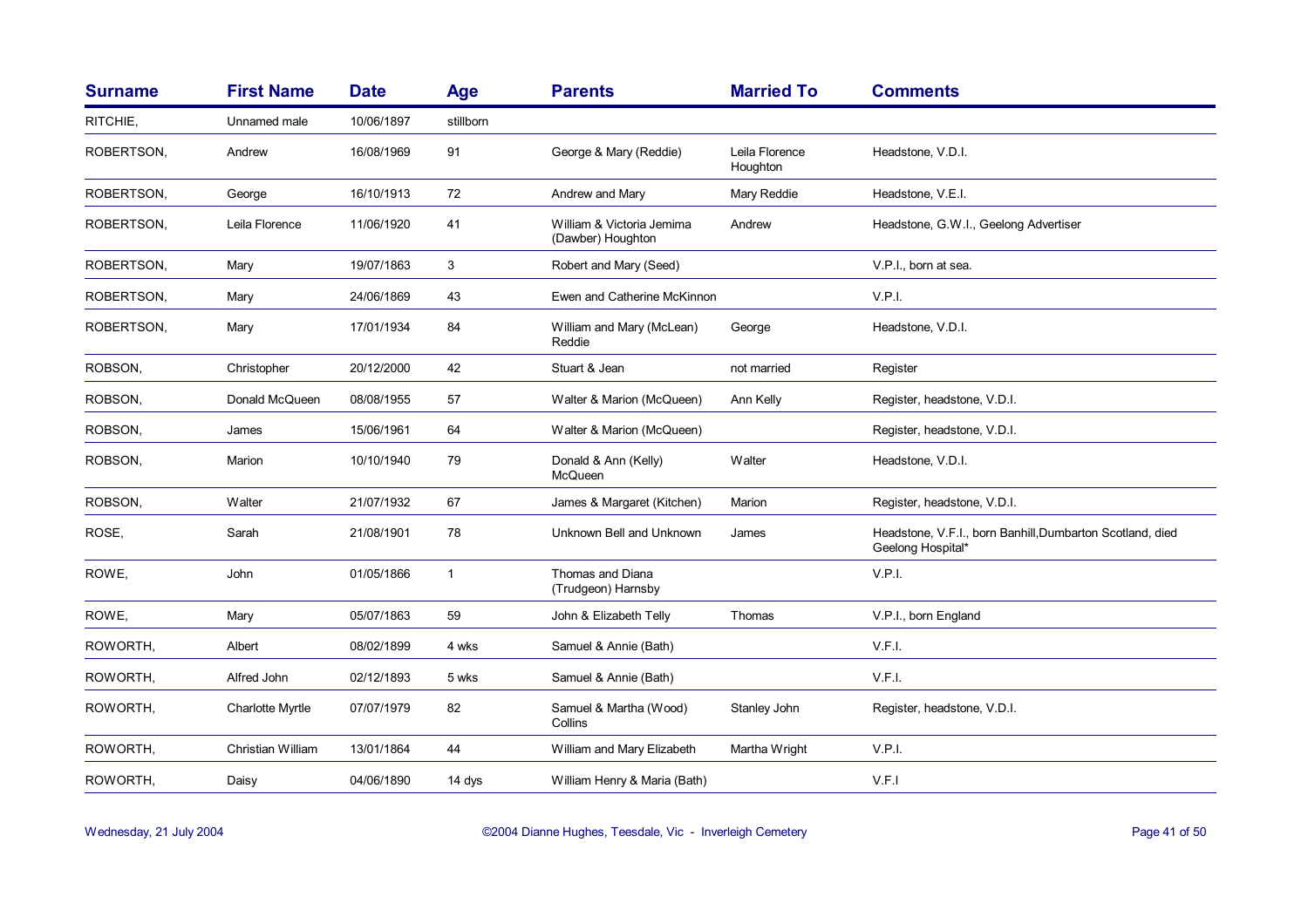| <b>Surname</b> | <b>First Name</b>      | <b>Date</b> | Age   | <b>Parents</b>                           | <b>Married To</b>        | <b>Comments</b>                                                         |
|----------------|------------------------|-------------|-------|------------------------------------------|--------------------------|-------------------------------------------------------------------------|
| ROWORTH,       | Elizabeth              | 12/11/1956  | 82    | John & Mary (McDonald)<br>Willey         | John                     | Register, headstone, V.D.I.                                             |
| ROWORTH,       | Eric George            | 28/11/1965  | 58    | John & Elizabeth Jane (Willey)           | unmarried                | Headstone, V.D.I.                                                       |
| ROWORTH,       | Ernest William         | 01/08/1925  | 19    | Samuel John and Rachel<br>(Walker)       |                          | Register, headstone, V.D.I.                                             |
| ROWORTH,       | Eva                    | 13/06/1903  | 3 wks | Samuel & Annie (Bath)                    |                          | V.E.I.                                                                  |
| ROWORTH,       | Maria                  | 29/04/1911  | 53    | Charles and Maria (Barbey)<br>Bath       | William Henry            | Headstone, V.E.I.                                                       |
| ROWORTH,       | Martha                 | 29/07/1860  | 4     | Christian & Martha (Wright)              |                          | V.P.I., died Geelong, place of burial unknown                           |
| ROWORTH,       | Rachel                 | 01/06/1960  | 85    | Johnson Walker and Hannah<br>(Nicholson) | Samuel                   | Register, headstone, V.D.I.                                             |
| ROWORTH,       | Robert James           | 13/11/1893  | 9 wks | William Henry & Maria (Bath)             |                          | V.F.I.                                                                  |
| ROWORTH,       | Samuel John            | 01/11/1947  | 70    | William Henry & Maria (Bath)             | Rachel Nicholson         | Register, headstone, V.D.I. Geelong Advertiser                          |
| ROWORTH,       | Stanley John           | 02/05/1945  | 80    | Henry & Martha (Wright)                  | Elizabeth Willey         | Register, headstone, V.D.I.                                             |
| ROWORTH,       | Stanley John           | 28/02/1946  | 46    | John Henry & Eliza Jane<br>(Willey)      | <b>Charlotte Collins</b> | Register, headstone, V.D.I.                                             |
| ROWORTH,       | William Henry          | 25/11/1928  | 79    | Charles Wm & Martha (Wright)             | Maria Bath               | Headstone. V.D.I.,                                                      |
| RUGGERI,       | Pietro                 | 27/08/1991  | 69    | Salvadie & Maria                         | Rosalia                  | Register, headstone, b.23.11.1921 Rometto, Messina, Italy<br>died Italy |
| RUSSELL,       | James                  | 31/01/1911  | 51    | George & Isabella Rogers<br>(McKay)      | Florence Wright          | V.E.I.                                                                  |
| RYAN,          | <b>Francis Patrick</b> | 19/01/1976  | 59    | Daniel & Agnes (Grundy)                  |                          | Register, V.D.I.                                                        |
| RYAN,          | Jeannie                | 17/12/1915  | 65    | Thomas & Jane (Stewart)<br>Graham        | Pierce                   | Headstone; G.W.I., born Fifeshire, Scotland, Geelong<br>Advertiser      |
| RYAN,          | Pierce                 | 13/09/1916  | 82    | Edmund & Ellen (Scanlon)                 | Jeannie Thomas<br>Graham | Headstone. G.W.I., born Tipperary Ireland, Geelong<br>Advertiser        |
| SARGENT,       | <b>Stanley Richard</b> | 05/10/1993  | 79    | George & Elizabeth                       | Bacil Josephine          | Register, headstone                                                     |
| SAUNDERS,      | William                | 29/09/1861  | 50    | parents unknown                          | Sarah Tilling?           | Headstone; V.P.I.inquest run over by his bullock dray while<br>drunk    |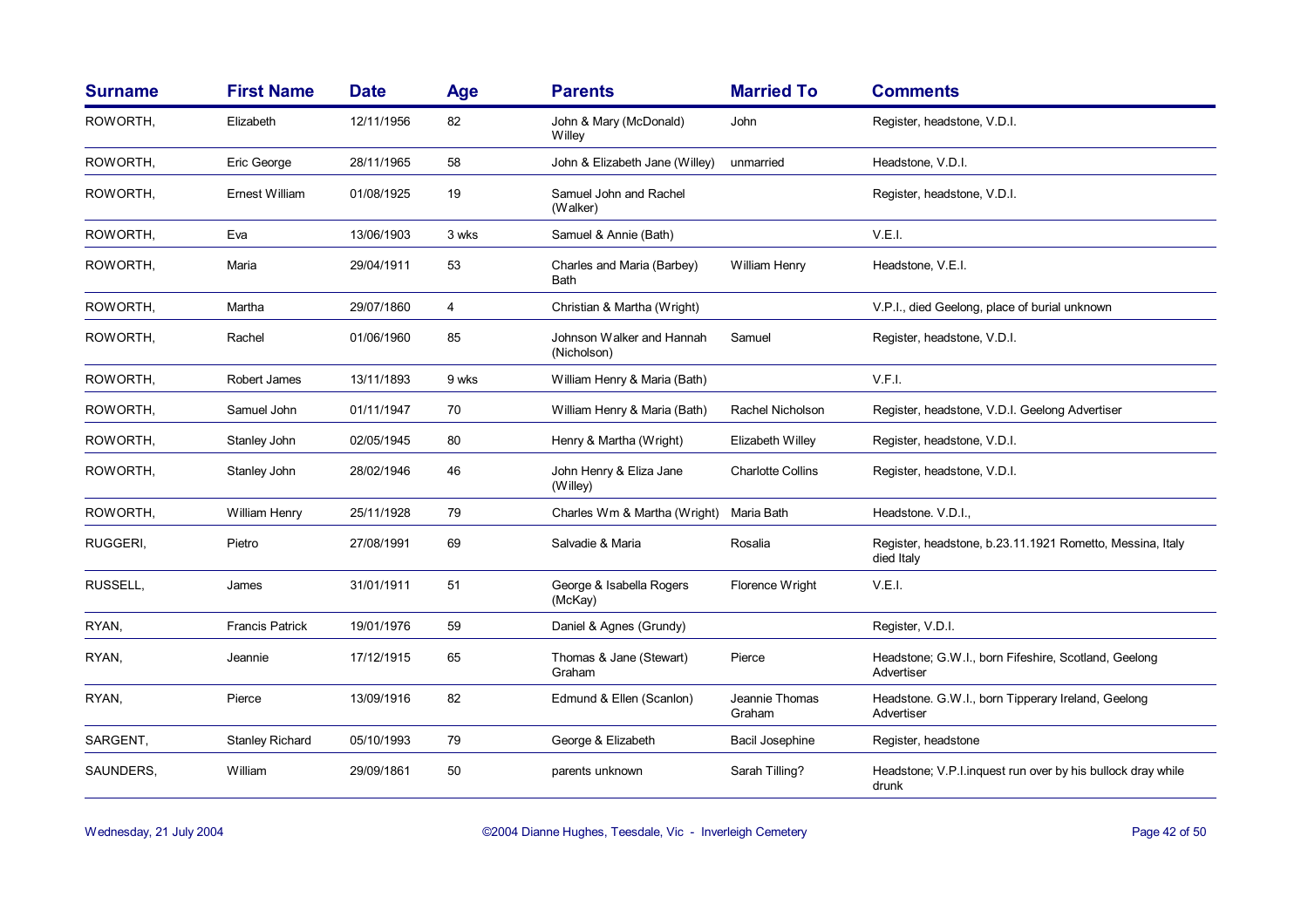| <b>Surname</b> | <b>First Name</b>       | <b>Date</b> | <b>Age</b> | <b>Parents</b>                              | <b>Married To</b>   | <b>Comments</b>                                                                  |
|----------------|-------------------------|-------------|------------|---------------------------------------------|---------------------|----------------------------------------------------------------------------------|
| SAUNDERSON,    | <b>Thomas George</b>    | 02/02/1870  | 12         | Francis George & Annie<br>(Beaton)          |                     | V.P.I., inquest drowned in Barwon River, surname<br>SAUNDERS on VPI              |
| SAVAGE.        | Annie                   | 20/08/1926  | 73         | Duncan & Catherine Rankine                  | Henry               | Register, V.D.I. Geelong Advertiser                                              |
| SAVAGE,        | David                   | 14/11/1945  | 82         | Frederick & Sarah (Bennett)                 | Mary Ann Trudgeon   | Headstone, V.D.I., died Colac                                                    |
| SAVAGE,        | <b>Duncan Frederick</b> | 31/07/1966  | 81         | Henry & Agnes (Rankin)                      | Kate Rankin         | Register, headstone, V.D.I.                                                      |
| SAVAGE,        | Frederick               | 15/06/1897  | 82         | Thomas and Mary (Tolson)                    | Sarah Bennett       | V.F.I., Geelong Advertiser, funeral from residence of son-in-<br>law R. Campbell |
| SAVAGE.        | <b>Frederick Thomas</b> | 11/03/1903  | 1 yr 2 mth | David and Mary Ann<br>(Trugeon) Savage      |                     | V.E.I                                                                            |
| SAVAGE,        | George                  | 01/01/1886  | infant     | Frederick & Sarah (Bennett)                 |                     | V.P.I.                                                                           |
| SAVAGE,        | Henry                   | 11/05/1934  | 84         | Frederick & Sarah (Bennett)                 | Annie Rankin        | V.D.I., Geelong Advertiser                                                       |
| SAVAGE.        | Katie                   | 09/10/1979  | 81         | Lachlan & Isabella<br>(Warrington) McDonald | Duncan              | Headstone, V.D.I.                                                                |
| SAVAGE,        | Mary Ann                | 02/07/1950  | 82         | Thomas & Mary (Rankin)<br>Trudgeon          | David               | Headstone, V.D.I., died Queenscliff, Geelong Advertiser                          |
| SAVAGE,        | Sarah                   | 31/03/1884  | 61         | James & Ann Bennett                         | Frederick           | V.P.I., family history                                                           |
| SEATON,        | Henry                   | 17/02/1875  | 1 hour     | Robert & Sarah (Alford)                     |                     | V.P.I.                                                                           |
| SEATON,        | Sarah                   | 13/06/1879  | 40         | Jonathan & Jane (Sheperd)<br>Alford         | Robert              | V.P.I.                                                                           |
| SEIFFERT,      | Amy Marie               | 21/10/1961  | 87         | George & Ann (Stannard)<br>Haygarth         |                     | Register, V.D.I.                                                                 |
| SHINGLETON.    | Thomas Walter           | 24/10/1864  | 3          | William & Eden (Diplock)                    |                     | V.P.I.                                                                           |
| SLATER,        | Jane Cook               | 07/10/1882  | 61         | parents unknown                             | Robert              | V.P.I.                                                                           |
| SMITH,         | Annie                   | 14/11/1877  | 27         | David & Helen (Rentoule)<br>Hamilton        | Daniel              | Headstone, V.P.I., died at Albert St. Ashby, Geelong<br>Advertiser               |
| SMITH,         | Emma Elizabeth          | 11/11/1897  | 23         | James & Ann (Johnstone)                     |                     | V.F.I.                                                                           |
| SMITH,         | Michael Maxwell         | 09/04/1892  | 73         | Robert and Betty (Morison)<br>Smith         | Margaret Herbertson | Headstone, V.F.I., Geelong Advertiser funeral from son-in-<br>law David Hamilton |
| SMITH,         | Sydney Joseph           | 29/08/1991  | 85         | Edwin & Bertha (Clarke)                     | Elizabeth           | Register, headstone, date of birth 17/4/1906                                     |
|                |                         |             |            |                                             |                     |                                                                                  |

Wednesday, 21 July 2004 **Dianne Hughes, Teesdale, Vic - Inverleigh Cemetery** Page 43 of 50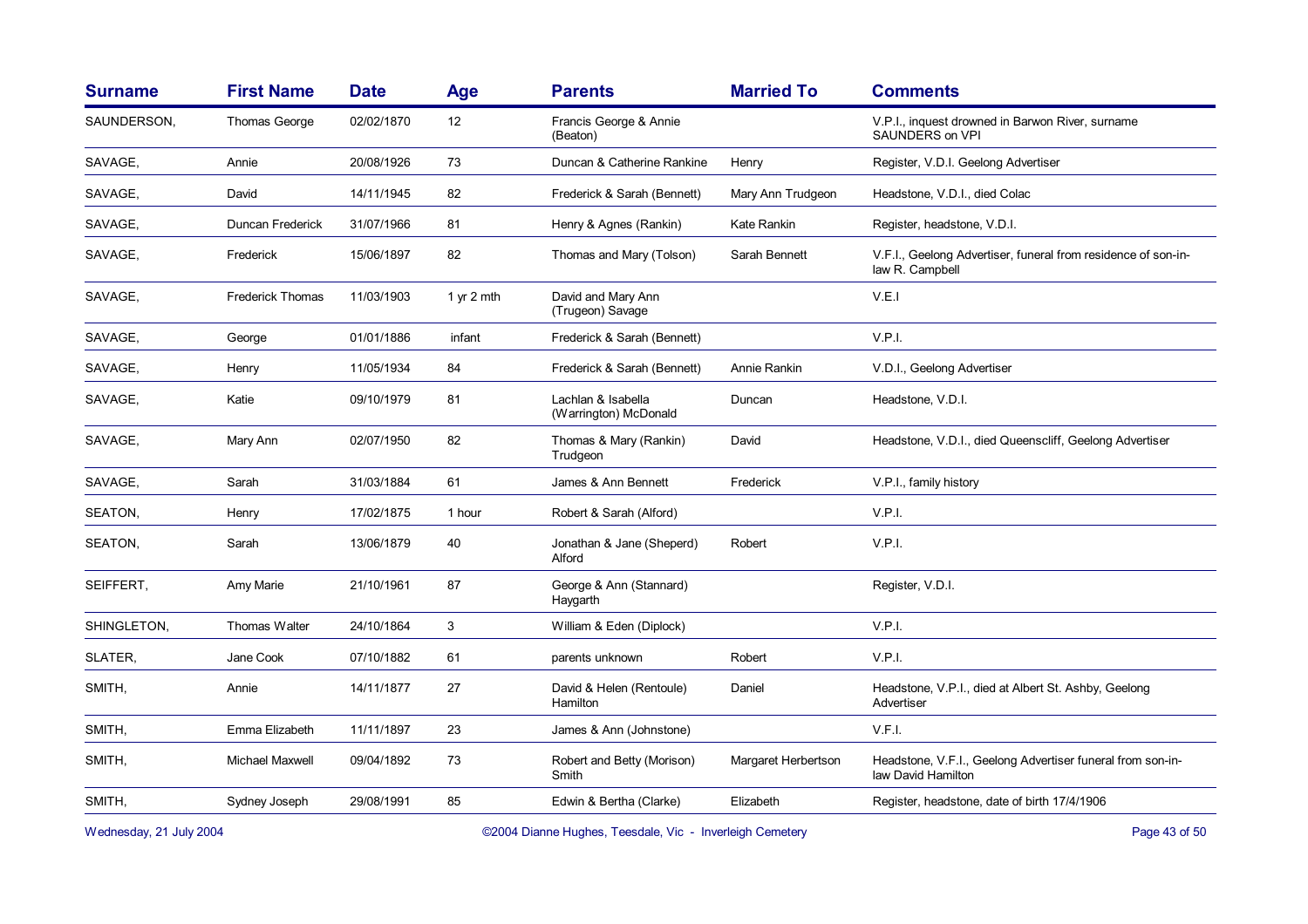| <b>Surname</b> | <b>First Name</b>     | <b>Date</b> | Age     | <b>Parents</b>                          | <b>Married To</b>   | <b>Comments</b>                                                                             |
|----------------|-----------------------|-------------|---------|-----------------------------------------|---------------------|---------------------------------------------------------------------------------------------|
| SMYTH,         | Ann McVean            | 01/06/1950  | 81      | Hugh & Jessie Stuart<br>(Livingstone)   | not married         | Register, headstone, V.D.I., Geelong Advertiser                                             |
| SMYTH,         | Christina             | 19/03/1931  | 59      | John & Jane (McLean)<br>Nicholson       | John Hugh           | Register, headstone, V.D.I.                                                                 |
| SMYTH,         | Hugh                  | 14/02/1888  | 45      | parents unknown                         | Jessie Livingstone  | Headstone, not on V.P.I., native of Banbridge, County Down<br>Ireland                       |
| SMYTH,         | lan McLean            | 12/11/1991  | 87      | John Hugh & Christina<br>(Nicholson)    | Mabel Lockyear      | Register, headstone, date of birth 24/8/1904                                                |
| SMYTH,         | Jessie Stuart         | 21/06/1914  | 77      | Ewen and Ann Livingstone                | Hugh                | Headstone, G.W.I., of Fort William, Argyleshire, colonist of<br>62 years Geelong Advertiser |
| SMYTH,         | John Hugh             | 12/11/1953  | 78      | Hugh & Jessie (Livingstone)             | Christina Nicholson | Register, headstone, V.D.I., Geelong Advertiser                                             |
| SMYTH,         | Mabel Henrietta       | 07/02/1977  | 71      | John & Annie (Davis) Lockyer            | Ian McLean          | Register, headstone, V.D.I.                                                                 |
| SMYTH,         | Mary Maxwell          | 03/03/1902  | 10 mths | Alfred & Esther (Smyth)                 |                     | V.E.I.                                                                                      |
| SNOWDEN,       | <b>Beatrice</b>       | 14/06/1884  | 14 dys  | George and Ann (Millard)                |                     | V.P.I.                                                                                      |
| SNOWDEN,       | Eliza                 | 26/04/1885  | 78      | William and Martha (Flavell)<br>Dinning | John                | Headstone, V.P.I., married Haltwistle, Northumberland,<br>England                           |
| SNOWDEN,       | William               | 07/06/1875  | 8       | William & Martha (Flavell)              |                     | V.P.I.                                                                                      |
| SPLATT,        | Alice Jane            | 11/12/1919  | 76      | Parents unknown                         | George              | G.W.I., Geelong Advertiser                                                                  |
| SPLATT,        | Annie Marie           | 13/07/1919  | 48      | George and Jane Alice<br>(Herron)       |                     | G.W.I.                                                                                      |
| SPLATT,        | Catherine             | 25/06/1909  | 75      | Peter and Catherine (Meehan)<br>Drew    | John                | Headstone, V.E.I                                                                            |
| SPLATT,        | <b>FLORENCE</b>       | 04/01/1921  | infant  | Isaac and Elizabeth (Moody)             |                     | V.D.I.                                                                                      |
| SPLATT,        | George                | 25/09/1915  | 83      | Thomas and Janet (Dourico)              | Alice Jane Heron    | G.W.I., Geelong Advertiser                                                                  |
| SPLATT,        | George                | 09/07/1935  | 78      | George & Alice (Herron)                 | not married         | V.D.I.                                                                                      |
| SPLATT,        | George                | 09/07/1953  | 78      | George & Alice (Herron)                 | not married         | V.D.I., Geelong Advertiser                                                                  |
| SPLATT,        | Jane Downie           | 07/12/1857  | 60      | parents unknown                         | Thomas              | V.P.I.                                                                                      |
| SPLATT,        | <b>Lennard Thomas</b> | 22/11/1973  | 48      | William & Mary (Alford)                 | Evelyn Maria        | Register, V.D.I.                                                                            |

Wednesday, 21 July 2004 **Dianne Hughes, Teesdale, Vic - Inverleigh Cemetery** Page 44 of 50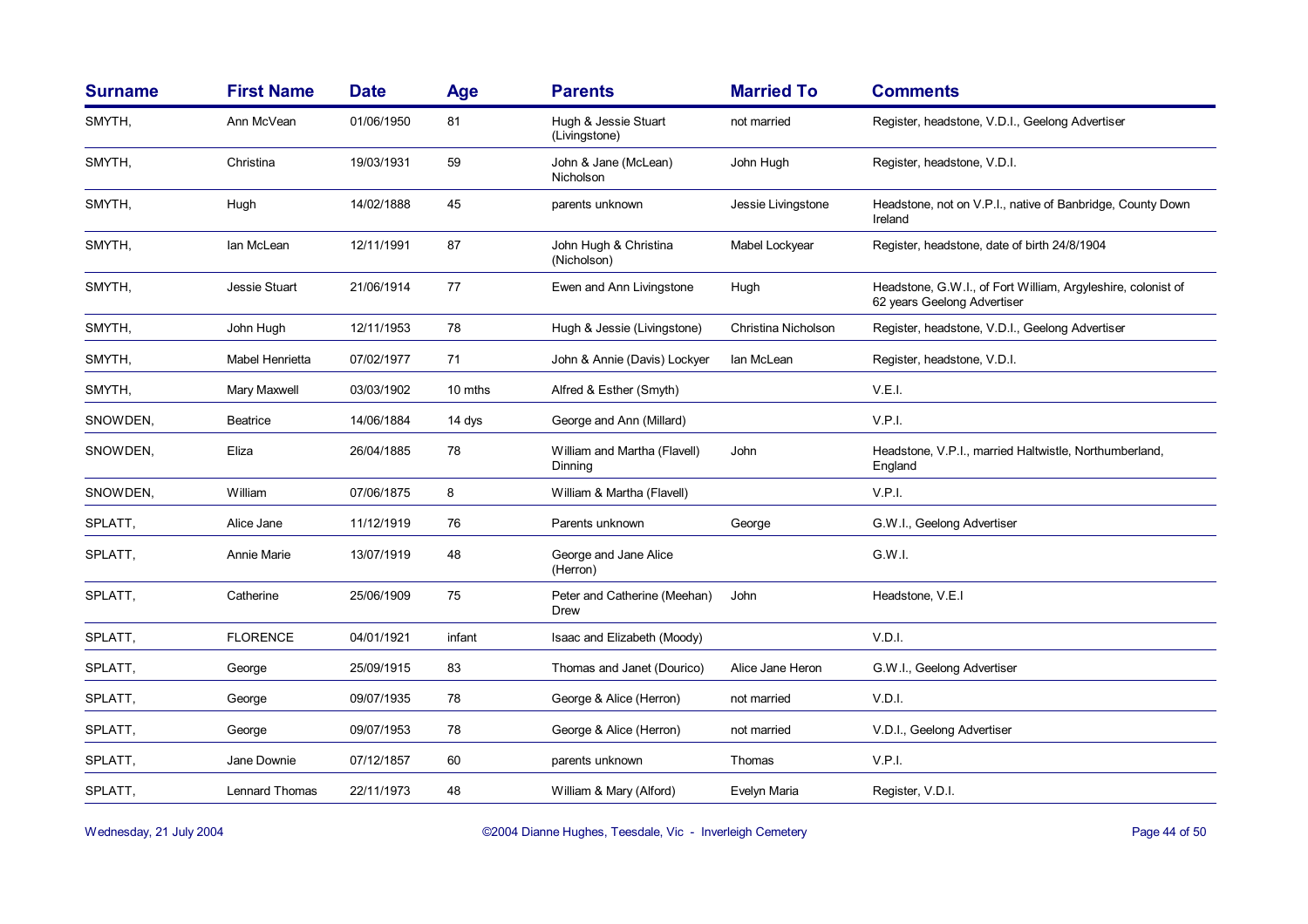| <b>Surname</b>  | <b>First Name</b>        | <b>Date</b> | <b>Age</b> | <b>Parents</b>                                  | <b>Married To</b>    | <b>Comments</b>                                                                                       |
|-----------------|--------------------------|-------------|------------|-------------------------------------------------|----------------------|-------------------------------------------------------------------------------------------------------|
| SPLATT,         | Leslie                   | 17/03/1911  | 2 dys      | Isaac and Elizabeth (Mooney)<br>Splatt          |                      | V.E.I.                                                                                                |
| SPLATT,         | Mary Jane                | 11/04/1958  | 74         | Henry & Eliza (Northfield)<br>Alford            | <b>William Henry</b> | Register, headstone, V.D.I.                                                                           |
| SPLATT,         | William Henry            | 18/08/1961  | 81         | George & Jane (Herron)                          | Mary Jane Alford     | Register, headstone, V.D.I.                                                                           |
| STIRLING,       | Emily                    | 05/07/1899  | 24         | William & Annie (Carsons)<br>Earl               | William Johnston     | Headstone, V.F.I.                                                                                     |
| STOCKMAN,       | Daniel Hext              | 11/12/1875  | 74         | Henry and Mother Unknown                        | Isabella Blyth       | Headstone, V.P.I., born Devonshire. 30 years in Tasmania,<br>20 years in Victoria                     |
| STOCKMAN,       | Isabella                 | 24/10/1898  | 79         | George & Jane (Valley) Blyth                    | Daniel               | Headstone, V.F.I.                                                                                     |
| STODDART,       | Alexander                | 19/08/1988  | 84         |                                                 | Catherine Grace      | Headstone, born Scotland 30.5.1904                                                                    |
| STODDART,       | Garry James              | 10/12/1967  | 24         | Alexander & Catherine (Hart)                    | unmarried            | Headstone, V.D.I., died result of an accident, gransdson of<br>Ernest & Ethel Hart                    |
| STODDART,       | Ian Alexander            | 01/07/1967  | infant     | Alistair and Norma (Quinnell)                   |                      | Register, headstone, V.D.I.                                                                           |
| TERRIER,        | <b>Alfred Florentine</b> | 29/11/1861  | 11 wks     | Jules and Sarah (Hodgson)                       |                      | Headstone, V.P.I.                                                                                     |
| TERRIER,        | Clara                    | 23/01/1966  | 88         | George & Helen (Blyth)<br>Crabbe                | John                 | Register, headstone, V.D.I.                                                                           |
| <b>TERRIER,</b> | John Francis             | 18/11/1961  | 86         | Jules & Sarah (Hodgson)                         | Clara Crabbe         | Register, headstone, V.D.I.                                                                           |
| TERRIER,        | Julius (Jules)           | 29/04/1880  | 52         | <b>Florentine and Rose</b><br>(Chardon) Terrier | Sarah Hodgson        | Headstone V.P.I. res. Inverleigh, died White Swan Hotel,<br>Lismore                                   |
| TERRIER,        | Stella                   | 16/09/1876  | 12         | Jules and Sarah (Hodgson)                       |                      | Headstone, V.P.I., died of Scarlet Fever Geelong Advertiser                                           |
| THORNTON,       | Alexander George         |             | inf.       | Norman & Lillian (Wheadon)                      |                      | date of death unknown                                                                                 |
| THORNTON,       | <b>Lillian Elsie</b>     | 20/06/1959  | 63         | Herbert & Eliza (Urch)<br>Wheadon               | Norman               | Register, headstone, V.D.I.                                                                           |
| THORNTON,       | Norman Leslie            | 01/07/1969  | 79         | William & Elizabeth (Lawless)                   | Lillian Wheadon      | Register, headstone, V.D.I.                                                                           |
| TOMKIN,         | Charlotte                | 28/07/1871  | 8 hrs      | Samual & Josephine (Murrell)                    |                      | V.P.I.                                                                                                |
| TONKIN,         | James                    | 29/09/1865  | 60         | Enoch and Elizabeth Tonkin                      | Jemima               | Headstone erected by daughter Annie Milward, V.P.I., late<br>of Oxford St. London, Geelong Advertiser |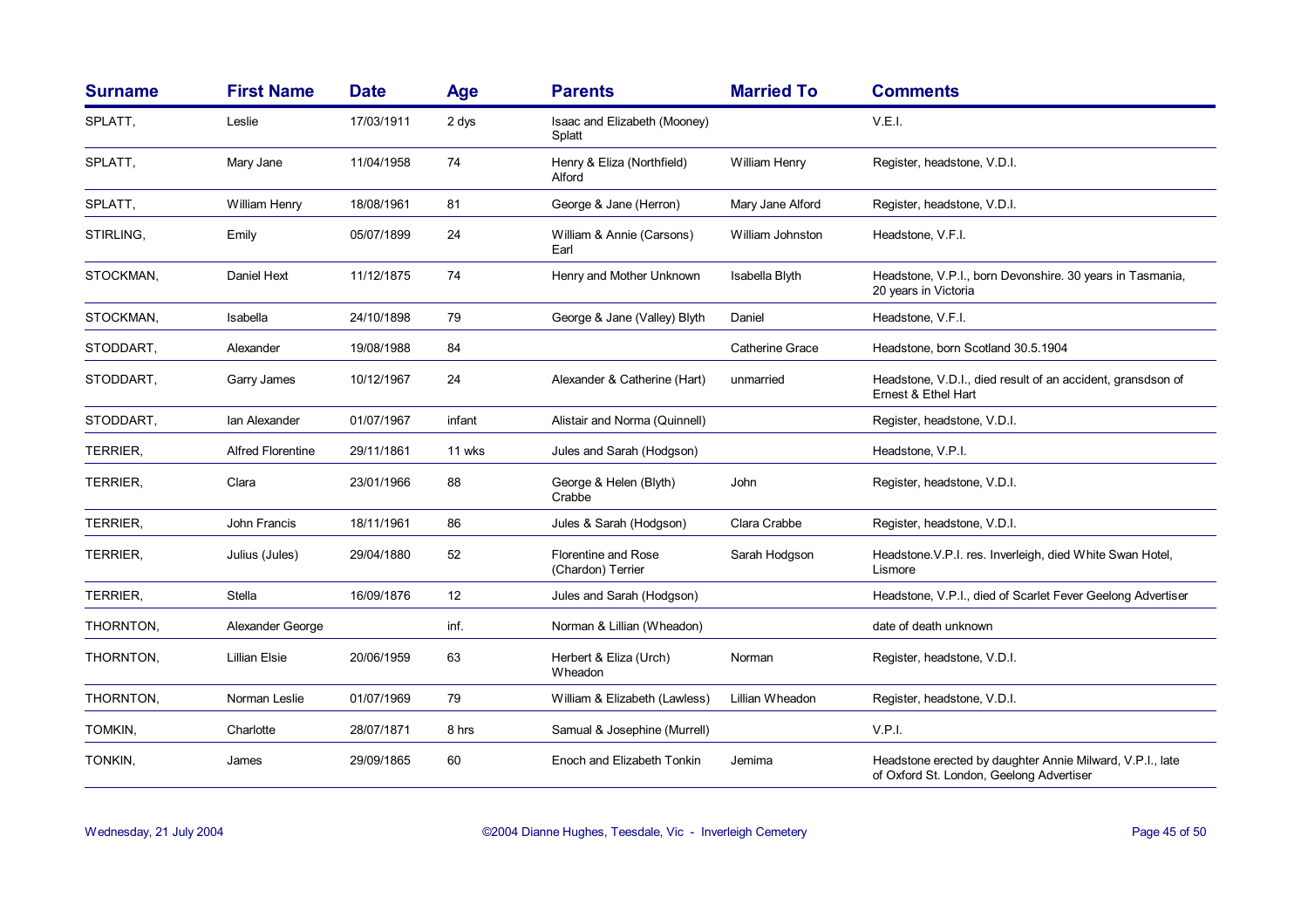| <b>Surname</b>  | <b>First Name</b>                 | <b>Date</b> | <b>Age</b> | <b>Parents</b>                             | <b>Married To</b>    | <b>Comments</b>                                                                                      |
|-----------------|-----------------------------------|-------------|------------|--------------------------------------------|----------------------|------------------------------------------------------------------------------------------------------|
| TONKIN,         | Jemima                            | 20/01/1874  | 56         | Stephens and mother<br>unknown             | James                | Headstone erected by their daughter Annie Milward, V.P.I.,<br>born Cornwall                          |
| TONKIN,         | John Enoch                        | 25/04/1880  | 39         | James and Jemima<br>(Stephens)             |                      | V.P.I., died at residence of brother-in-law J.F. Bray, Ness<br>Cottage, Myers St. Geelong Advertiser |
| TRUDGEON.       | Alice                             | 23/09/1941  | 64         | Thomas & Mary (Rankin)                     | unmarried            | Register, V.D.I.                                                                                     |
| TRUDGEON,       | Catherine                         | 13/01/1924  | 78         | Duncan & Catherine Rankin                  | William              | Register, headstone, V.D.I.                                                                          |
| TRUDGEON,       | Elizabeth                         | 17/09/1875  | 37         | John and Mary Ann<br>(Robertson) Bruce     | William              | Headstone, V.P.I.                                                                                    |
| TRUDGEON,       | Sarah Jane                        | 22/04/1947  |            | Thomas & Mary (Rankin)                     |                      | death does not appear on V.D.I. Geelong Advertiser                                                   |
| TRUDGEON,       | Tamison                           | 23/09/1893  | 85         | Abraham Best, mother<br>unknown            | Thomas               | V.F.I., born St. Stephen's Cornwall, in Victoria for 45 years                                        |
| TRUDGEON,       | Thomas                            | 22/11/1874  | 66         | Thomas and Margaret<br>(Stephens) Trudgeon | <b>Tamison Best</b>  | V.P.I., born St. Austell, Cornwall.                                                                  |
| TRUDGEON,       | Thomas                            | 05/01/1924  | 84         | Thomas & Tamison (Best)                    | Mary Rankin          | Register, V.D.I.                                                                                     |
| TRUDGEON.       | Thomas Duncan                     | 01/01/1968  | 88         | Thomas & Mary (Rankin)                     |                      | Register, headstone, born 1880, V.D.I.                                                               |
| TRUDGEON,       | William                           | 23/03/1880  | inf        | William and Catherine<br>(Rankin)          |                      | V.P.I.                                                                                               |
| TRUDGEON,       | William                           | 01/10/1915  | 75         | Thomas & Taimson (Best)                    | Catherine Rankin     | Headstone, G.W.I., Geelong Advertiser                                                                |
| UNKNOWN,        | male                              | 01/01/1856  | adul       | unknown                                    | unknown              | Victorian Inquests, died of natural causes                                                           |
| UNKNOWN,        | Male                              | 15/03/1916  | about 45   |                                            |                      | Drowned by own action, inquest                                                                       |
| VENTERS,        | Agnes                             | 11/09/1910  | 52         | James and Helen (Ritchie)<br>Venters       | unmarried            | Headstone, V.E.I. b.12.7.1858                                                                        |
| VENTERS,        | Andrew Stephen                    | 14/03/1929  | 60         | James and Helen (Ritchie)<br>Venters       | Janet Holmes Costain | Register, headstone, V.D.I., died at Sale                                                            |
| VENTERS,        | Annie                             | 23/08/1918  | 53         | James & Helen (Ritchie)                    | unmarried            | Headstone, G.W.I. b.22.12.1864                                                                       |
| <b>VENTERS,</b> | Annie Helen                       | 23/03/1995  | 85         | Andrew Stephen & Janet<br>Holmes (Costain) | unmarried            | Register, headstone,                                                                                 |
| VENTERS,        | <b>Catherine Emily</b><br>Stewart | 10/01/1961  | 78         | Robert & Annie (Fleming)<br>Costain        | William Ramsay       | Register, headstone, V.D.I.                                                                          |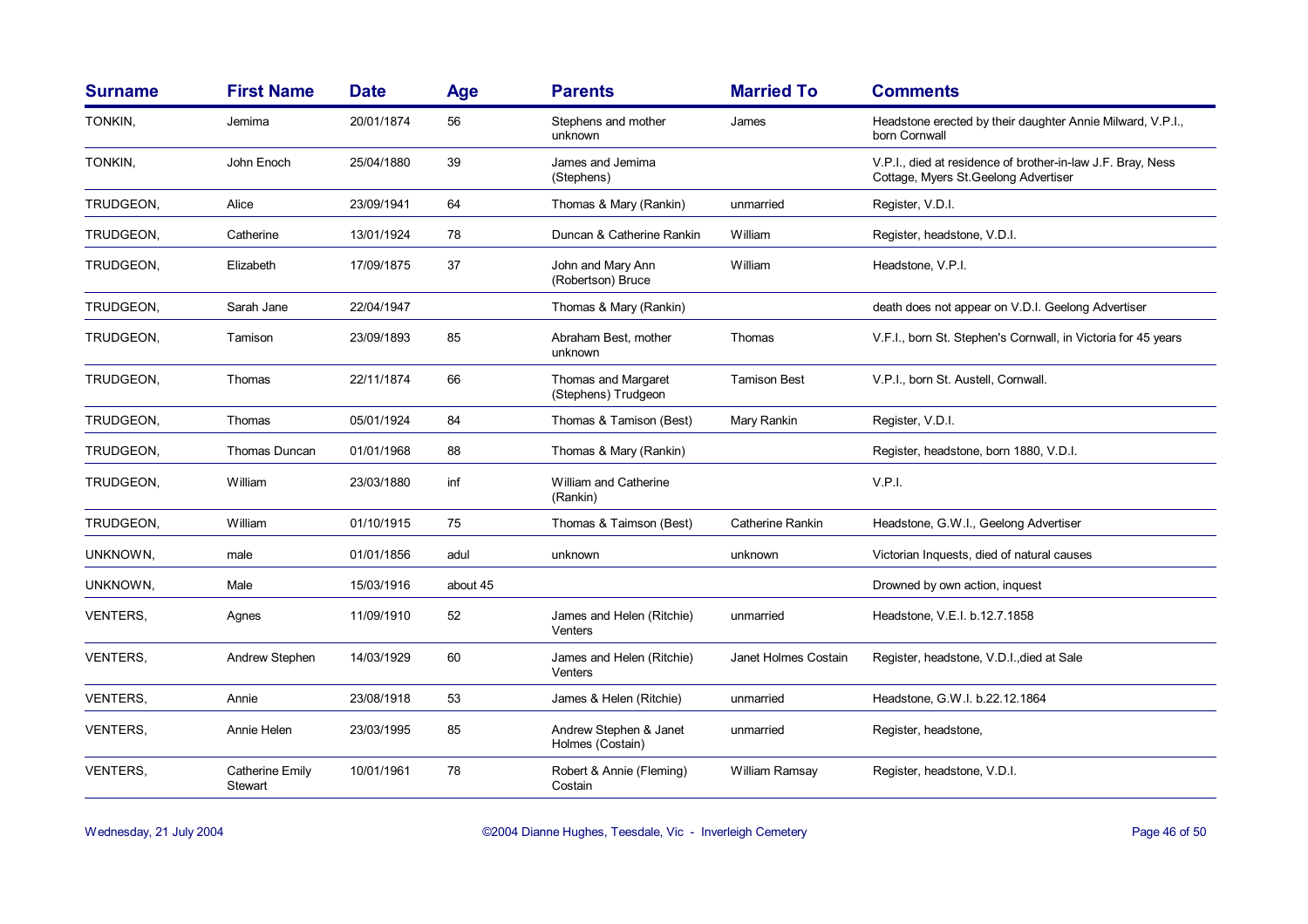| <b>Surname</b>  | <b>First Name</b> | <b>Date</b> | <b>Age</b> | <b>Parents</b>                            | <b>Married To</b>                          | <b>Comments</b>                                                                                    |
|-----------------|-------------------|-------------|------------|-------------------------------------------|--------------------------------------------|----------------------------------------------------------------------------------------------------|
| <b>VENTERS.</b> | Elizabeth Brown   | 23/12/1958  | 92         | Daniel & Elizabeth (Archer)<br>Reddie     | Stephen James                              | Register, headstone, V.D.I.                                                                        |
| VENTERS,        | Euphemia Young    | 31/08/1944  | 84         | James & Helen (Ritchie)<br>Venters        | unmarried                                  | Headstone, V.D.I.                                                                                  |
| <b>VENTERS,</b> | George Inglis     | 04/02/1917  | 47         | James & Helen (Ritchie)                   | Margaret Ethel                             | Headstone, G.W.I., b 29.8.1869 Geelong Advertiser                                                  |
| VENTERS,        | Georgina          | 28/06/1966  | 88         | Daniel & Elizabeth (Archer)<br>Reddie     | Michael Young                              | Register, headstone, V.D.I.                                                                        |
| VENTERS,        | Helen             | 21/01/1872  | 8 mths     | James and Helen (Ritchie)<br>Venters      |                                            | V.P.I., not on Venter's headstone                                                                  |
| <b>VENTERS,</b> | Helen             | 26/11/1907  | 75         | John and Agnes (Inglis)<br>Ritchie        | Late James of<br>Windemere,<br>Murgheboluc | Headstone, V.E.I., died at Stanley                                                                 |
| VENTERS,        | James             | 03/03/1906  | 79         | Robert and Euphemia (Young)               | <b>Helen Ritchie</b>                       | Headstone, V.E.I., Geelong Advertiser Colonist of 51 years,<br>native of Crossgates, Fife Scotland |
| <b>VENTERS,</b> | Janet Holmes      | 27/03/1913  | 32         | Robt and Annie Scott<br>(Fleming) Costain | Andrew Stephen                             | Headstone, V.E.I.                                                                                  |
| <b>VENTERS,</b> | Jessie Ramsay     | 07/02/1955  | 81         | Robert & Jessie (Ramsay)<br>Marshall      | Robert                                     | Register, headstone, V.D.I.                                                                        |
| VENTERS,        | John              | 20/07/1943  | 79         | James & Helen (Ritchie)                   | Rachel Rogers                              | Register, headstone, V.D.I.                                                                        |
| VENTERS,        | Margaret Ethel    | 20/06/1932  | 48         | James & Margaret (Fletcher)<br>Harvey     | George Inglis                              | Register, headstone, V.D.I.                                                                        |
| VENTERS,        | Michael Young     | 23/03/1963  | 91         | James & Helen (Ritchie)                   | Georgina Reddie                            | Register, Headstone                                                                                |
| VENTERS,        | Rachel            | 22/08/1933  | 54         | James & Jessie (Fletcher)<br>Rogers       | John                                       | Register, headstone, V.D.I.                                                                        |
| <b>VENTERS,</b> | Robert            | 05/12/1944  | 82         | James & Helen (Ritchie)                   | Jessie Ramsay                              | Register, headstone, V.D.I.                                                                        |
| <b>VENTERS,</b> | Stephen James     | 28/12/1936  | 70         | James & Helen (Ritchie)                   | Elizabeth Reddie                           | Register, headstone, V.D.I.                                                                        |
| VENTERS,        | William Ramsay    | 13/06/1970  | 91         | James & Helen (Ritchie)                   | Catherine Emily<br><b>Stewart Costain</b>  | Register, headstone, V.D.I.                                                                        |
| WAKEFIELD,      | Joseph            | 10/06/1889  | 70         | parents unknown                           | Harriet Maxey                              | Headstone, V.D.I. died at residence of G. Peel                                                     |
| WALDON.         | William           | 01/03/1885  | 79         | parents unknown                           | Elizabeth Culling                          | Headstone, V.P.I., born Norfolk, England died Murgheboluc                                          |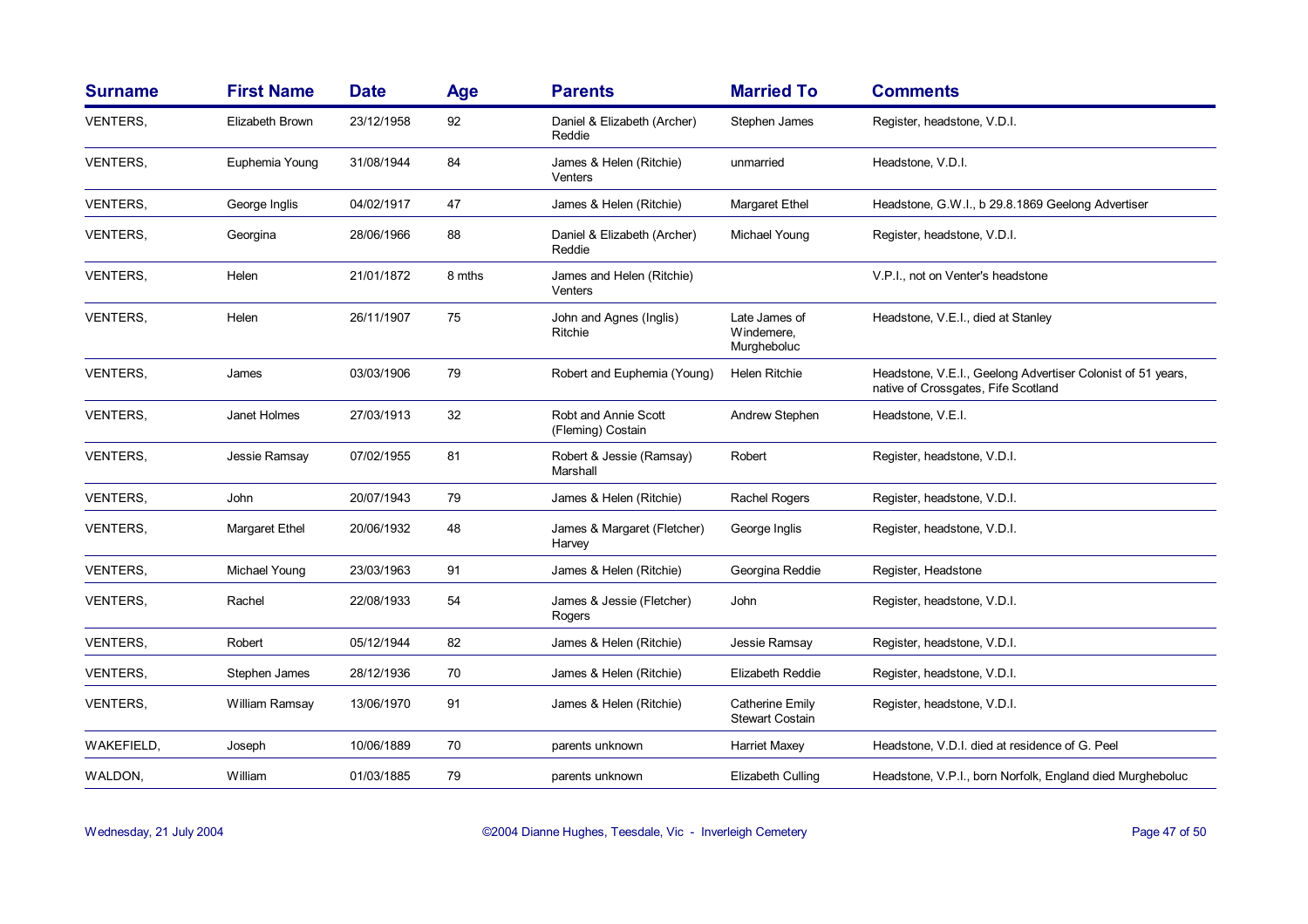| <b>Surname</b>     | <b>First Name</b>     | <b>Date</b> | Age            | <b>Parents</b>                            | <b>Married To</b>            | <b>Comments</b>                                                                    |
|--------------------|-----------------------|-------------|----------------|-------------------------------------------|------------------------------|------------------------------------------------------------------------------------|
| <b>WARRINGTON.</b> | Bertha                | 05/01/1933  | 63             | John & Hanna (Andrew)                     | unmarried                    | Register, Headstone, V.D.I.                                                        |
| <b>WARRINGTON,</b> | Hannah                | 13/09/1900  | 70             | John and Susanna (Ray)<br>Andrew          | John                         | Headstone, V.F.I.                                                                  |
| <b>WARRINGTON.</b> | John                  | 27/05/1901  | 79             | parents unknown                           | Hannah Andrew                | Headstone, V.F.I., died at residence                                               |
| WARRINGTON,        | <b>Walter Liffley</b> | 23/10/1861  | infant         | John & Hannah (Andrew)                    |                              | V.P.I.                                                                             |
| WEBB,              | Robert                | 12/07/1872  | 14 dys         | George and Isabella                       |                              | V.P.I.                                                                             |
| WICKSON,           | James                 | 07/01/1911  | 68             | Charles & Mary (Armstrong)                | <b>Emily Stephenson</b>      | V.E.I.                                                                             |
| WILDERS,           | <b>Emily Mary</b>     | 07/12/1857  | adult          | John Hodd & mother unknown                | Dr Frederick Wilders         | V.P.I.as Hilders, died at Inverleigh.                                              |
| WILSHER,           | Mary                  | 11/03/1921  | 57             | George & Isabella (Fyffe)<br>Clarke       | 1st wife of George<br>Thomas | V.D.I., died at Geelong, born Inverleigh                                           |
| WILSON,            | Alan John             | 14/03/1975  | 23             | Bruce & Norma (Moran)                     | unmarried                    | Headstone, died result of accident V.D.I.                                          |
| WILSON,            | <b>Bruce</b>          | 10/11/1987  | 70             |                                           | Norma                        | Headstone                                                                          |
| WILSON,            | John                  | 04/03/1853  |                | Alexander                                 |                              | Geelong Advertiser                                                                 |
| WILSON,            | Mary Norma            | 23/05/1982  | 54             | John & Ruby Moran                         | <b>Bruce</b>                 | Headstone, V.D.I.                                                                  |
| WINTER,            | <b>Betram Peel</b>    | 12/01/1994  | 74             | George & Harriett (Peel)                  | Elsie Jean Shirley           | Register, headstone Geelong Advertiser                                             |
| WINTER,            | George Alfred         | 01/09/1964  | 74             | William & Sarah Jane (Stace)              | <b>Harriet Peel</b>          | Register, headstone, V.D.I.                                                        |
| WINTER,            | Harriet               | 25/05/1969  | 74             | William & Sarah (Berridge)<br>Peel        | George                       | Register, headstone, V.D.I.                                                        |
| WISHART,           | Agnes Mary Ardil      | 17/11/1964  | 79             | David & Annie (Brien)                     | unmarried                    | Register, headstone, V.D.I.                                                        |
| WISHART,           | Alison (male)         | 05/11/1857  | $\overline{7}$ | Robert & Mary Ann (Christie)              |                              | V.P.I., born Fifeshire.                                                            |
| WISHART,           | Annie                 | 03/11/1925  | 63             | Henry & Mary Ann (Ardill)<br><b>Brien</b> | David                        | Register, headstone, V.D.I.                                                        |
| WISHART,           | David                 | 08/07/1942  | 87             | Robert & Mary Ann (Christie)              | Annie Brien                  | Register, headstone, V.D.I.                                                        |
| WISHART,           | Jessie                | 09/08/1947  | 88             | Robert & Mary Ann (Christie)<br>Wishart   | unmarried                    | Register, Headstone, V.D.I., died Creek Terrace, Inverleigh,<br>Geelong Advertiser |
| WISHART,           | Jziathelia (Isabella) | 24/05/1855  | 3              | Robert and Mary Ann<br>(Christie)         |                              | V.P.I., born Fifeshire, Scotland                                                   |

Wednesday, 21 July 2004 **Dianne Hughes, Teesdale, Vic - Inverleigh Cemetery** Page 48 of 50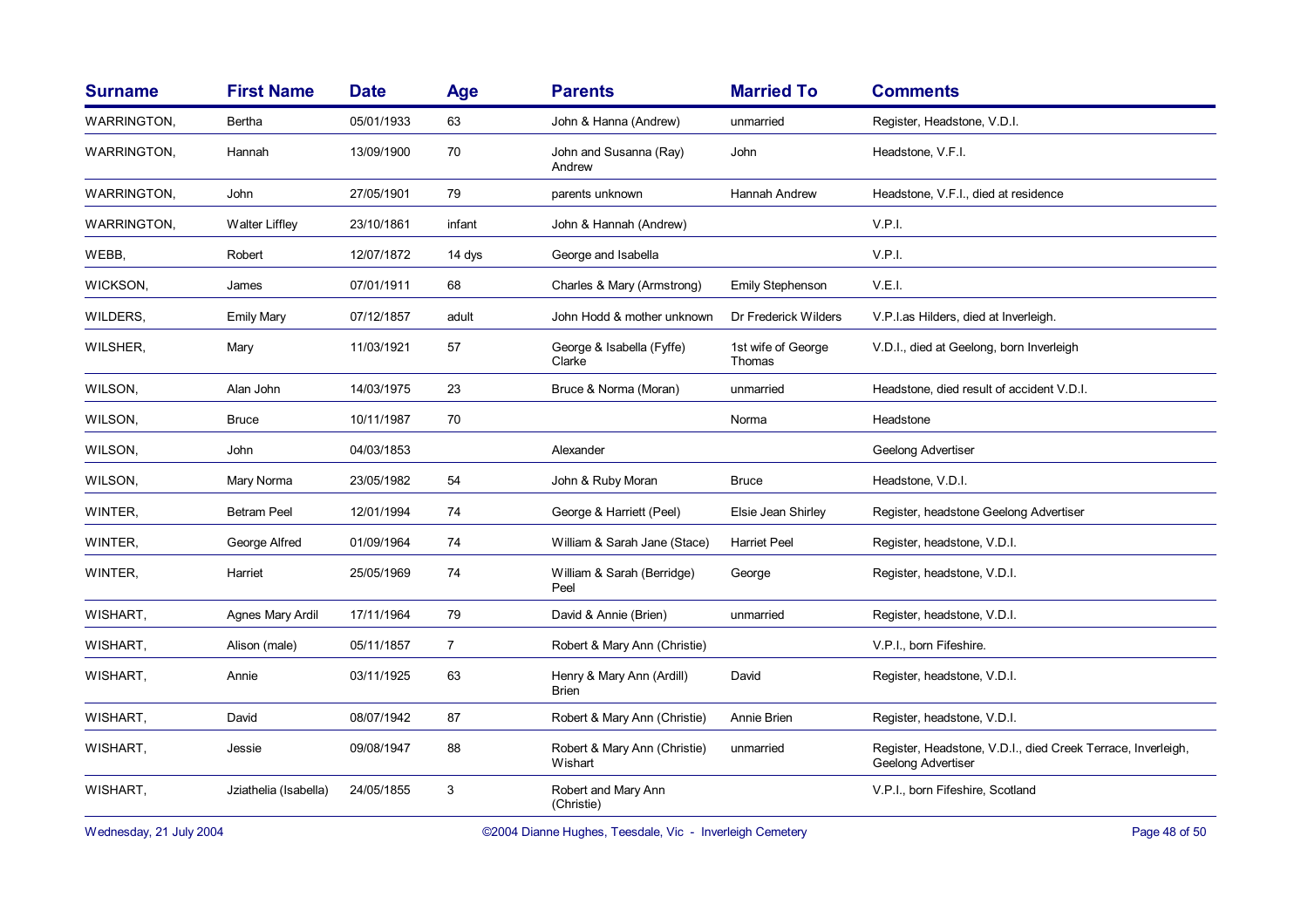| <b>Surname</b> | <b>First Name</b> | <b>Date</b> | <b>Age</b>     | <b>Parents</b>                              | <b>Married To</b>                          | <b>Comments</b>                                     |
|----------------|-------------------|-------------|----------------|---------------------------------------------|--------------------------------------------|-----------------------------------------------------|
| WISHART,       | Margaret          | 03/11/1925  | 65             | Henry & Mary Ann (Ardill) Brien             | David                                      | Register, V.D.I., died Cohuna.                      |
| WISHART,       | Margaret Fleming  | 13/10/1964  | 78             | Robert & Annie (Fleming)<br>Scott           | Robert Leigh                               | Register, headstone, V.D.I.                         |
| WISHART,       | Mary Ann          | 12/03/1892  | 67             | Alex and Janet (Pittendrece)<br>Christie    | Second wife of Robert                      | Headstone, V.F.I.*                                  |
| WISHART,       | Mary Ann          | 12/03/1892  | 67             | Alexander & Janet<br>(Pittendreek) Christie | Robert                                     | Headstone, V.F.I.                                   |
| WISHART,       | Mary Ann          | 01/05/1904  | 40             | Robert & Mary Ann (Christie)                | not married                                | Headstone, V.E.I.*                                  |
| WISHART,       | Robert            | 15/01/1887  | 62             | David and Agnes (Dees)<br>Wishart           | 1. Unknown 2. Mary<br>Ann Christie         | Headstone, V.P.I.                                   |
| WISHART,       | Robert Leigh      | 20/02/1964  | 76             | David & Annie (Brien)                       | Margaret Fleming Scott                     | Register, headstone, V.D.I.                         |
| WITCOMBE,      | Alan George       | 21/09/1981  | 57             | Frederick & Florence (Unwin)                | <b>Shirley Margaret</b><br><b>Stephens</b> | Headstone, V.D.I.                                   |
| WITCOMBE,      | Eli Thomas        | 06/08/1882  | 17             | William and Mary (Lynch)                    |                                            | Headstone, V.P.I. died Lake Murdeduke, Barwon Falls |
| WITCOMBE,      | Florence Ada      | 22/11/1976  | 92             | Thomas & Jean (Porteous)<br>Unwin           | Frederick                                  | Register, headstone, V.D.I.                         |
| WITCOMBE,      | Frederick         | 10/08/1959  | 83             | William and Mary (Lynch)                    | <b>Florence Unwin</b>                      | Register, headstone, V.D.I.                         |
| WITCOMBE,      | George            | 26/10/1950  | 83             | William and Mary (Lynch)                    | Helen Jane Crabbe                          | Register, headstone, V.D.I.                         |
| WITCOMBE,      | Helen Jane        | 06/06/1962  | 86             | George & Helen (Blyth)<br>Crabbe            | George                                     | Register, headstone, V.D.I.                         |
| WITCOMBE,      | Leonard John      | 19/04/2000  | 81             | William & Mary (Lynch)                      | Joan King                                  | Register                                            |
| WITCOMBE.      | Mary              | 23/11/1914  | 74             | Thomas Lynch, mother<br>unknown             | William                                    | Headstone, G.W.I., Geelong Advertiser               |
| WITCOMBE,      | William           | 17/12/1890  | 62             | Paul & Ann (Lynch)                          | Mary Lynch                                 | Headstone, V.F.I., died from fall off a load of hay |
| WOOD,          | Charlotte         | 31/12/1936  | 86             | Geo & Jane (Trudgeon) Bailey                | Thomas                                     | Headstone, V.D.I.                                   |
| WOOD,          | Frances Charlotte | 26/04/1876  | $\overline{c}$ | Thomas and Charlotte (Bailey)               |                                            | Headstone, V.P.I.                                   |
| WOOD,          | James             | 16/10/1871  | 5 dys          | Thomas and Charlotte (Bailey)               |                                            | Headstone V.P.I.                                    |
| WOOD,          | John Henry        | 13/06/1888  | $\overline{c}$ | Thomas and Charlotte (Bailey)               |                                            | Headstone, V.P.I.                                   |
|                |                   |             |                |                                             |                                            |                                                     |